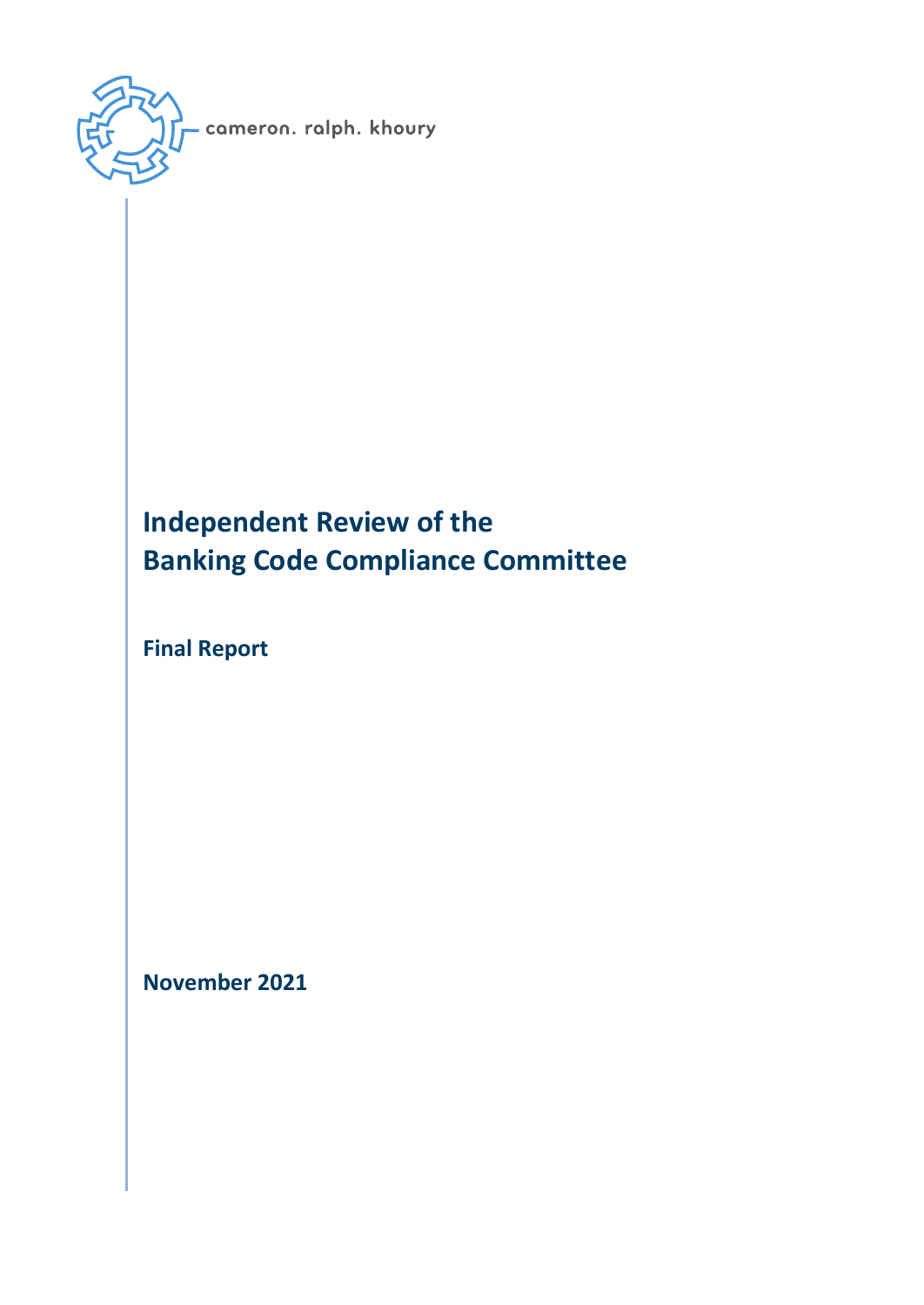

# **1. Contents**

| 1.  | Contents                              | 2  |
|-----|---------------------------------------|----|
| 2.  | <b>Executive Summary</b>              | 3  |
| 3.  | Introduction                          | 4  |
| 4.  | Role and purpose of BCCC              | 8  |
| 5.  | <b>BCCC governance framework</b>      | 13 |
| 6.  | <b>BCCC Compliance Statements</b>     | 18 |
| 7.  | <b>BCCC Inquiries</b>                 | 30 |
| 8.  | Investigations and sanctioning powers | 35 |
| 9.  | <b>External relationships</b>         | 47 |
| 10. | Secretariat support and resourcing    | 49 |
| 11. | List of Recommendations               | 53 |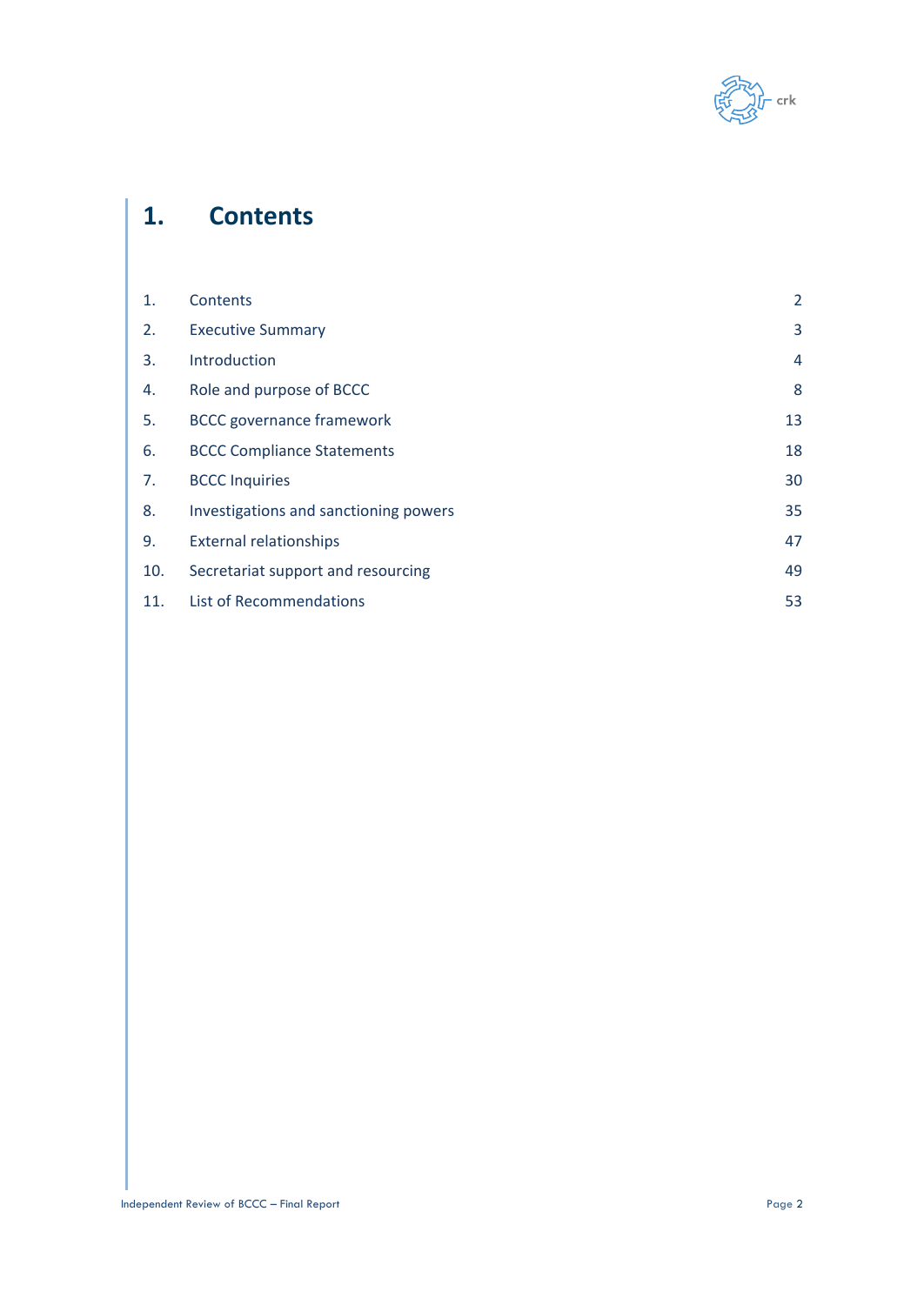

# **2. Executive Summary**

- 1. The Banking Code Compliance Committee (BCCC) is required to arrange periodic reviews of its activities. Our Review is the first review since the BCCC replaced the former Code Compliance Monitoring Committee (CCMC) in July 2019.
- 2. We found an environment that was continuing to change quite dramatically. The new Banking Code of Practice (Code) that came into effect in July 2019 is significantly broader than the previous version of the Code. Changes to ASIC's powers vis a viz approved industry codes have complicated the Code's status as industry self-regulation. Banks are now required to report much more information about complaints and breaches to ASIC, leading to more overlap with their reporting to the BCCC.
- 3. These changes have brought some positive developments. Whilst attitudes of banks vary, in general, we found that banks were much more aware of and committed to the Code and the work of the BCCC, than had been the case when we last reviewed the Code and the activities of the CCMC in 2016/17.
- 4. However, the changes have caused the role and purpose of the BCCC again to be questioned. Because of this, we think that more needs to be done to clarify and build a shared understanding of the BCCC's role as both monitoring banks' compliance with the Code and promoting best practice by banks in Code implementation.
- 5. Our Review looked in some detail at the BCCC's functional activities to carry out these roles. We found that the BCCC has successfully pivoted from the CCMC. Its work highlights the importance of Code compliance to banks and provides the Australian community with valuable assurance of the level of compliance. The BCCC Compliance Statement reports provide a broad overview of Code compliance, whilst Inquiry Reports provide an in-depth look at specific areas of Code implementation. The BCCC has also taken enforcement action against individual banks where particular issues have arisen. We heard respect from stakeholders for the BCCC's work.
- 6. There are, however, opportunities for further improvement. All stakeholders would like the BCCC to provide more timely reports at the conclusion of pieces of work. To achieve this, we think some shift in emphasis, improved sophistication and some increase in resourcing will be required.
- 7. The increasing importance of the BCCC role is also leading to a desire by stakeholders for more engagement with the BCCC, which will also require some resource increase.
- 8. A particular issue for the BCCC will be to revisit the data and other information that banks must report to the BCCC twice yearly. We set out in this Report various options for consideration, but conclude that detailed work by the BCCC with the ABA and banks will be required to resolve the best way forward. Whilst this work must aim for efficiency for banks and the BCCC, it must also meet the needs of other stakeholders and the primary importance of the data collection enabling the BCCC to provide credible assurance to the community as to banks' compliance with the Code.
- 9. Our Review also examined the BCCC governance framework and we were satisfied that the 3 person Committee who govern the BCCC bring significant expertise and commitment. We identify, however, opportunities to enhance expertise in relation to small business and agribusiness matters.
- 10. Lastly, our Review Terms of Reference asked us to consider BCCC powers and other matters that pertain to Code framing. We have done so, aware that this overlaps with the review of the Code being undertaken by Mike Callaghan AM PSM. We have discussed this with Mr Callaghan and our conclusions in relation to Code framing are offered for his consideration.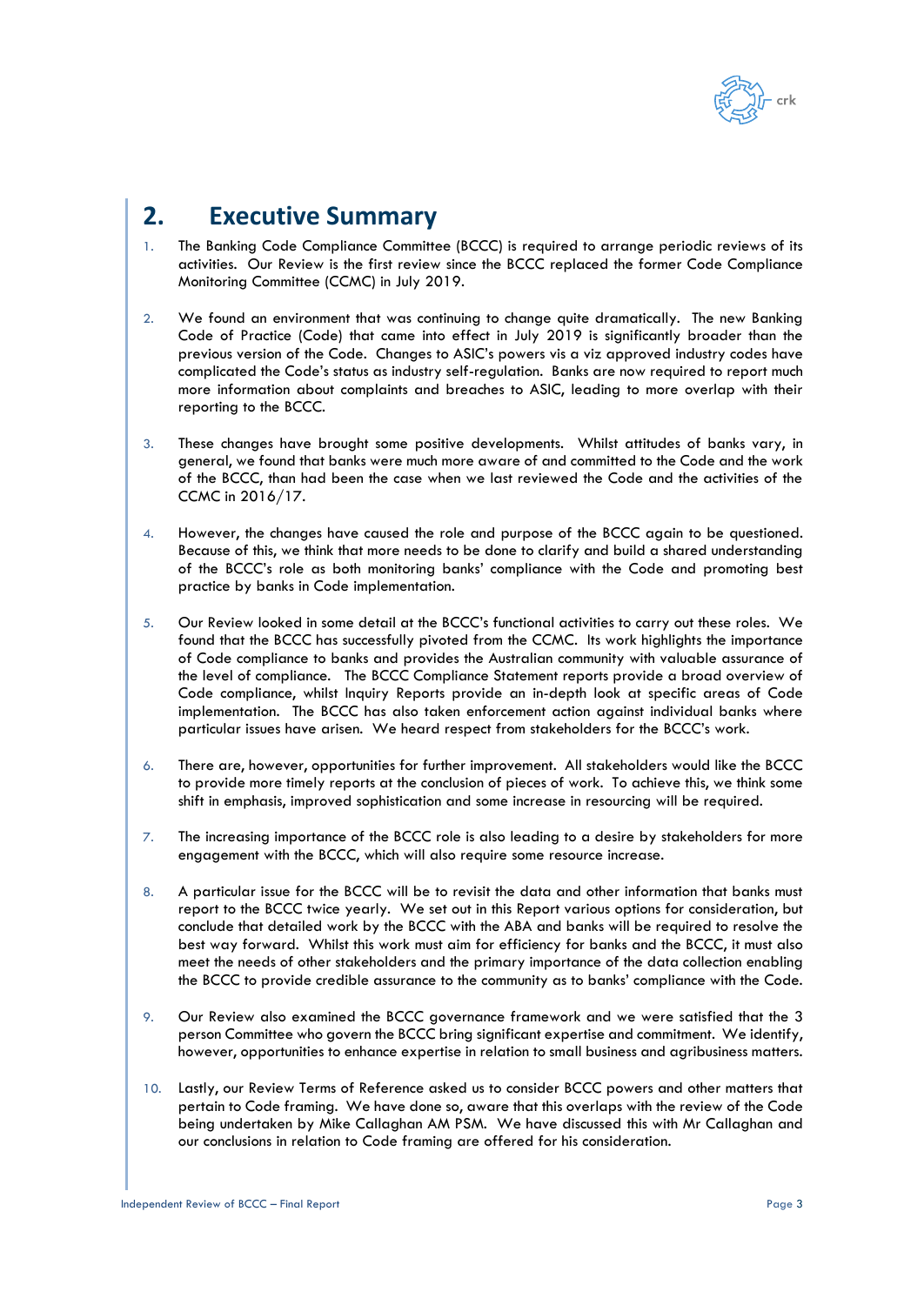

# **3. Introduction**

- 11. The BCCC came into effect in July 2019 when an expanded Australian Banking Association (ABA) Code commenced operation. The BCCC succeeded the CCMC which oversaw the previous Code (most recent version was in 2013).
- 12. The Code specifies that the BCCC is an independent 3 person committee. It is supported by a Secretariat (currently provided by the Australian Financial Complaints Authority (AFCA)). As referred to in the Code, the BCCC has a Charter that provides more detail in relation to its role and functions. This requires the BCCC to arrange a periodic review of its activities - to coincide with the periodic review of the Code by the ABA.
- 13. In July 2021, the ABA appointed Mike Callaghan AM PSM to review the Code. In August, the BCCC appointed Phil Khoury of *cameron. ralph. khoury* (CRK) to review the BCCC. Phil Khoury is the former reviewer (in 2016/17) of the 2013 version of the Code and the then CCMC.
- 14. The Terms of Reference specify that our Review will consider the performance of the BCCC taking into account good practice standards including relevant parts of the Australian Securities and Investments Commission (ASIC) Regulatory Guide 183: Approval of financial services sector codes of conduct and the Consumer Federation Australia (CFA) Good Practice Principles for the development and review of industry codes and EDR schemes. At a high level, we are required to consider:
	- a. The BCCC's powers and roles
	- b. The BCCC's performance of its monitoring role
	- c. The extent to which its external relationships are appropriate for its role
	- d. Whether the BCCC has appropriately implemented recommendations of the 2016 review of the CCMC
	- e. Whether the BCCC has acted fairly, independently and appropriately with respect to its role under the Code and its Charter
	- f. Any other issues we consider are relevant.
- 15. Because the Code itself provides the framing for the BCCC, our Terms of Reference overlap with those of the Code Reviewer to the extent that we are asked to consider the BCCC's powers and roles.
- 16. We have discussed this issue with the BCCC and the Code Reviewer and have benefited from the insights the Code Reviewer has given us as to his thinking. If we have strayed into the realm of Code content, we ask that our report should be seen as thinking offered to the Code Reviewer for his consideration.
- 17. We are also aware that in some of our consultations and in submissions to our Review of the BCCC, stakeholders raised issues with us that are clearly within the remit of the Code Reviewer. These have been discussed with the Code Reviewer and access provided to all submissions made to us.

## Review steps to date

18. Our review began with a BCCC Media Release inviting submissions to our review website: [bcccreview@crkhoury.com.](mailto:bcccreview@crkhoury.com) We received one submission and also reviewed the submissions made in response to Mr Callaghan's Consultation Note.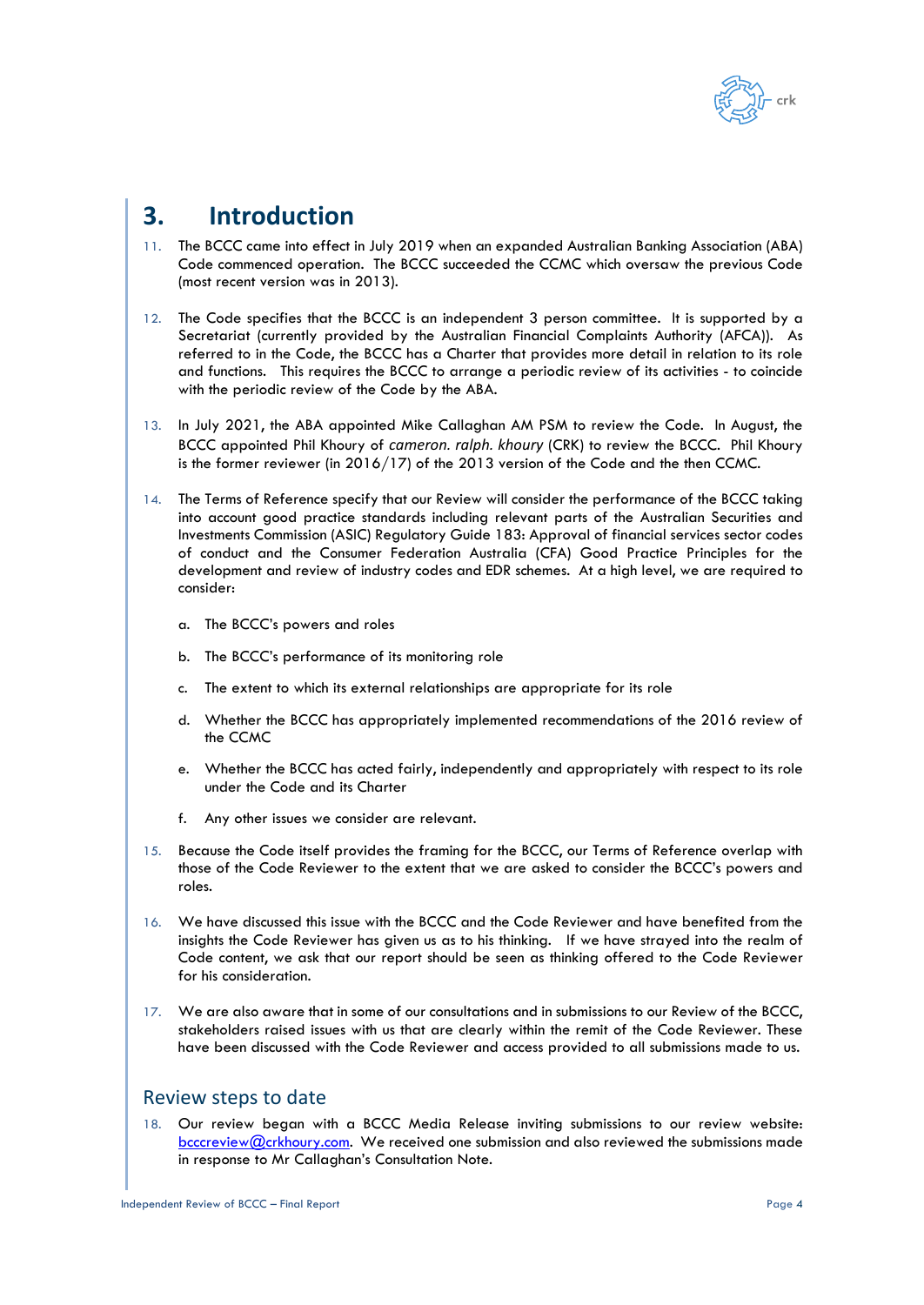

- 19. We met with a range of stakeholders including banks, consumer groups, the ABA, ASIC and AFCA.
- 20. We undertook a review of BCCC's documents and received detailed briefings from staff on their processes.
- 21. In September, we published an Interim Report summarising the information that we had gathered including through our preliminary consultation and analysis. It set out some of the options that we were considering and questions for stakeholders.
- 22. We received a number of written submissions in response. These are accessible at <http://bcccreview.crkhoury.com.au/public-submissions/>. We also met with some stakeholders and the banking industry to discuss the questions raised in the Interim Report.

# Definitions

23. This report uses the following terms:

| $ABA -$     | <b>Australian Banking Association</b>                   |
|-------------|---------------------------------------------------------|
| $AFCA -$    | <b>Australian Financial Complaints Authority</b>        |
| $ASIC -$    | <b>Australian Securities and Investments Commission</b> |
| $BCCC -$    | <b>Banking Code Compliance Committee</b>                |
| $CCMC -$    | <b>Code Compliance Monitoring Committee</b>             |
| $Chapter -$ | <b>BCCC Charter</b>                                     |
| $OAIC -$    | Office of Australian Information Commissioner           |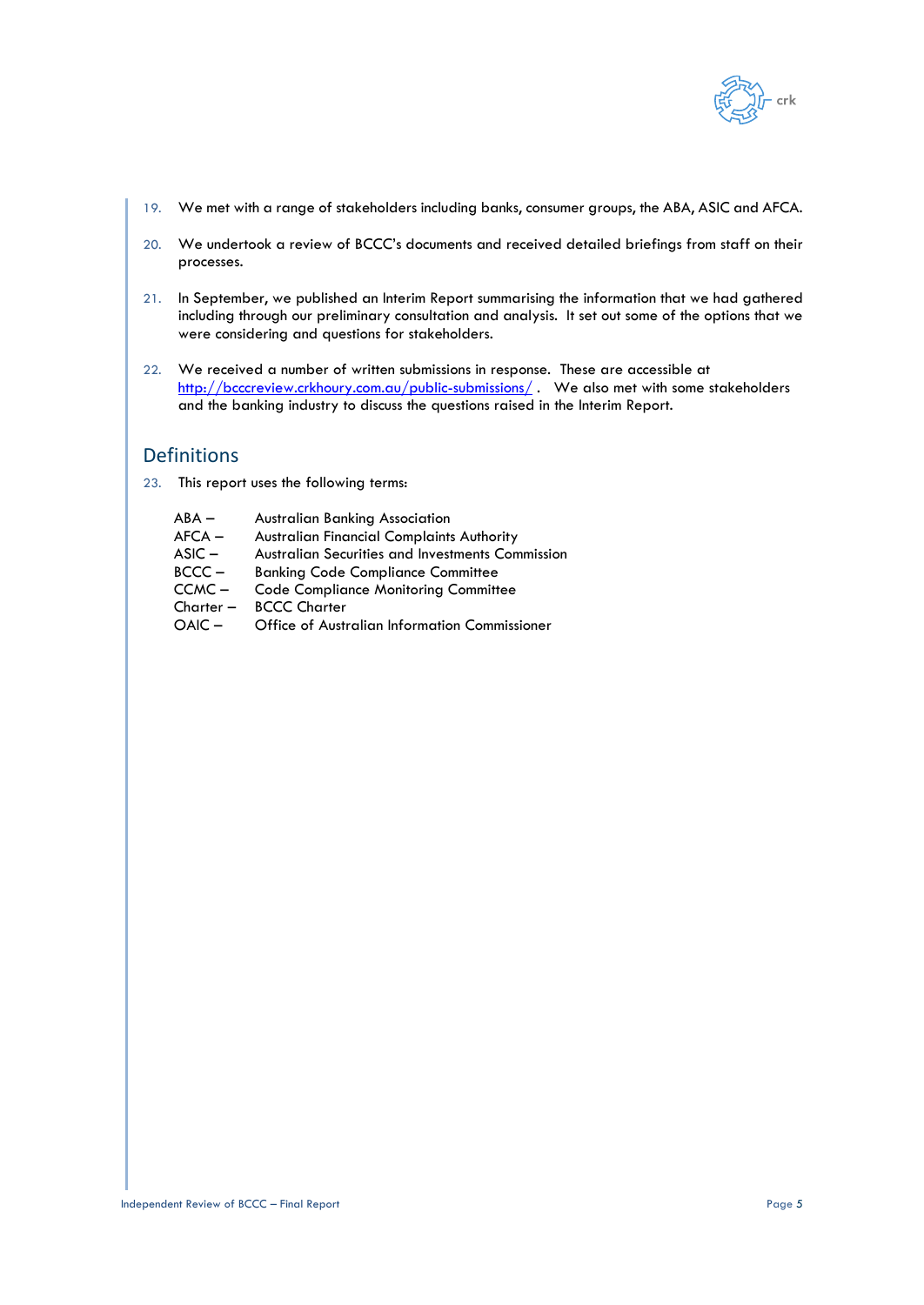

# Developments since review of CCMC

- 24. Our review of the CCMC in 2016/17 recommended a future role that emphasised assurance to the community through active monitoring of banks and promoting higher standards and continuous improvement. The report recommended:
	- a. A risk-based approach to investigative effort that prioritised systemic non-compliance over breach allegations that had a single person impact.
	- b. A strong data focus by the CCMC responsibility to gather quarterly breach information and to regularly publish information to promote transparency and trust in banks' compliance with the Code.
	- c. Support for continuous improvement of banking practice by providing feedback on implementation and compliance, identifying and promoting good practice conduct and identifying areas for new and strengthened Code provisions or industry guidelines.
- 25. Much has changed in the external environment since our last review.

## Royal Commission, Code rewrite and ASIC approval

- 26. The Financial Services Royal Commission was established in December 2017 and made farreaching recommendations in its February 2019 report.
- 27. The ABA undertook a complete rewrite of the Code and Charter during the period of the Royal Commission. The revised Code commenced in July 2019 and received ASIC approval under Part 7.12 of the Corporations Act 2001 and ASIC's Regulatory Guide 183.
- 28. In considering this Review, it is important to note that the revised 2019 Code has significantly greater reach than earlier versions – with the addition of new provisions, the removal of former exclusions and with plain English redrafting increasing the scope of some provisions. This has changed the extent of the code monitoring responsibilities of the new BCCC.

## Enhanced ASIC enforcement powers

- 29. In 2019, a number of the Corporations Act financial services licensee general obligations became civil penalty provisions including the obligation to act efficiently, honestly and fairly. This has opened the possibility of ASIC taking enforcement proceedings seeking a civil penalty for a breach of the Code on the basis that the breach amounts to a failure to act efficiently, honestly and fairly.
- 30. In 2020, the Financial Sector Reform (Hayne Royal Commission Response) Act 2020 was enacted, providing ASIC with the power to specify provisions of approved codes as enforceable code provisions, liable to a civil penalty for a breach.
- 31. In view of this new legislation, ASIC intends next year to revisit Regulatory Guide 183 with a view to deciding which Code provisions will be enforceable code provisions.
- 32. If ASIC specifies some provisions of the Code to be enforceable code provisions, ASIC will be able to take enforcement proceedings in relation to breaches of the Code, even if these do not also amount to a breach of a legislative obligation.

# New ASIC reporting regimes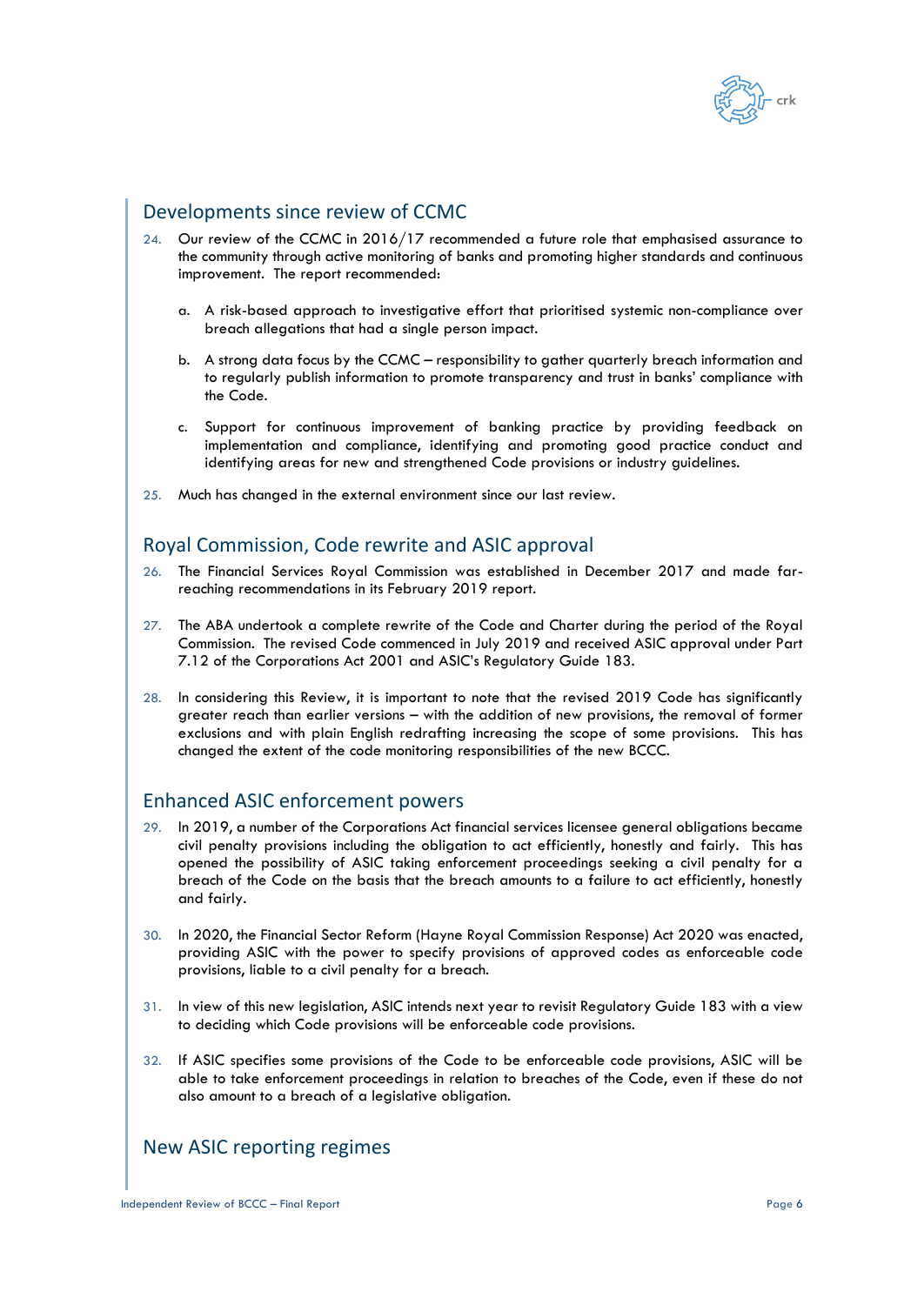

- 33. From October 2021, banks have been subject to a new reporting regime replacing the previous significant breach reporting regime.<sup>1</sup> Banks are now required to report to ASIC all 'reportable situations'. This includes a significant breach of a core obligation, an investigation that has been on foot for more than 30 days to determine whether there is a reportable situation, conduct that constitutes gross negligence and serious fraud.
- 34. A breach of a core obligation may be significant having regard to matters such as the frequency of similar breaches, impact of the breach and extent to which the breach indicates that compliance arrangements are inadequate.
- 35. In addition, a new deeming provision expands the ambit of the reporting obligation. Amongst other things, this means that the reporting regime captures any breach of civil penalty provisions and a breach of misleading or deceptive conduct prohibitions.
- 36. Reportable situation reports to ASIC are made via ASIC's Regulatory Portal.
- 37. ASIC must within 4 months of each financial year end publish information about lodged reportable situation reports. This information may include the name of the licensee, volume of reported breaches, breakdown of breach reports by corporate group and number of breaches compared to the size, activity or volume of business.**<sup>2</sup>** ASIC's first report will be published by 31 October 2022.
- 38. In October 2021, new internal dispute resolution (IDR) requirements also came into effect. Amongst other things, financial firms including banks will be obliged to report on complaints in their annual reports.**<sup>3</sup>** In the near future, financial firms will also have to begin reporting to ASIC each consumer/ retail client complaint against ASIC-specified data elements. At least initially, reporting will be required at each half year end.
- 39. ASIC has power to publish firm-specific complaints information or information derived from it. ASIC has indicated that it will refine its approach as a result of the IDR data reporting pilot, but that it intends eventually to publish data at the financial firm level.**<sup>4</sup>** ASIC's expectation is that firms will use the data to benchmark their performance against their peers, for example, in relation to timeframes for resolving complaints, outcomes, volumes of complaints relative to firm size, proportion of complaints escalated to AFCA, complainant demographics.**<sup>5</sup>**
- These developments, in part, re-open the issue of how the BCCC best fits into the regulatory and quasi-regulatory landscape and what role it can best play – considered in the next Chapter of this report.

**<sup>1</sup>** Corporations Act 2001 Part 7.6 Division 3 Subdivision B

**<sup>2</sup>** Financial Sector Reform (Hayne Royal Commission Response) Bill 2020 Explanatory Memorandum to p.239

**<sup>3</sup>** ASIC Regulatory Guide 271.185

**<sup>4</sup>** ASIC Report 693, July 2021, p.30

**<sup>5</sup>** ASIC Report 693, July 2021, p.31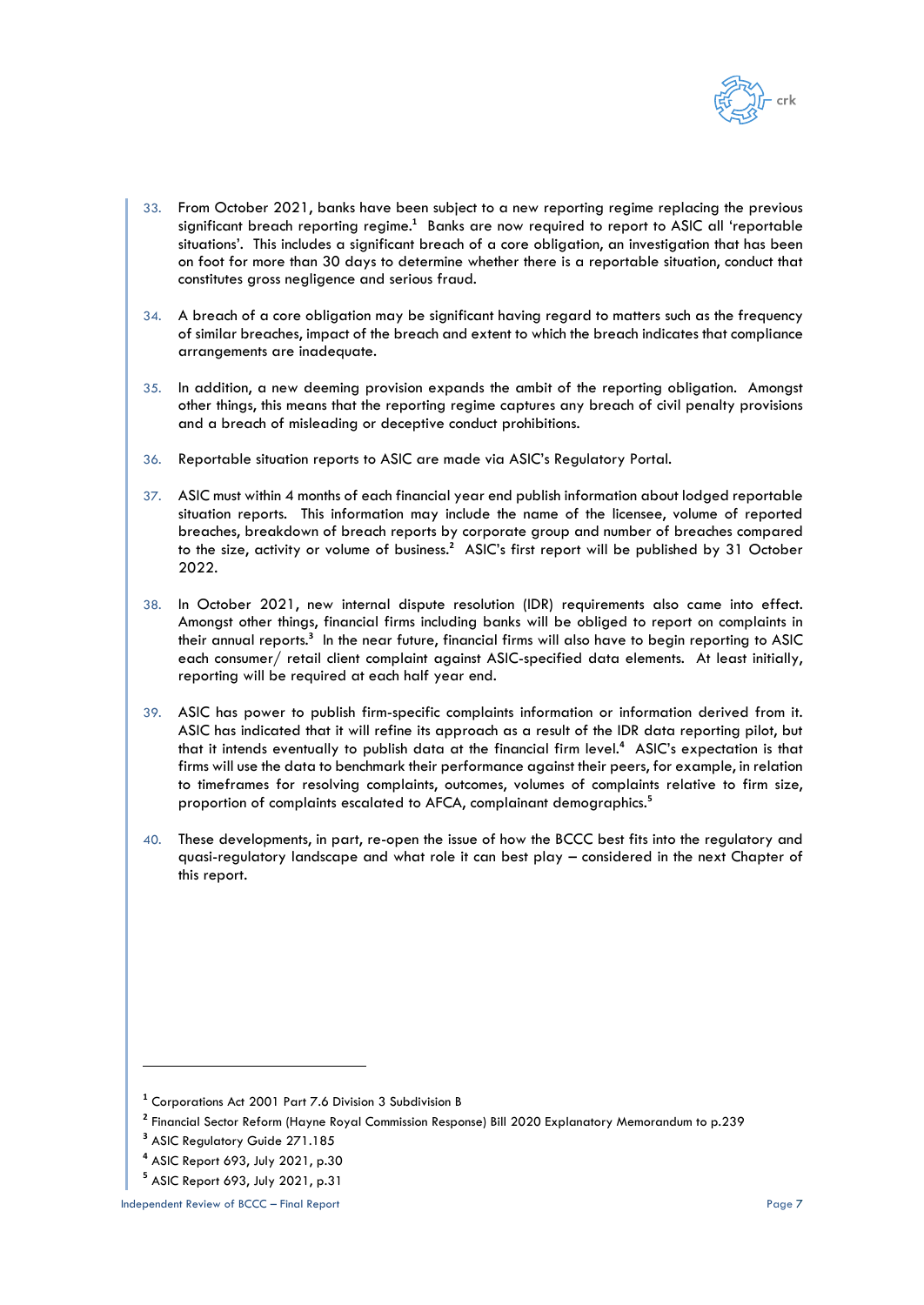

# **4. Role and purpose of BCCC**

## **Background**

- 41. An ASIC approved code must have "effective administrative systems for monitoring compliance with the code and making information obtained as a result of monitoring publicly available".**<sup>6</sup>** As stated by ASIC in Regulatory Guide 183: "Without formal independent monitoring mechanisms and appropriate access to remedies, breaches of a code may go undetected or uncompensated and there may be little incentive for subscribers to continue to comply."**<sup>7</sup>**
- <span id="page-7-0"></span>42. The BCCC fulfills this role for the Code. Paragraph 207 of the Code states that the BCCC has been established to monitor banks' compliance with the Code.
- <span id="page-7-1"></span>43. Paragraph 1.1 of the BCCC Charter states that the purpose and function of the BCCC is "to monitor and drive best practice Code compliance". The Charter also sets out guiding principles for the BCCC:
	- a. Be transparent and accountable
	- b. Prioritise industry wide, serious and systemic issues
	- c. Provide community assurance by regularly publishing its work
	- d. Act in a fair, reasonable, independent and effective manner
	- e. Promote its work
	- f. Provide guidance to industry to promote best practice code compliance
	- g. Act with integrity and impartiality.
- 44. The BCCC's most recent Strategic Plan (posted to its website in June 2021) outlines its 4 strategic priorities for the period from 1 July 2021 to 30 June 2024:
	- a. Monitoring banks' compliance with the Code
	- b. Improving practices and outcomes for customers
	- c. Building strong relationships with banks, consumer and small business organisations
	- d. Enhancing data capabilities to support effective monitoring
- 45. The Chair's message at the start of the Strategic Plan also notes the BCCC's aim to improve the visibility of the BCCC.
- 46. The Strategic Plan states that the BCCC will be mindful of the challenges caused by the pandemic for individual and business customers and banks when planning and conducting the BCCC's program of work.

**<sup>6</sup>** Corporations Act 2001 s1101A(3)(c)(ii)

**<sup>7</sup>** Regulatory Guide 183.36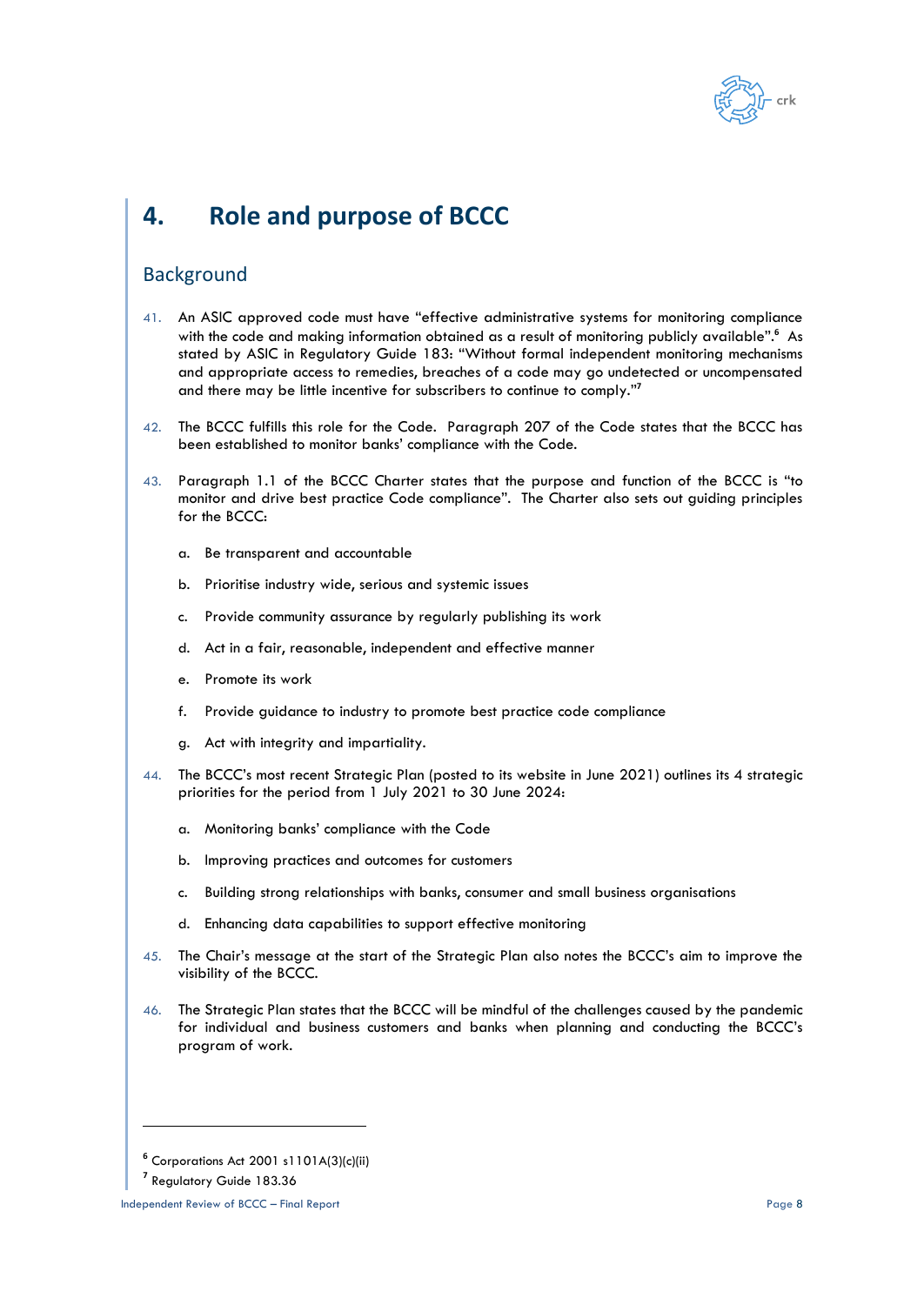

- 47. The BCCC prepares annual business plans that provide further information about the BCCC's priority areas. The 2021/22 Business Plan notes the following priority areas:
	- a. Challenges caused by the COVID-19 pandemic including financial difficulty
	- b. Customers experiencing vulnerability
	- c. Small business and farming customers
	- d. Banks' organisational capacity to comply with the Code
	- e. Deceased estates
	- f. Banks' communications with customers and provision of information
- 48. Our Terms of Reference set out specific questions relevant to the BCCC's role:
	- a. The extent to which the BCCC achieves its purpose to monitor and drive best practice and provide benefits to individual and small business customers (and guarantors) by monitoring banks' compliance with the Code
	- b. Whether the BCCC is properly interpreting its role under the Code and Charter and the extent to which the Code and Charter clearly set out the BCCC's powers and role.

## Stakeholder views

- 49. In our consultations with banks, we heard concern about overlap between the BCCC and ASIC, in particular with data reporting, and to a lesser extent overlap with AFCA's Systemic Issues Team.
- 50. Some banks thought that, as a corollary to ASIC's expanding enforcement remit in relation to Code obligations, the BCCC should be less focused on compliance activities and more focused on sharing and promoting good practice.
- 51. A number of banks would like the BCCC to choose its areas of focus with a clearer aim to avoid duplication with those other bodies. Some banks also expressed a desire for more consultation with them about the BCCC's annual proposed priority areas. The ABA's submission in response to our Interim Report also supported greater consultation with banks as to this.**<sup>8</sup>**
- 52. On the other hand, it was clear from our discussions with ASIC that it places much importance on BCCC oversight and monitoring of compliance with the Code and considers the BCCC to be the primary Code monitoring body.
- 53. Likewise, consumer groups regard the BCCC as "the lead body for enforcing the Code"**<sup>9</sup>** and place considerable importance on this role. "Enforceability of the Code is essential to its efficacy. Without substantial oversight, the Code is more a piece of marketing than anything else."**<sup>10</sup>**
- 54. Like banks, consumer groups would welcome more input into the BCCC's selection of its annual priority areas. They proposed a "formal and transparent process under which the attending

**<sup>8</sup>** Consumer groups submission to the Code Reviewer p.4

<sup>&</sup>lt;sup>9</sup> Consumer groups response to our Interim Report p.15

**<sup>10</sup>** Consumer groups submission to the Code Reviewer p.6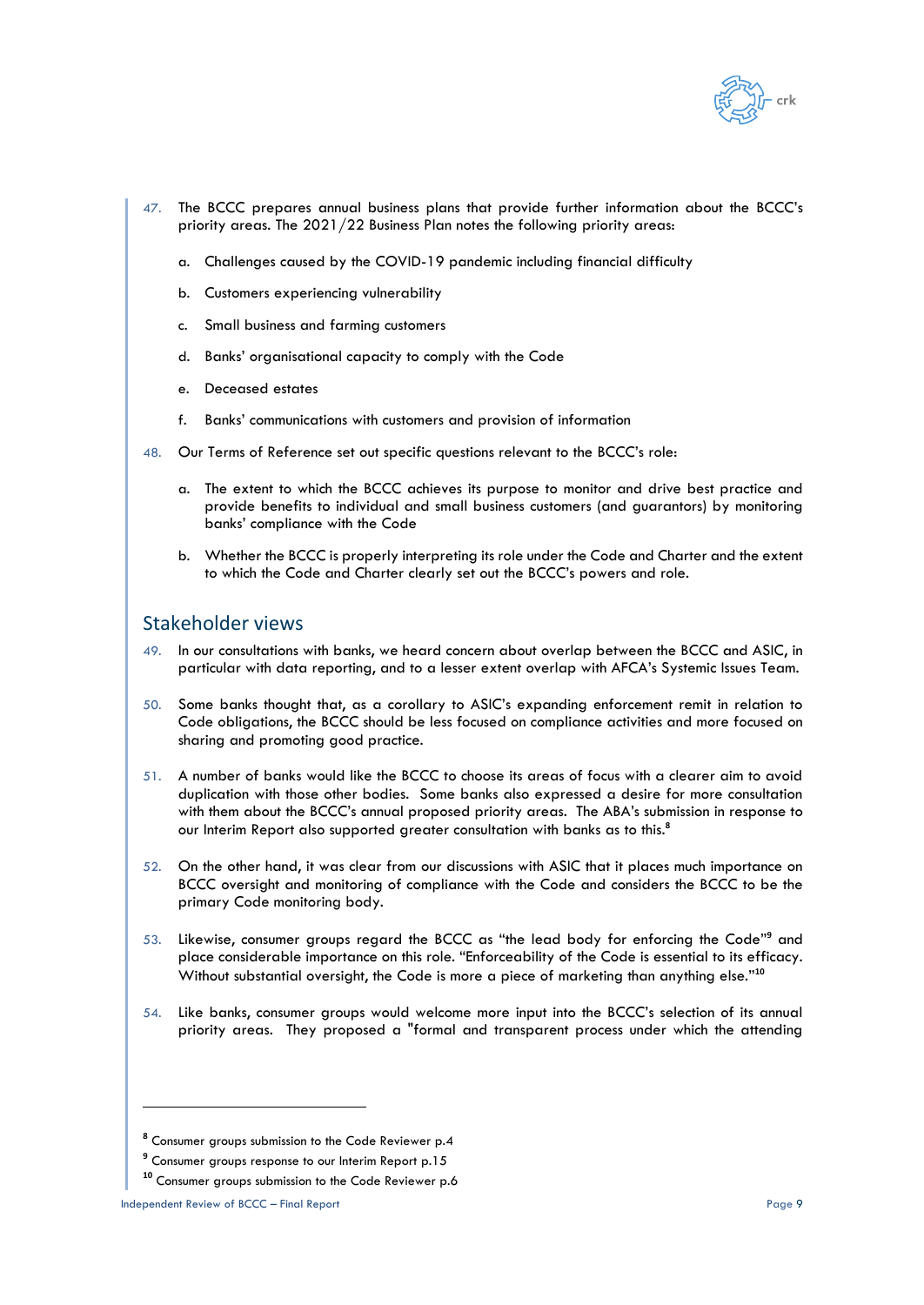

[consumer] organisations rotate to ensure all interested and appropriate consumer representations get a chance to provide input over time"**<sup>11</sup>** .

- 55. Consumer groups have also urged more information sharing between the BCCC and ASIC and AFCA including to divide areas of focus between the BCCC and ASIC, to the extent their powers allow. **12**
- 56. A number of stakeholders raised issues with us that are clearly within the responsibilities of the Code Reviewer. These included matters such as discrimination, access to banking services, "debanking", provision of code information to small business and so forth. These matters have been raised with the Code Reviewer and we leave the substantive issue of whether they should be the subject of any recommended change to him.
- <span id="page-9-0"></span>57. There is an observation that arises from these inputs which is within our scope, and that is the role of the BCCC in identifying areas where the Code is not meeting stakeholder expectations, including where there are matters 'falling between the cracks', where the Code's wording could be improved and where new issues are arising in the market. The BCCC's monitoring activity means that it has a unique perspective of how well the Code is working and we think that progressive improvement of the Code is a key element of its role and responsibilities – and something that could be given some greater prominence.

## **Discussion**

- 58. It might be seen as disappointing that in revisiting this Code Committee some years after our last review, we find that its purpose, philosophy, focus, capabilities and limitations still seem to be unclear in the eyes of stakeholders. However, given the array of changes that have impacted banking detailed in the previous section, we are not surprised.
- 59. There are also other reasons for both stakeholder and BCCC focus on role and purpose, that we see as evidence of a healthy maturing.
- 60. In part, this challenge to role and purpose is a function of a stronger and more comprehensive Code. It is occupying more of the banks' attention simply by its reach. To the industry's credit, there is also a higher level of attention to compliance with the Code evident within banks. The difference is marked. Amongst other things, interest from the banks in this Review of the BCCC was much greater and at a more senior level than we experienced when reviewing the CCMC in 2016/17.
- 61. It is also a product of more active, ambitious and targeted effort from the BCCC which is challenging bank operations and risk and compliance managers and creating some tension and pushback around the detail of how BCCC activity should work. Both BCCC and industry are looking to role and purpose for guidance on this. This is to be expected in bedding down a new Code and we are conscious that this process has been slowed by the COVID-19 pandemic.
- 62. To our thinking, despite the changes that impose on its framing and operation, the Code remains at its core a self-regulatory promise to the community. Banks are accountable for complying with its provisions and the BCCC is responsible for providing the community with independent assurance that the Code is working – providing public commendation for excellent performance and public exposure for poor performance.

**<sup>11</sup>** Consumer groups response to our Interim Report p.4

**<sup>12</sup>** Consumer groups response to our Interim Report p.3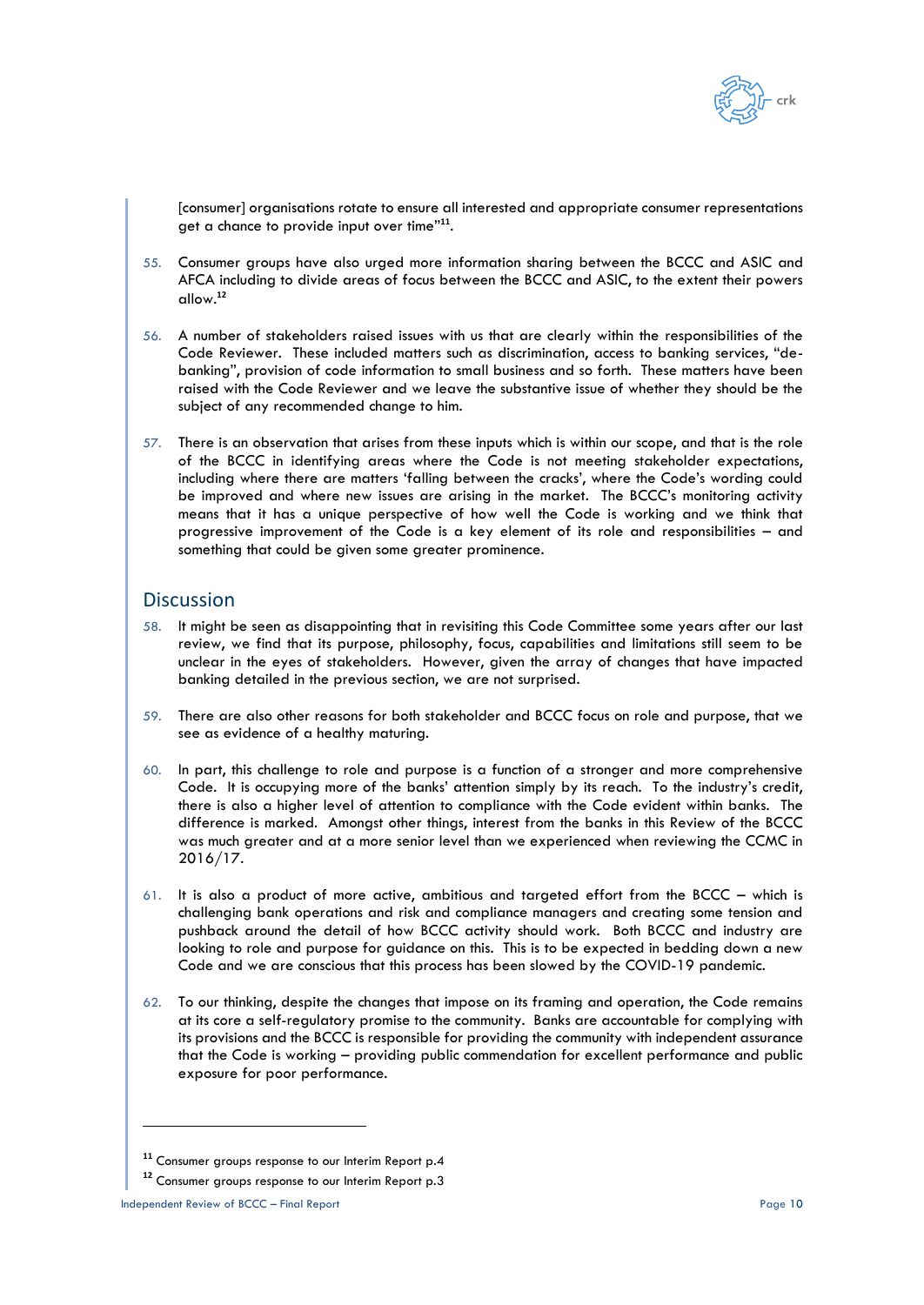

- <span id="page-10-1"></span>63. This independent assurance is (must be) composed of:
	- a. Monitoring of compliance in two dimensions
		- i. Are banks actually complying?
		- ii. Do banks have the systems, processes and capabilities to consistently comply?
	- b. Identification and sharing of good practice in applying the Code
		- i. Feeding this back to banks so that they can improve customer outcomes
		- ii. Gathering information for progressive improvement of the Code (identifying gaps, improving the clarity of Code provisions, making compliance more efficient, etc).
- <span id="page-10-0"></span>64. Accordingly, we accept ASIC's view that the BCCC continues to have an important role in evaluating and reporting on Code compliance, notwithstanding recent legislative changes. If the BCCC fulfils its role well, ASIC should spend less of its scarce resources on Code enforcement, allowing the Code to largely operate as self-regulation, consistent with its origins.
- 65. At the same time, it is clear that the BCCC should not be solely focused on whether minimum levels of compliance are met, but also has an important role in promoting higher (above minimum) practice across the industry. As referred to in paragraphs [57](#page-9-0) and [63.b.ii,](#page-10-0) we see this as including a role in progressive improvement of the Code. This better practice role is particularly important in relation to principles-based Code obligations, where interpretations, practices and customer outcomes across industry may otherwise differ quite markedly.
- 66. Ideally the Code and the BCCC's Charter would make these two main functional obligations clear and both the Code and the Charter would do so using the same language. As noted in paragraphs [42](#page-7-0) and [43,](#page-7-1) the Code currently emphasises the BCCC's role in monitoring compliance and the Charter currently emphasises the best practice role.
- 67. If the framing is clear, the issue for the BCCC (as the ABA has recognised) becomes whether it is achieving the optimal balance in carrying out the two functional responsibilities. **13**
- 68. To do this, we think that the BCCC needs to be continuously assessing the benefit to the community of its planned activities, whether this is collating and analysing Code compliance data, undertaking topic-specific monitoring projects or investigating and taking action about specific Code breaches. In doing so, the BCCC needs to do its best to keep abreast of what other regulatory and quasiregulatory bodies are doing and to take this into account in the interests of minimising duplication by the BCCC. For example, the BCCC acknowledges that its breach data collection needs revisiting in light of ASIC's new breach reporting regime. The BCCC also needs to take account of the best available intelligence as to where it will have the most impact in improving customer outcomes.
- 69. From our discussions with the BCCC, we are satisfied that it sees itself as having both a compliance role and a good practice role and its aim is squarely focused on the best customer outcomes. These are all matters specified as strategic priorities in the BCCC's 2021/ 2024 Strategic Plan. It may be, however, that the Strategic Plan (and other communications by the BCCC) are not achieving a sufficient shared understanding with stakeholders about the BCCC's role. As pointed

**<sup>13</sup>** ABA Submission in response to our Interim Report p.1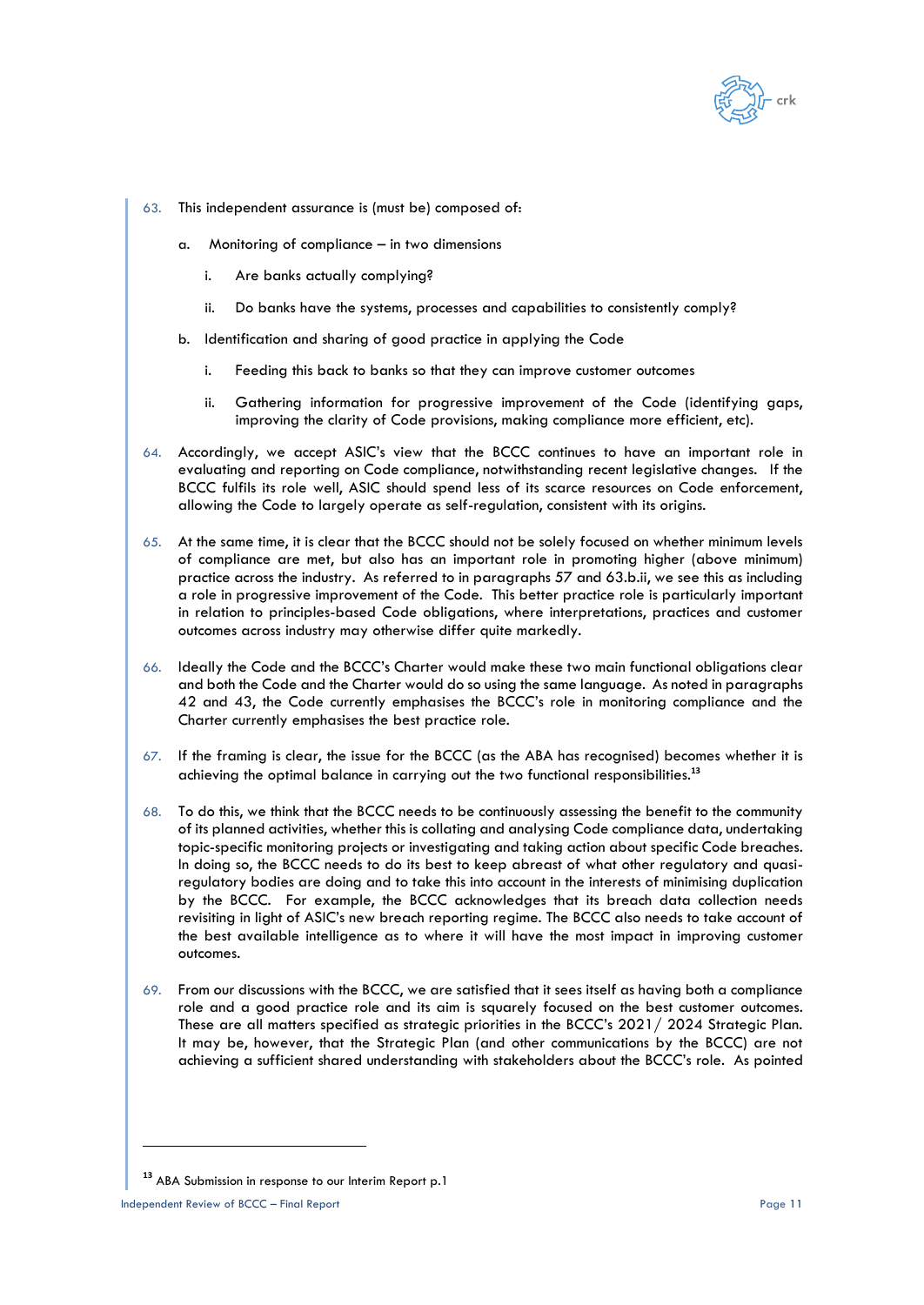

out by Legal Aid Queensland, it is also important that the BCCC strive to enhance community groups' understanding of the BCCC's role and work.**<sup>14</sup>**

- 70. There is also the issue of the BCCC's annual selection of priority areas. The BCCC must have complete independence in choosing these, but it is clear that there would be value in the BCCC consulting a little more openly and gathering intelligence as to areas that are likely to derive most customer benefit. This additional transparency would be consistent with the BCCC's guiding principles.
- 71. Consultation is able to include ASIC. We are, however, conscious that ASIC is constrained by secrecy provisions and so is not able in these consultations to give the BCCC advance notice of ASIC's areas of focus, before these are made generally known.

### **Recommendation 1.**

The Code and the Charter should be amended so that both describe the BCCC's role as "monitoring Code compliance and promoting best practice Code implementation".

#### **Recommendation 2.**

The BCCC should do more to build a shared understanding amongst stakeholders of:

- a) its role and how this fits with the roles of ASIC and AFCA
- b) its proposed priority areas

### **Recommendation 3.**

The BCCC should continue to evaluate and improve its approach to monitoring and reporting, working with stakeholders to improve outcomes and efficiency over time and reporting back on progress as part of the BCCC Annual Report.

**<sup>14</sup>** Legal Aid Queensland response to our Interim Report p.2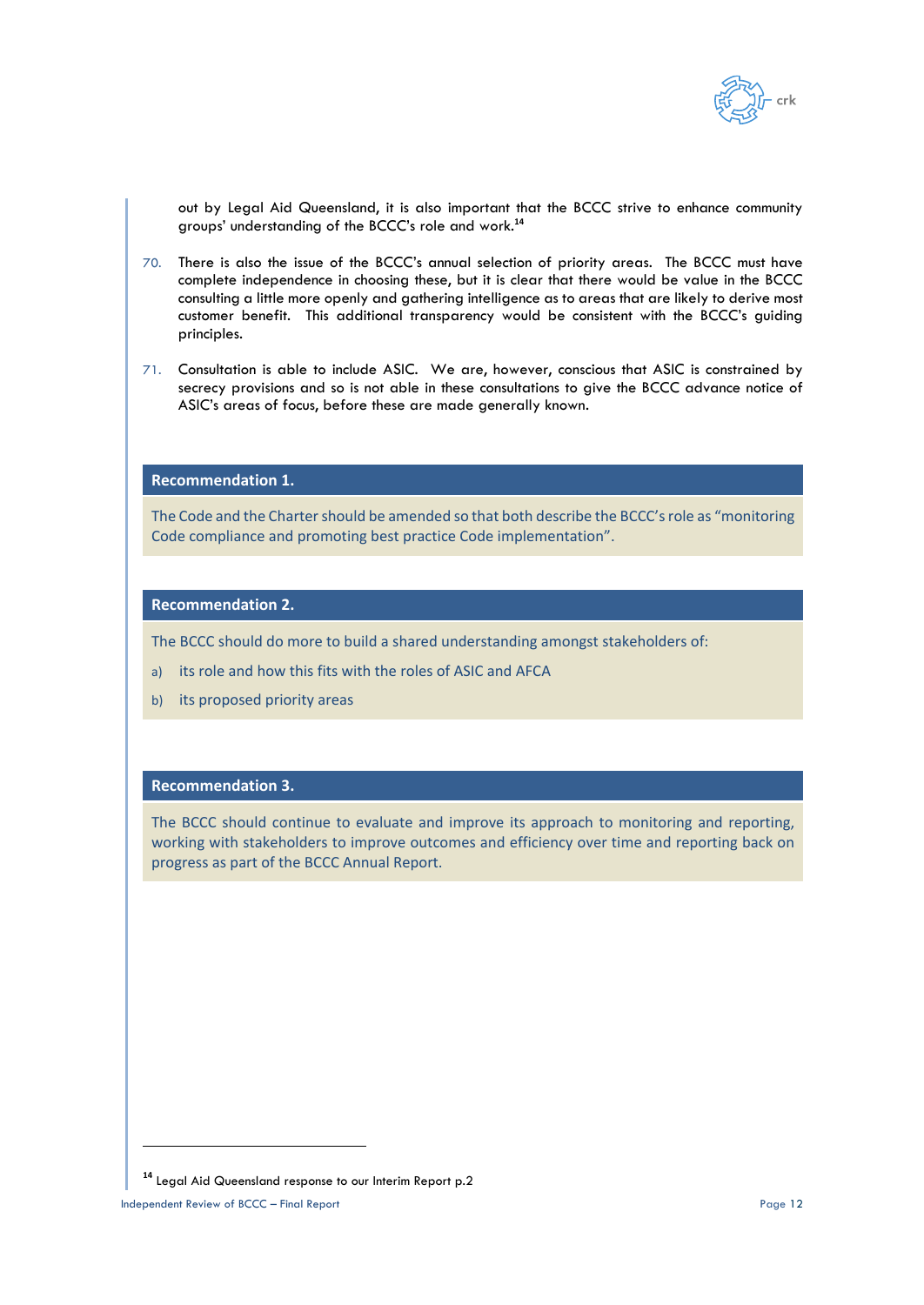

# **5. BCCC governance framework**

# Background

- 72. Chapter 49 of the Code specifies that the BCCC is an independent code monitoring body, comprised of an independent chairperson appointed jointly by AFCA and the ABA, a consumer representative appointed by AFCA consumer directors and a banking representative appointed by the ABA.
- 73. The Charter addresses BCCC governance and operations in more detail including maximum terms for BCCC members, automatic vacancies and the powers of the Chair. The Charter provides that the BCCC will meet and discharge its responsibilities as it determines. In practice, a meeting of the members of the BCCC is held most months of the year (typically a half day meeting).
- 74. Like the Code, the Charter can only be amended by the ABA after consultation with stakeholders.
- 75. Our Terms of Reference specify questions relevant to BCCC governance including:
	- a. The adequacy of the BCCC's Small Business and Agribusiness Advisory Panel's (Panel) Terms of Reference and the extent to which the Panel assists the BCCC to meet its purpose with regard to small business and agribusiness matters.
	- b. The extent, if any, to which the BCCC has been prevented from fulfilling its purpose because of any requirements or restrictions of its Charter and/or and Chapter 49 of the Code.

# Small Business/ Agribusiness expertise

- 76. Paragraph 207 of the Code requires the BCCC to appoint a person or panel with expertise in small business and/ or agribusiness to act as a consultant on small business and agribusiness issues.
- 77. To meet this requirement, the BCCC has appointed a Small Business and Agribusiness Advisory Panel. The Panel's Terms of Reference specify its role is "to provide the BCCC with insights and advice on small business and/or agribusiness matters". "The Panel will also be asked to provide advice and assistance on the BCCC's work as it relates to Small Business and Agribusiness customers and their banking."
- 78. The Panel currently comprises a couple of people who work with regional and rural financial counselling organisations, an Australian Small Business and Family Enterprises Ombudsman (ASBFEO) executive, a legal aid solicitor with agribusiness clientele and an ex-banker who has established a not-for-profit organisation that supports and advocates for small business. This representation spans South Australia, New South Wales, Queensland and Victoria as well as national representation via ASBFEO.
- 79. The practice is for the Panel to attend part of a BCCC meeting once each year. Panel members also meet as a group with the BCCC Secretariat once each year. We understand that meetings are fairly unstructured and provide an opportunity for Panel members to advise the BCCC of banking issues in small business and agribusiness.
- 80. Outside meetings, the BCCC Secretariat sometimes email Panel members to seek their views about matters. There is not, however, a regular practice of consulting Panel members about such matters as the BCCC's workplan, proposed Inquiries, Inquiry scope documents and so on.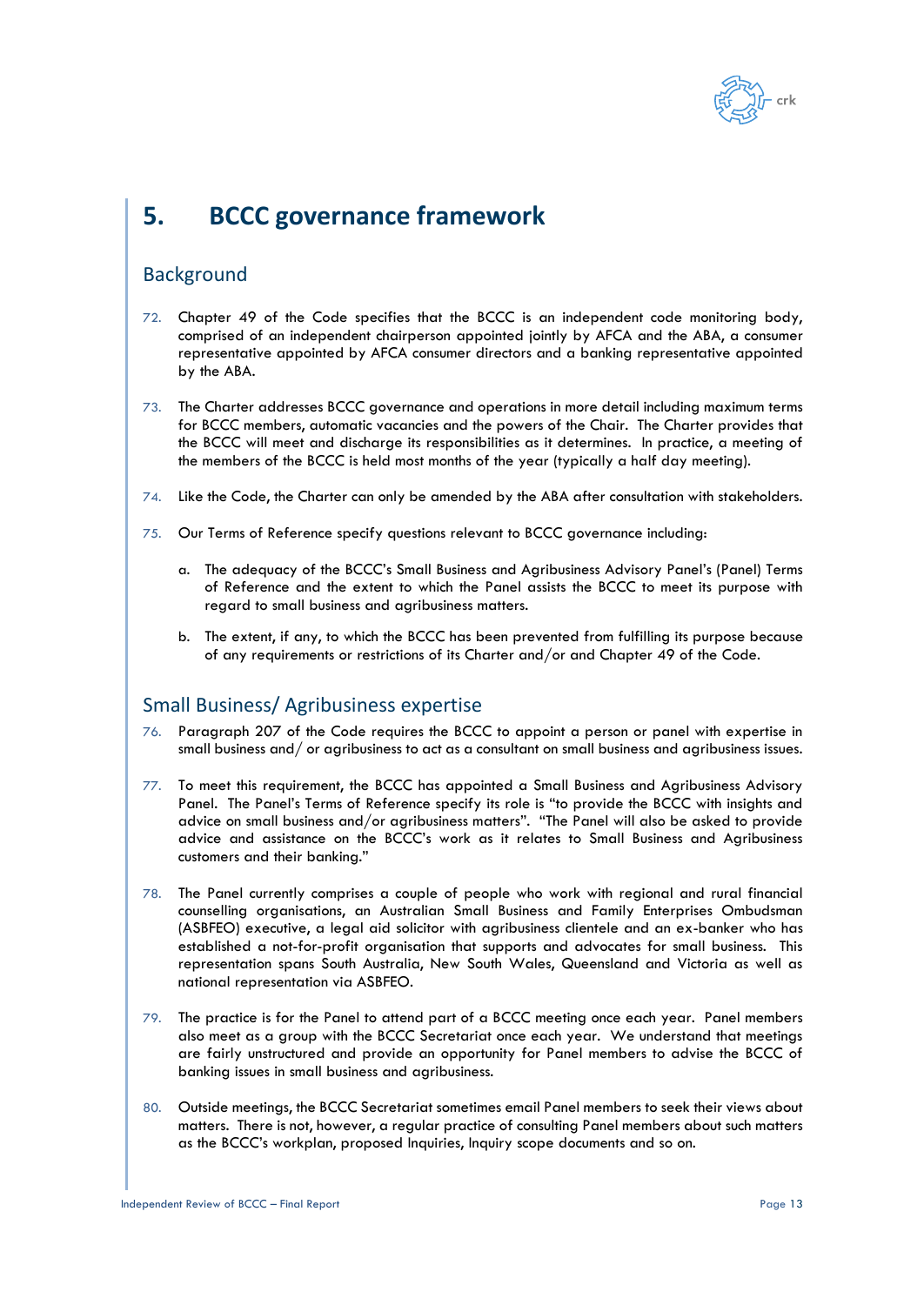

81. Panel members are entitled to be paid an hourly fee for time they spend on behalf of the BCCC, although in practice they have not charged for their time.

## Stakeholder views

- 82. Consumer advocates suggested to us that the Panel could usefully be expanded to include a caseworker with the Small Business National Debt Helpline.
- 83. In its submissions, ASBFEO suggested that the BCCC Committee itself should include someone with small business expertise. The ASBFEO would like this to be in addition to the Panel.
- 84. On the other hand, the ABA submitted in response to our Interim Report that the Panel has not had enough time to allow a proper assessment of its effectiveness. "If the Panel was ultimately deemed to be ineffective, the ABA would not necessarily object to a small business representative being added to the BCCC. In selecting any such representative, we note that independence should be a key criterion", rather than the appointed person operating as a "partisan advocate" for the sector. **<sup>15</sup>**

## **Discussion**

- 85. From discussions with the Panel, the BCCC and its Secretariat, it is clear that the Panel is still in the process of settling into its role and finding its rhythm and that the pandemic has in large part delayed this from happening.
- 86. We would expect that next year will provide the Panel with opportunity to meet in person and to discuss with the BCCC and its Secretariat how the Panel can best provide value to the BCCC.
- 87. The BCCC has acknowledged that the Small Business and Agribusiness Advisory Panel could be better supported and have committed to revitalising its effectiveness and a more systematic use of its expertise. We offer a recommendation along those lines, for the record and irrespective of the view taken of Recommendation 5 below.

## **Recommendation 4.**

The BCCC should revitalise its Small Business and Agribusiness Advisory Panel, incorporating systematic ways of engaging with it in developing strategy, business planning, in planning Inquiries and wherever its expertise can be applied. Once its processes are strengthened, it should also consider adding other useful perspectives from amongst the diversity of the sector.

- 88. Even so, the question remains whether the Panel is a sufficient mechanism for small business input into the work of the BCCC. Discussions with the Code Reviewer (and our own consultations) underscored a sense that small business feel unrecognised and overlooked in the operations of the Banking Code.
- 89. In part, we think this is because in many ways, banks practically treat micro businesses in the same way as retail customers. It is also because small business lobbyists have for many years focused

**<sup>15</sup>** ABA Submission in response to our Interim Report p.2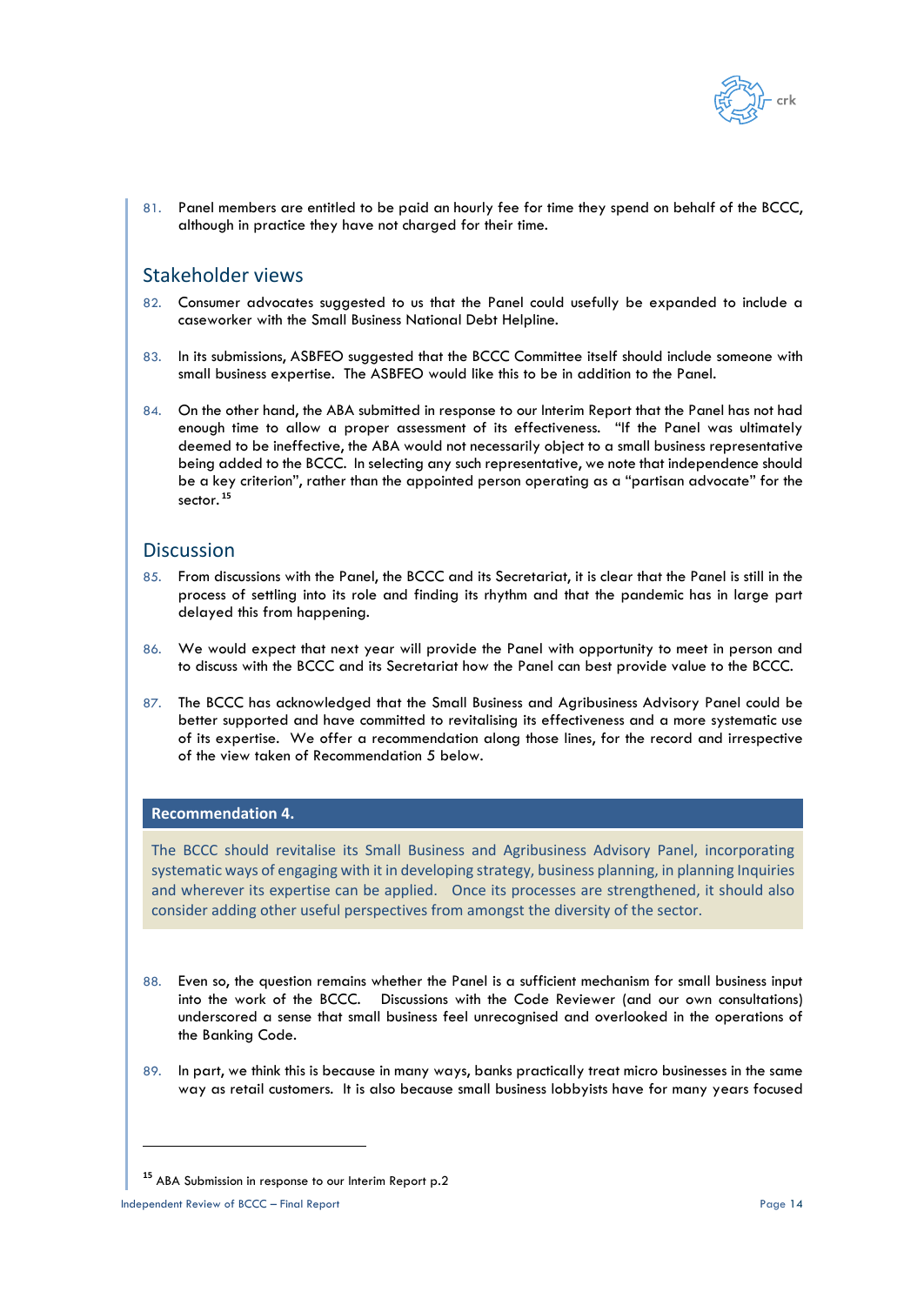

mostly on access to credit and have argued against making lending practices for small business any more 'protective' or restrictive.

- 90. We also see some evidence that the huge diversity of the small business sector results in something of an 'averaging' that leaves important nuances unrecognised.
- 91. Diversity of the sector notwithstanding, we observed a more effective presence of small business in our stakeholder discussions, than we had in 2016/17. Quite some credit for this must go the ASBFEO, which has built some quite effective networks into different parts of the small business community over the past few years.
- 92. While any future changes to the Code itself are for the Code Reviewer, it may be that the time is now right for the recommendation we made in 2016/17 (but which was not then accepted) for a fourth member of the Committee with small business and/ or agribusiness skills and experience (as well as other relevant skills). Our recommendation then was that appointment should be by the Financial Ombudsman Service (now AFCA) in consultation with representative organisations from the small business and farming sectors. To ensure against deadlock in a 4 person committee, we recommended that the Chair should have an additional casting vote.
- 93. We recognise that there are no doubt many other sectors or categories of bank customers who could also mount an argument for some representation on the Committee. We also recognise that the Committee is not meant to be made up of advocates for a narrow set of interests and that there are practical limitations on the workable size of the Committee. Nevertheless, we think that this would be a worthwhile symbolic and practical addition to the Committee's expertise.

## **Recommendation 5.**

The BCCC should include a fourth member with expertise in small business/ agribusiness. For efficiency and fairness, the implementation should feature:

- a) Selection by AFCA, ABA and the Committee Chair in consultation with relevant organisations from the small business and farming sector
- b) The appointment process should make it clear that the aim is to broaden the perspectives and skills of the Committee – and that the role is not to advocate for the sector
- c) The Chair should have a casting vote to deal with any deadlock

### Charter

- 94. In its submission to the Code Reviewer, the BCCC has suggested that it would be better if there were a single governance document rather than the Code and a Charter. The BCCC think that this would minimise duplication or confusion. By way of example, the BCCC points to clause 4.1 of the Charter which sets out some but not all of the BCCC's monitoring powers specified in the Code.
- 95. The question of whether the Code should be expanded to incorporate the provisions currently in the BCCC Charter is within the Code Reviewer's remit – and we think should be left to him. We note, however, that one option would be for the Code to have an annexure that sets out the types of BCCC provisions currently in the Charter – rather than setting out all provisions through the body of the Code. If a Charter is retained (whether as a discrete document or an annexure to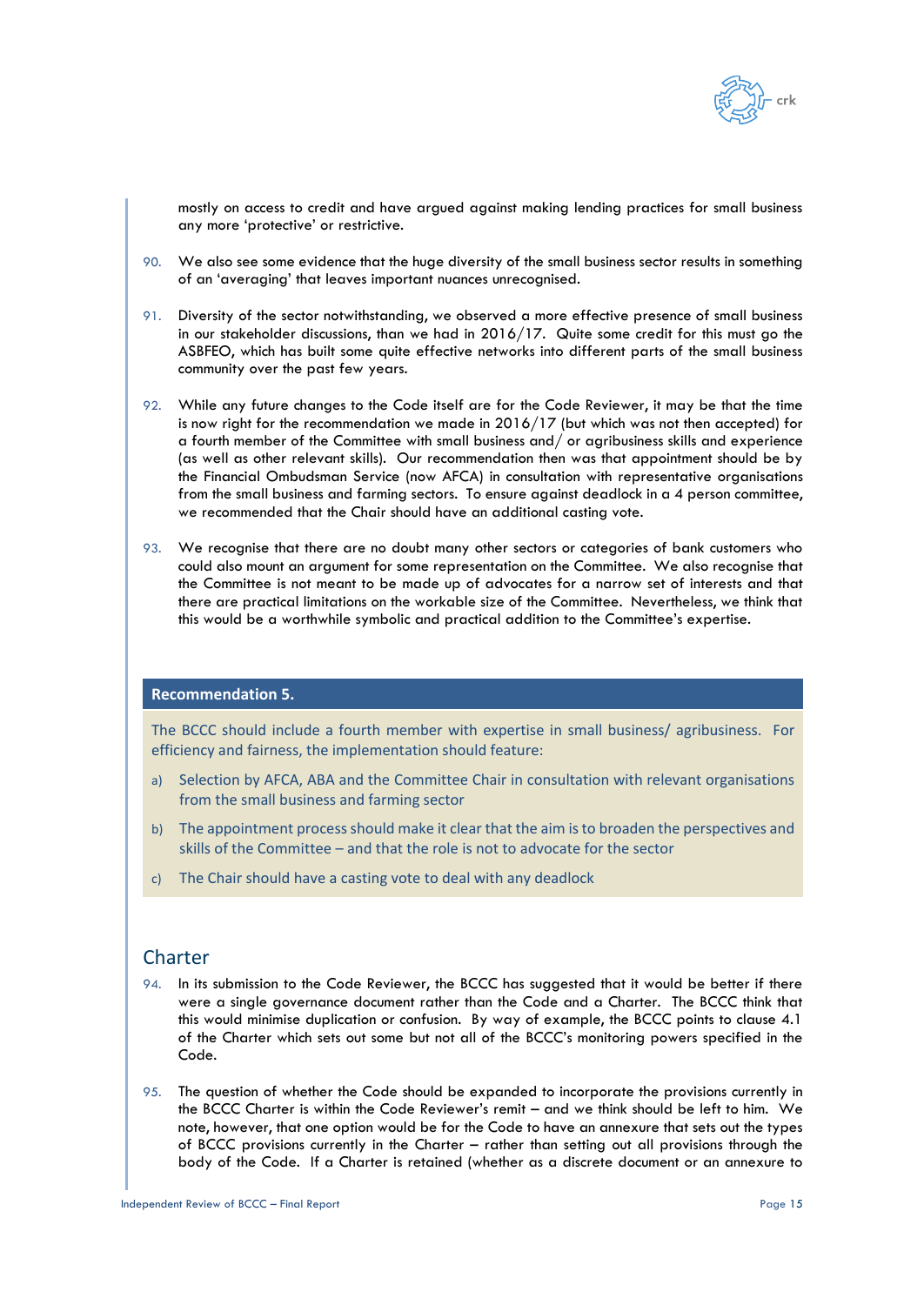

the Code), our advice is that the Charter merits a revision to more carefully dovetail with the Code and to address a range of issues set out in this and other chapters of our Interim Report.

- 96. The BCCC's Charter sets out meeting mechanics including quorum and voting. Clause 12.5 allows a BCCC member (other than the independent Chair) to appoint an alternate to take part in a meeting. We understand, however, from the BCCC that this power has not been exercised and that meeting dates are set, taking account of the availability of all BCCC members.
- 97. The BCCC has suggested that, rather than a BCCC member being able to appoint an alternate, in the event of a prolonged absence or inability of a member to participate in Committee meetings, the Code should provide for the appointing bodies to appoint alternate members. The ABA submission agreed with this.**<sup>16</sup>**
- 98. Consumer groups also agree that the appointing bodies should designate the alternate, but consider that an alternate should be possible for any absence, whether short or long-term.**<sup>17</sup>** They suggest standing alternates are able to be appointed. We do not support this. Our concern is that an alternate member inevitably does not have the background and depth of knowledge of the person they are replacing. We think that current BCCC meeting arrangements including flexible scheduling practices and electronic participation in meetings are preferable to regular reliance on alternates.
- 99. Clause 12.4 deals with the conflict posed by a material personal interest. If a material personal interest arises for a BCCC member in relation to a matter being considered at a meeting of the BCCC, the person is unable to be present. However, the Clause says that a material personal interest does not arise solely by reason of a BCCC member's current or previous employment with a Code subscriber. The result is that if, for example, the BCCC were considering whether to sanction a bank that employed a BCCC member, that person could be part of the deliberations.
- 100. A stricter approach would be to provide that, where a BCCC member's employment or recent employment creates a material personal interest in a matter being considered by the BCCC, that person may only participate in the BCCC's deliberations about that matter if the other BCCC members agree. If they do not agree, the conflicted person's appointing body is entitled to appoint an alternate member to participate in the conflicted person's stead.
- 101. The ABA submission in response to our Interim Report supported this proposal.<sup>18</sup> So too did the consumer groups submission, but noting that a BCCC consumer member would not have a material personal interest in a matter their employer referred to the BCCC on behalf of a client, unless the BCCC consumer member had been directly involved in the referral. **19** After all, a BCCC referred matter would not impact the business interests of the BCCC consumer member's employer. Whilst we see the logic of this position, we think that the question of what constitutes a material personal interest is best left to the BCCC to delineate.

#### **Recommendation 6.**

- **<sup>16</sup>** ABA Submission in response to our Interim Report P.5
- **<sup>17</sup>** Consumer groups response to our Interim Report p.5
- **<sup>18</sup>** ABA Submission in response to our Interim Report P.5
- **<sup>19</sup>** Consumer groups response to our Interim Report P.5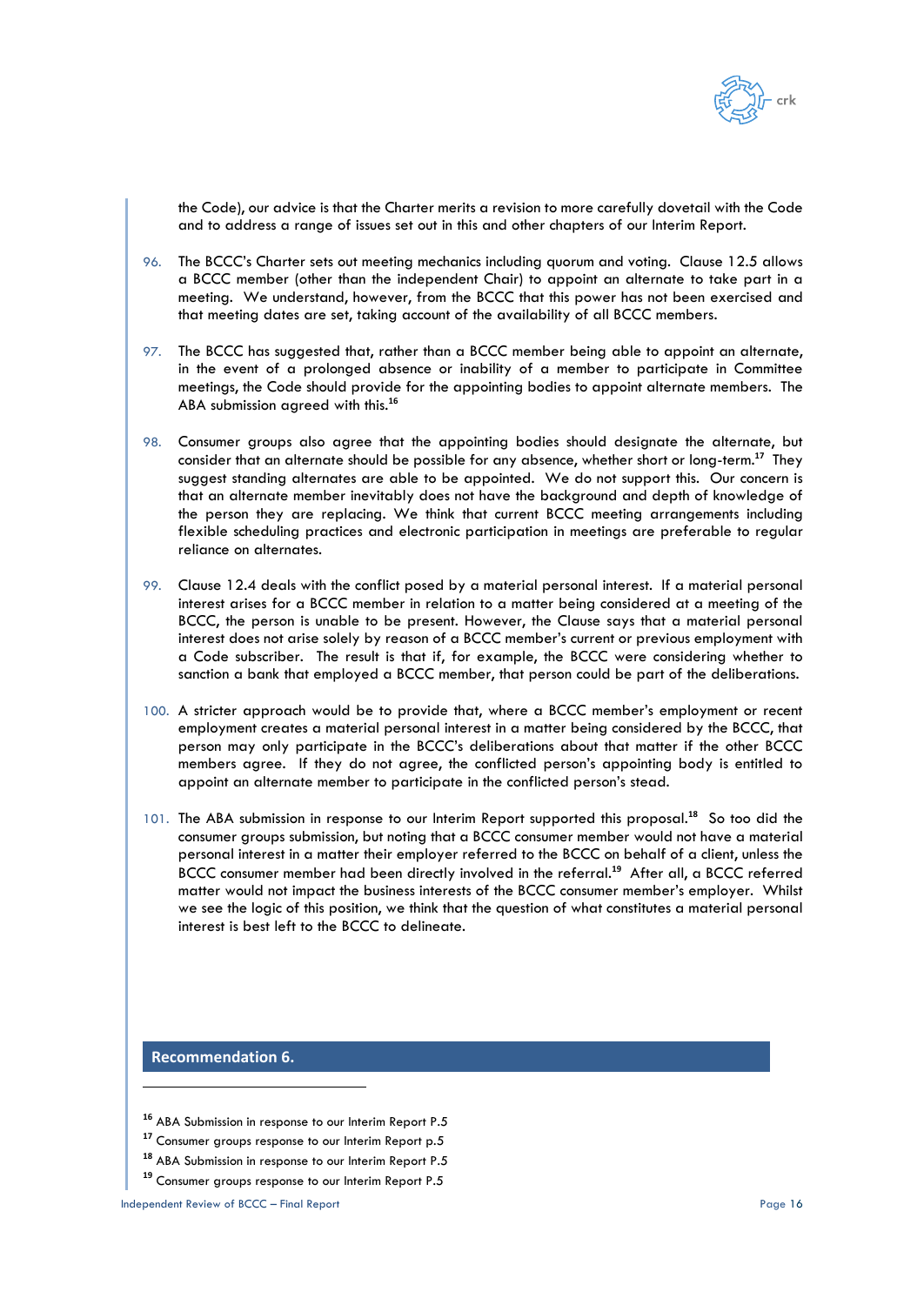

The BCCC Charter (whether this document remains separate from the Code or whether it is incorporated into the Code) should provide:

- a) An alternate member should only be able to be appointed where a BCCC member is absent or unable to participate for a prolonged period – and that in this case the appointing body should appoint the alternate rather than the BCCC member
- b) There should be tighter provisions to deal with conflicts of interest in the interests of maintaining the confidence of stakeholders.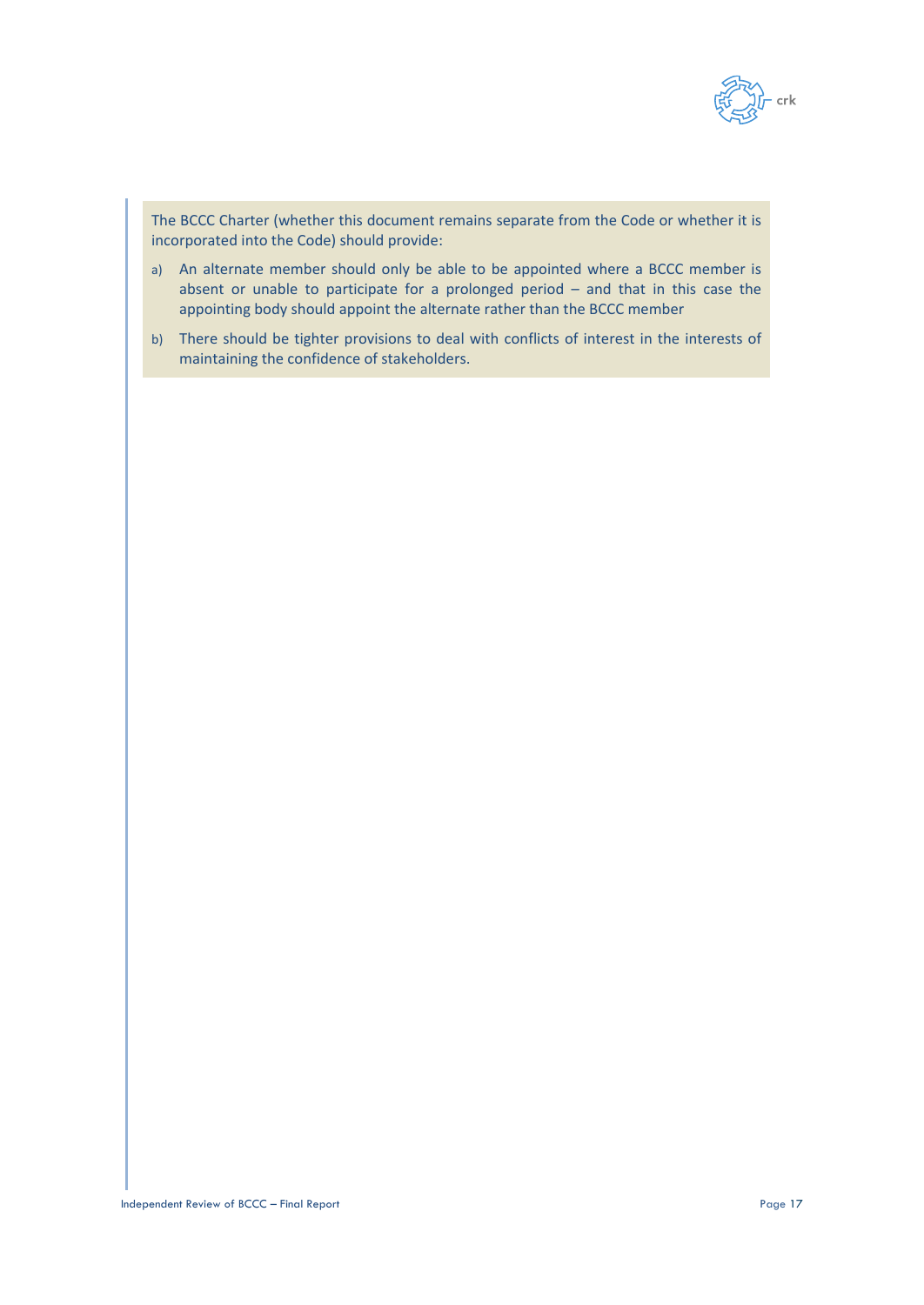

# **6. BCCC Compliance Statements**

## Introduction

- 102. A key method used by the BCCC to monitor banks' compliance with the Code is to require them to provide twice yearly Compliance Statements. We set the processes out in some detail below – as they are a matter of some complexity and controversy.
- 103. BCCC Guidance Note No.1, issued 13 September 2019, sets out the BCCC's expectations as to what banks should do to ensure high quality reporting to the BCCC of all breaches, regardless of their level of significance or materiality. It specifies when an incident affecting multiple customers should be counted as one breach and when as multiple breaches. The guidance requires banks to:
	- a. Assess all incidents to determine whether one or more breaches of the Code have occurred
	- b. Record all Code breaches, not just the most obvious or relevant breach
	- c. Record actions to stop the breach recurring and to remediate affected customers
	- d. Report all Code breaches by listing the total number of breaches per chapter of the Code
	- e. Provide more detail about some breaches ie. incident, product or service information, Business Unit, cause of breach, how identified, remediation and other action taken, type and number of customers affected, financial impact etc.
- 104. Guidance Note No. 1 also requests banks to notify the BCCC of any breach report to ASIC and to do so within 21 business days of the ASIC report.
- 105. Our Review Terms of Reference pose a number of questions that are particularly relevant to this work.
	- a. Whether the BCCC has adequate systems for the collection, recording and processing of data about Code compliance
	- b. The extent to which the BCCC has met its reporting requirements and whether its reporting would be improved by publicly benchmarking banks' compliance in an identifiable manner
	- c. Whether the BCCC's compliance monitoring activities and techniques are effective in ensuring high levels of compliance by banks with the Code.
	- d. Whether the BCCC has timely access to necessary information from stakeholders to enable it to assess bank's compliance with the Code.

## Compliance Statement processes

106. After a number of rounds of consultation with the banks, the BCCC settled its Compliance Statement requirements in September 2019. Section A must be completed by each bank at each half year end. Section B must be completed once a year. Compliance Statements are due 2 months after the reporting period end.

### Section A

107. This collects information about the number of Code breaches per Code Chapter. Each bank is also asked to explain the reasons where there has been considerable variation since the previous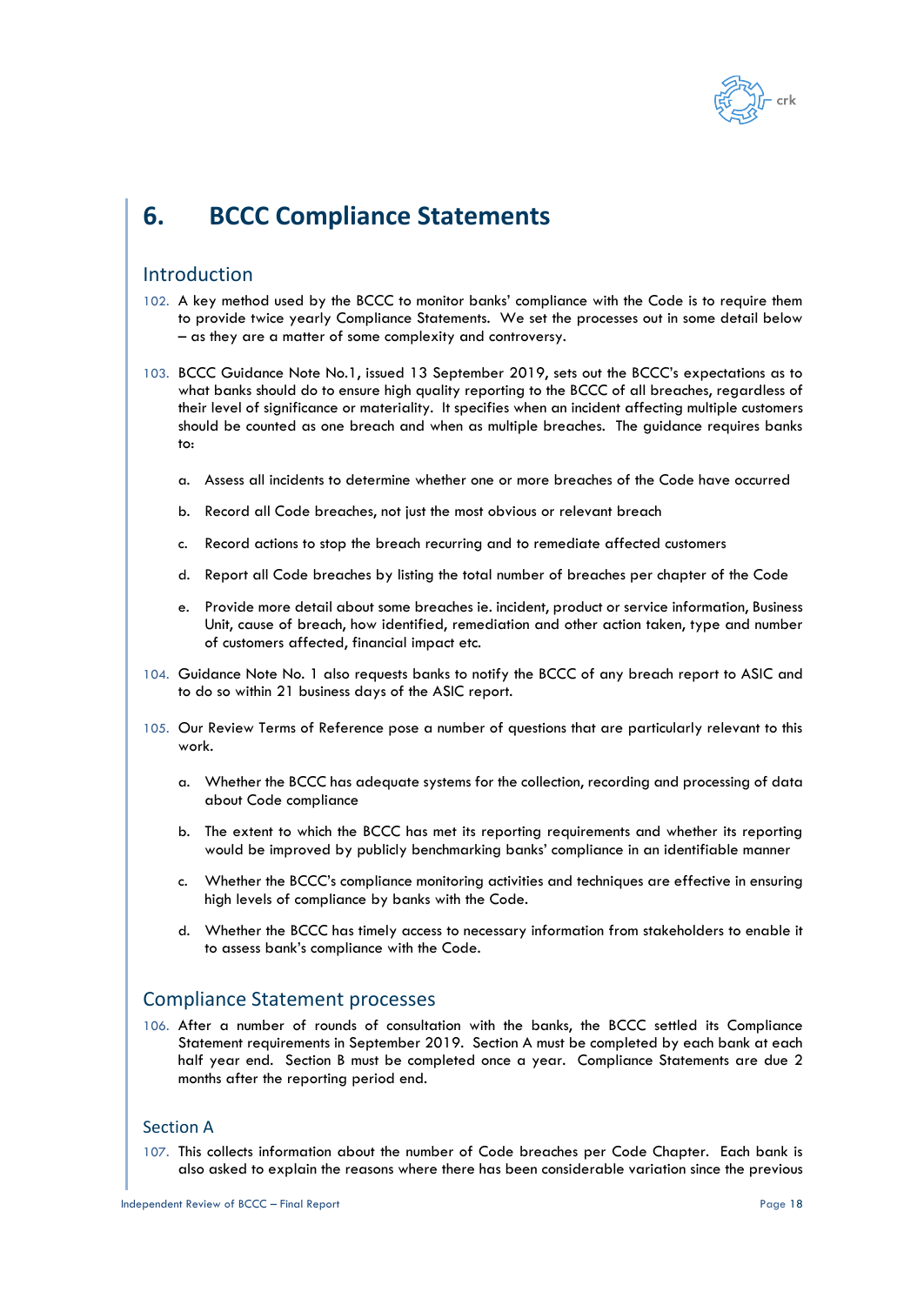

report in the number of breaches of a particular Code obligation (at least 25% variability where more than 50 breaches occurred).

- <span id="page-18-0"></span>108. In addition, more detailed information is requested about incidents that involved:
	- a. Systemic or serious breaches (these terms are defined by the BCCC in its Guidance Note)
	- b. Breaches that had an impact on more than one customer or a financial impact of more than \$1,000 on one customer, and
	- c. Breaches where the nature, cause and outcome of more than one breach was the same.
- <span id="page-18-1"></span>109. The more detailed information includes a description of incident, product and business unit, cause of breach, how identified, actions to prevent recurrence, number and type of customers, financial impact and Code chapter breached.
- <span id="page-18-6"></span>110. Each bank is also required to make a random selection of 5% of the breaches for each Code Chapter that do not meet the criteria set out in paragraph [108](#page-18-0) above and provide more detailed information about these as per paragraph [109.](#page-18-1)
- 111. The net result of these requirements is that, for around one-third of reported breaches, this more detailed information is provided<sup>20</sup>.

#### Section B

- <span id="page-18-4"></span><span id="page-18-3"></span><span id="page-18-2"></span>112. Section B requires each bank to provide:
	- a. Information about its efforts during the reporting year to monitor compliance with specified obligations: responsible lending, debt recovery, complaints, financial difficulty and guarantees
	- b. Complaints information for the reporting year the total number of complaints from individual customers and their guarantors and from small businesses, the total number of complaints per product type, the total number of complaints per issue type, the total number of complaints resolved at the first point of contact/ within 5 days, the number of complaints referred to the Customer Advocate
	- c. Information about financial difficulty assistance during the reporting year the total number of requests for assistance received from individual customers and from small businesses, a breakdown of the types of assistance provided, a breakdown of the reasons why financial difficulty assistance was not provided, details about why assistance was requested, details of the location of customers who requested assistance, how many requests for assistance were received by customers who have been granted assistance in the previous 12 month period and how many of these further requests resulted in assistance, how many customers the bank had contacted because they identified that the customer may be in financial difficulty, details about whether contacts with customers were by telephone, letter, email, SMS or other
	- d. Information about lending during the reporting year the number of applications for credit, the number of co-borrower loans, how many applications were made for the bank's suitability assessment, the percentage of credit applications were consumer credit insurance was applied for, how many claims were made on consumer credit insurance products and whether these

<span id="page-18-5"></span>**<sup>20</sup>** 38% of total reported breaches for six months to June 2020 and 34% for six months to December 2020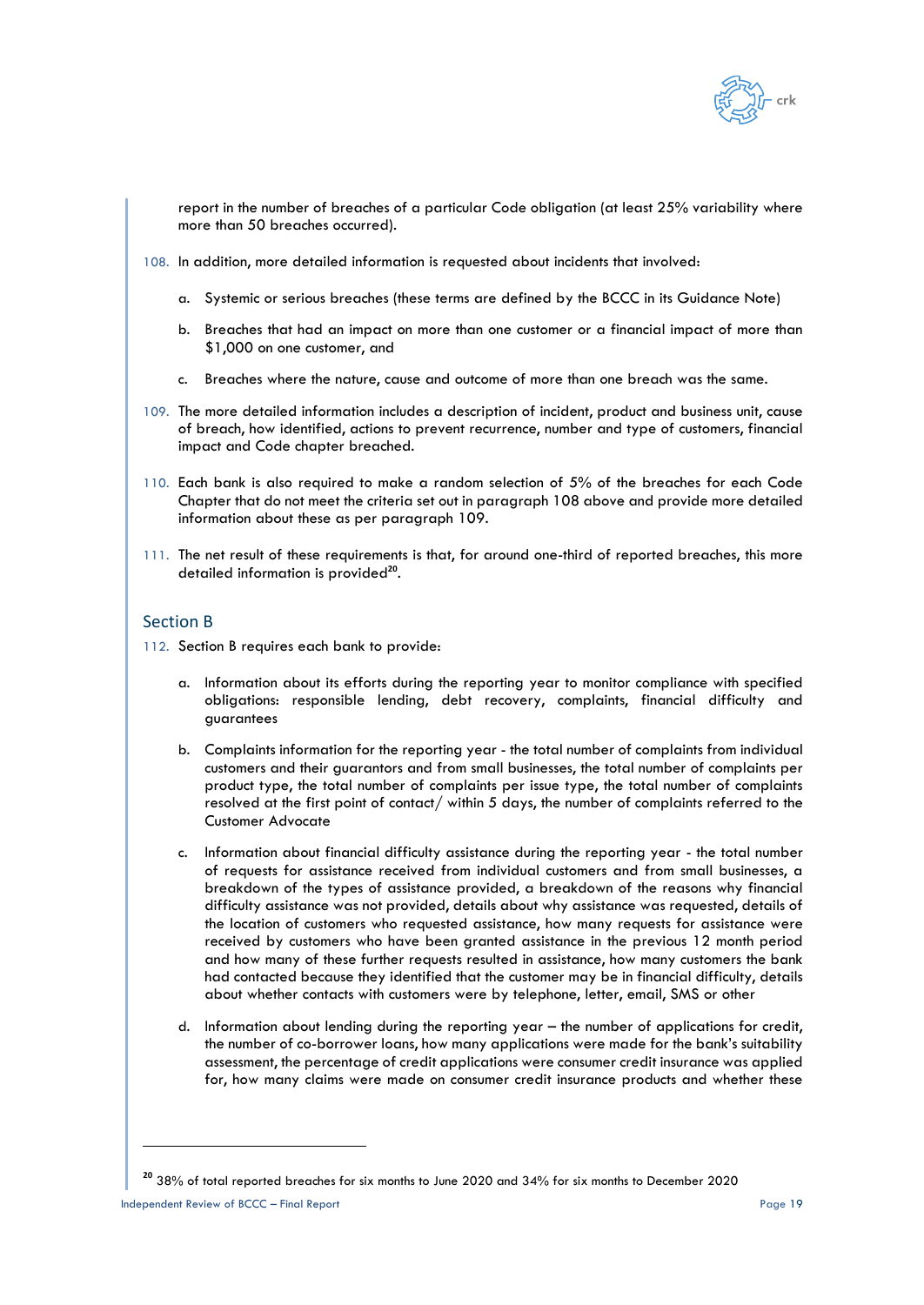

were approved, declined or withdrawn, for how many credit applications lenders mortgage insurance was required, the number of requests to reduce a credit card limit

- e. Information about debt collection during the reporting year the number of accounts subject to debt collection activities on 4 specified days of the year and how many of these were individuals, how many small business accounts were in debt collection during the year, the number and vehicle for successful contacts between customers and the bank's collection teams during the reporting year, various details about small business defaults, how many defaults were reported to a credit reporting body and how many debts were sold to another party
- f. Information about guarantees loans that were guaranteed and how many enforced
- g. Information about direct debits how many cancellation instructions were received and how many complaints about these were received, how many requests for lists of direct debits and recurring payments were received
- h. Information about inclusivity and accessibility the number of remote community customers and the number of customers with a basic, low or no fee bank account
- i. The number of staff who undertook training about the Code during the period and a breakdown of the type of training
- j. Size of bank information number of employees, customer facing employees, branches, transaction accounts, individual customers
- k. Information about banking channels and percentage of bank customers using the various channels and about the percentage of hard copy v. electronic statements
- l. The number of credit card and debit card transaction disputes and information about credit card customer cancellations
- 113. For the period July 2019 to June 2020, a reduced version of Section B applied, recognising the stress on banks caused by COVID-19. This only required the provision of the information set out in paragraph[s 112.a](#page-18-2) and some of the information set out in paragraphs [112.b,](#page-18-3) [112.c](#page-18-4) an[d 112.d.](#page-18-5)
- 114. This year's reporting for the period July 2020 to June 2021 was the first time that the full Section B applied. In addition, the BCCC collected information about the impact of the COVID-19 Special Note to the Code that provided some relief for banks from strict timing requirements in the Code.

## BCCC analysis

- 115. The BCCC undertakes a resource intensive process to review and cleanse the data before importing it into its analysis software for the purposes of analysis and reporting.
- 116. A public report was issued by the BCCC in April 2021 in relation to Compliance Statements for the 6 month period to 30 June 2020 (over 9 months later). The most recent BCCC report was issued in August 2021 in relation to reporting for the 6 month period to 31 December 2020 (over 8 months later). These respectively reported 19,766 and 22,473 Code breaches. Both reports disaggregated the total into the number of breaches per bank (on an anonymised basis) and the number of breaches per Code Part.
- 117. The public reports drew upon the more detailed information about incidents and breaches (see paragraphs [108](#page-18-0) to [110\)](#page-18-6) and provided information about how these are identified, the total financial impact to customers and customer remediation and corrective actions. They provided some trend information and banks' explanations as to trend movement. The April 2021 report also included some information drawn from Section B data that put compliance data in context, for example, lending data, requests for financial difficulty assistance and complaints data.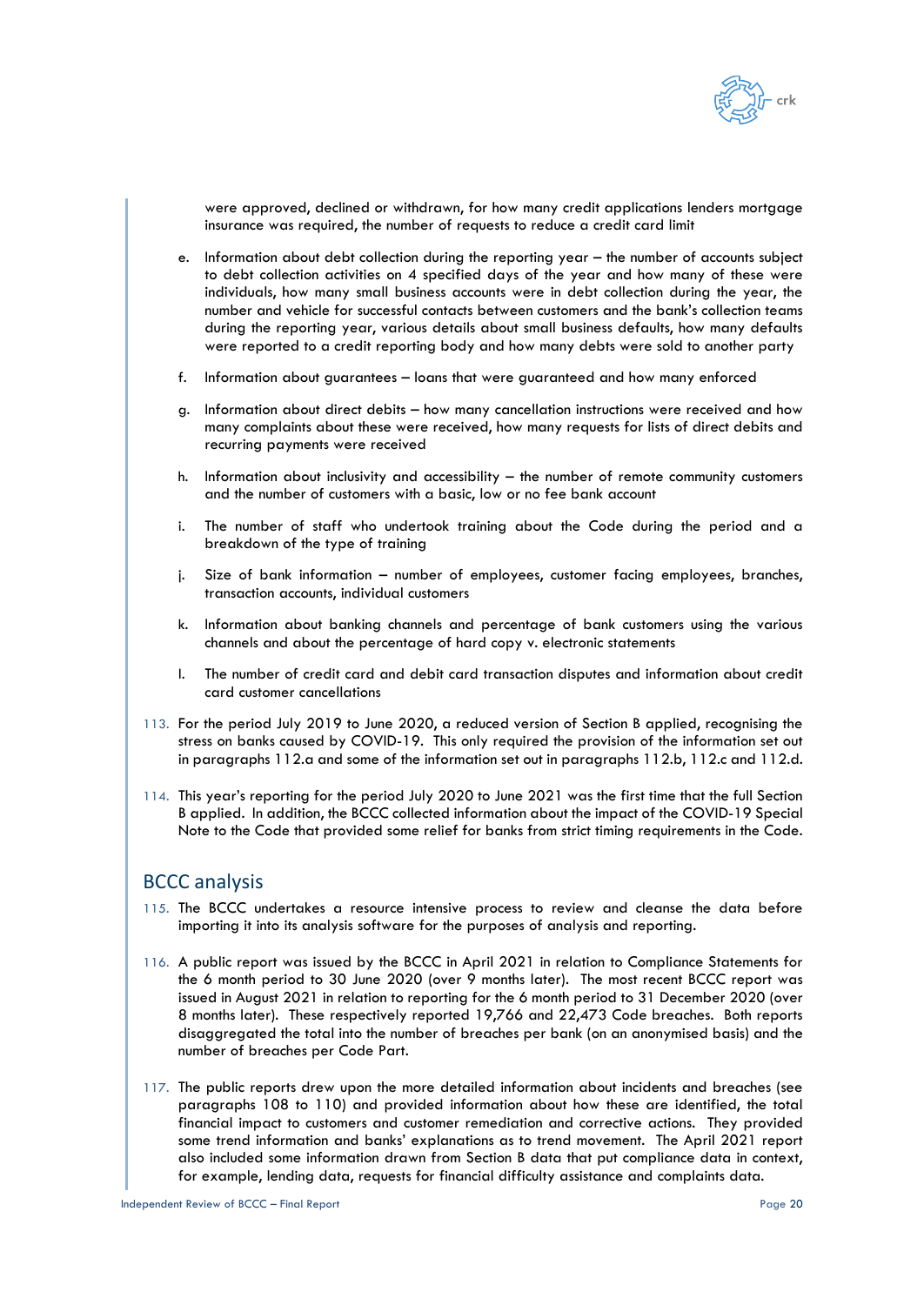

- 118. In addition to the twice-yearly public reporting, the BCCC provides each bank twice yearly with an individualised report that provides high level benchmarking of the bank's performance as compared with other banks along with the BCCC's feedback.
- 119. For the financial year ending 30 June 2020, this provided observations about the number of breaches as compared with other banks, the BCCC's confidence in the bank's causality analysis, the range of ways in which breaches are being detected and the BCCC's confidence in these, the bank's monitoring activities and observed good practices and possible gaps, the BCCC's feedback on data quality and comparative information about complaint resolution timeframes.

## Stakeholder views

- 120. A number of submissions to the Code Reviewer acknowledged the benefits of the Compliance Statement reporting of breaches.**<sup>21</sup>**
- 121. There have been some calls for more detailed public reporting. The ASBFEO submission suggested that compliance data should be disaggregated between customer types so as to specifically identify where the Code may not be meeting the standards of specific communities including the small business community.**<sup>22</sup>**
- 122. On the other hand, a number of banks have commented about the very considerable resource impost for banks of the Compliance Statement process and have questioned whether the benefits justify this.
- 123. They noted that there is no materiality threshold for their reporting of breaches and doubted the value of data about very minor breaches that are easily corrected and have minimal customer impact.
- 124. Several banks told us about the difficulty of comparing banks that count and categorise breaches differently. This is notwithstanding the BCCC's guidance as to this in its Guidance Note No.1. Banks also take different approaches to the analysis and attribution of breach causation, that is, whether the breach is caused by human error, system issues, procedural weakness, training deficiency etc. Further, some banks are more fulsome than others in describing in their Compliance Statements their monitoring of compliance. All of these matters, we were told by banks, make it difficult for the BCCC to draw reliable comparative conclusions from the information that the banks provide.
- 125. Some banks also told us that they found reporting by every Chapter in the Code problematic in particular Chapters that are framed at a very general level of principle.
- 126. A number of banks were also concerned that the BCCC's Compliance Statement reports are typically finalised 8 or 9 months after the end of the reporting period (2 months of which is for the banks to submit their data) and that this delay makes the reports less relevant.
- 127. Lastly, a number of banks considered that breach reporting to the BCCC needs a re-think in light of changes to ASIC reporting. We were told that banks expect that a very high proportion of Code breaches will fall within ASIC's new reporting regime because the incident giving rise to a Code breach will likely also involve an ASIC reportable situation. Reporting to ASIC will be a larger data set and so systems and processes will be focused on delivering that reporting. Banks

**<sup>21</sup>** Eg. FINSIA Submission to the Independent Banking Code Review p.1, Law Council of Australia Submission p.22, Tasmanian Small Business Council Submission to the ABA Review of the Code of Banking Practice p.17, Submission by Legal Aid Queensland p.16

**<sup>22</sup>** ASBFEO submission in response to our Interim Report p.2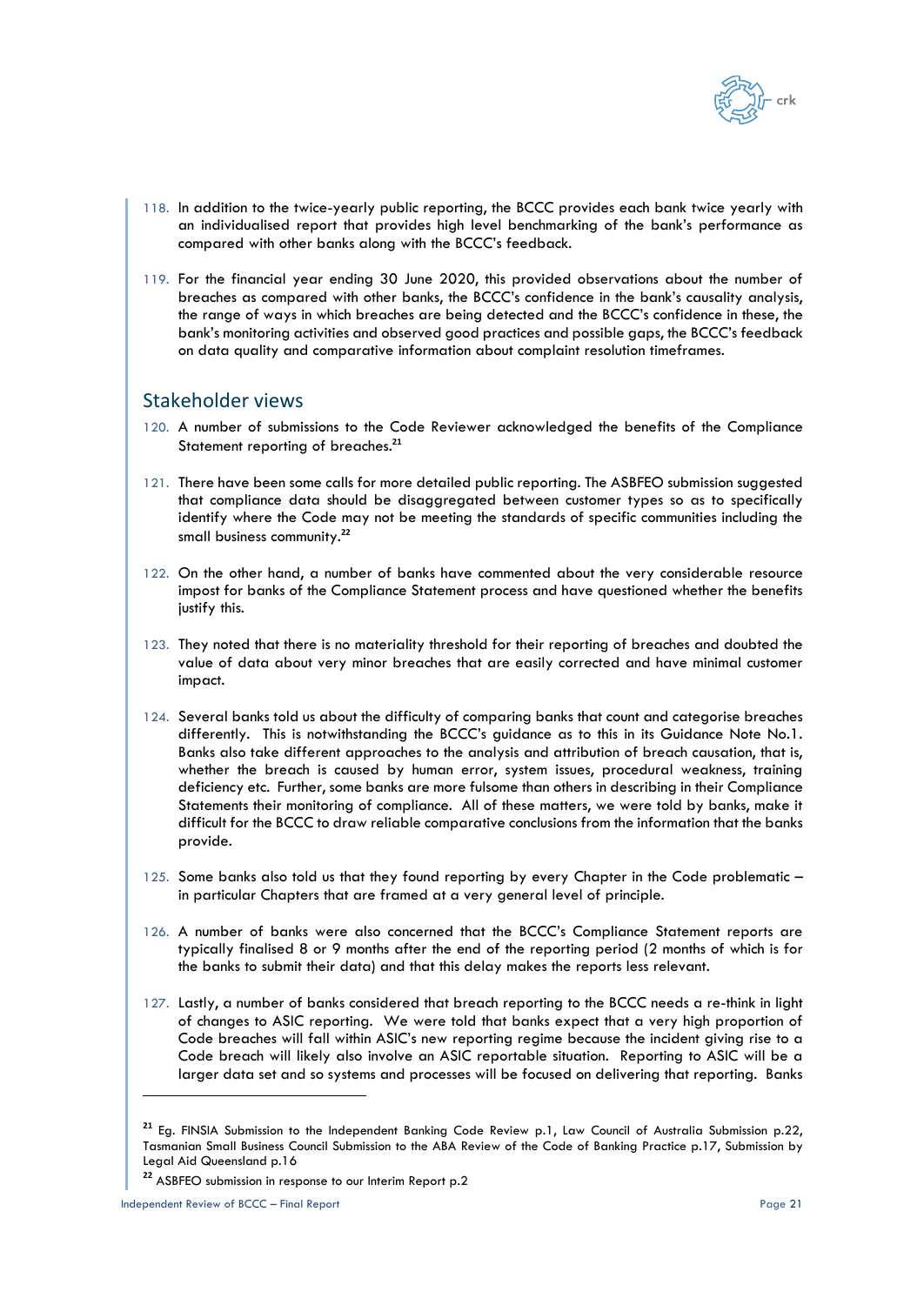

argue the inefficiency of an overlapping BCCC reporting regime that requires the manual extraction of much data.

128. The ABA's submission to the Code Reviewer set out these and related issues.

*"The current format of the BCCC's feedback makes it difficult to determine if the key objectives of the code are being met, to what degree each clause is being complied with and how the bank has improved in the BCCC's view across reporting periods.*

*The BCCC's feedback on banks' compliance statements is generally based on comparing banks' reporting to the industry average, based on percentages. It can be challenging to derive insights from these comparisons. It's implicit that the industry average is the right level, and banks should aspire to meet it, without much analysis supporting this. We understand the comparisons are based on percentages which are unweighted, meaning a small bank's effect on the industry average is the same as a big bank's, despite breach numbers per bank per reporting period ranging from 3 to over 8,000.*

*The BCCC's feedback on banks' compliance statements is usually released about six months after the compliance statements are submitted, when the next compliance statement is nearly due (Part A at least). While the feedback is appreciated and taken seriously, banks' ability to respond to it is effectively deferred to the next compliance statement, which is submitted 12 months after the period to which the feedback relates. Remediation of any systemic issues is usually well underway by the time the BCCC provides feedback."*

*"The BCCC's reporting requirements are extensive and constitute a significant burden on subscribing banks' resources. The impact of this is felt all the more acutely in the context of the radical reforms to the breach reporting framework under the Corporations Act, and the introduction of a parallel reporting regime under the Credit Act, which will take effect from October 2021. These changes will greatly increase the overall burden of reporting required of banks.* 

*In this context, it is apt that this review considers whether large scale breach data reporting (by banks) and analysis thereof (by the BCCC) is an efficient process for monitoring Code compliance.* 

*It should also be noted that, unlike the regimes under the Corporations and Credit Acts, the reporting requirements set by the BCCC are not filtered by any materiality threshold. This has the result that banks are required to capture, identify and report any breach, regardless of significance.* 

*The absence of a materiality threshold for reporting Code breaches means that the costs of the exercise may exceed its benefits for customers, banks, and the BCCC. The exercise requires extensive attention and input from bank staff who, in many cases, could otherwise be more focused on remediation and uplift efforts. We consider there is little customer benefit in assessing and reporting on isolated, low-impact incidents that were quickly resolved to customer satisfaction months before the compliance statement is prepared; and likely little to be gained by the BCCC in the way of trends, areas for monitoring focus, or other industry insights. The ABA acknowledges there are thresholds in place for providing further details of breaches in the "Q2" sheet of compliance statement Part A – these comments relate to identifying and reporting breaches for the "Q1" sheet as well. The ABA considers banks' resources would be better focused on identifying and reporting serious or systemic breaches, which serve as better indicators of areas for focus or compliance uplift.*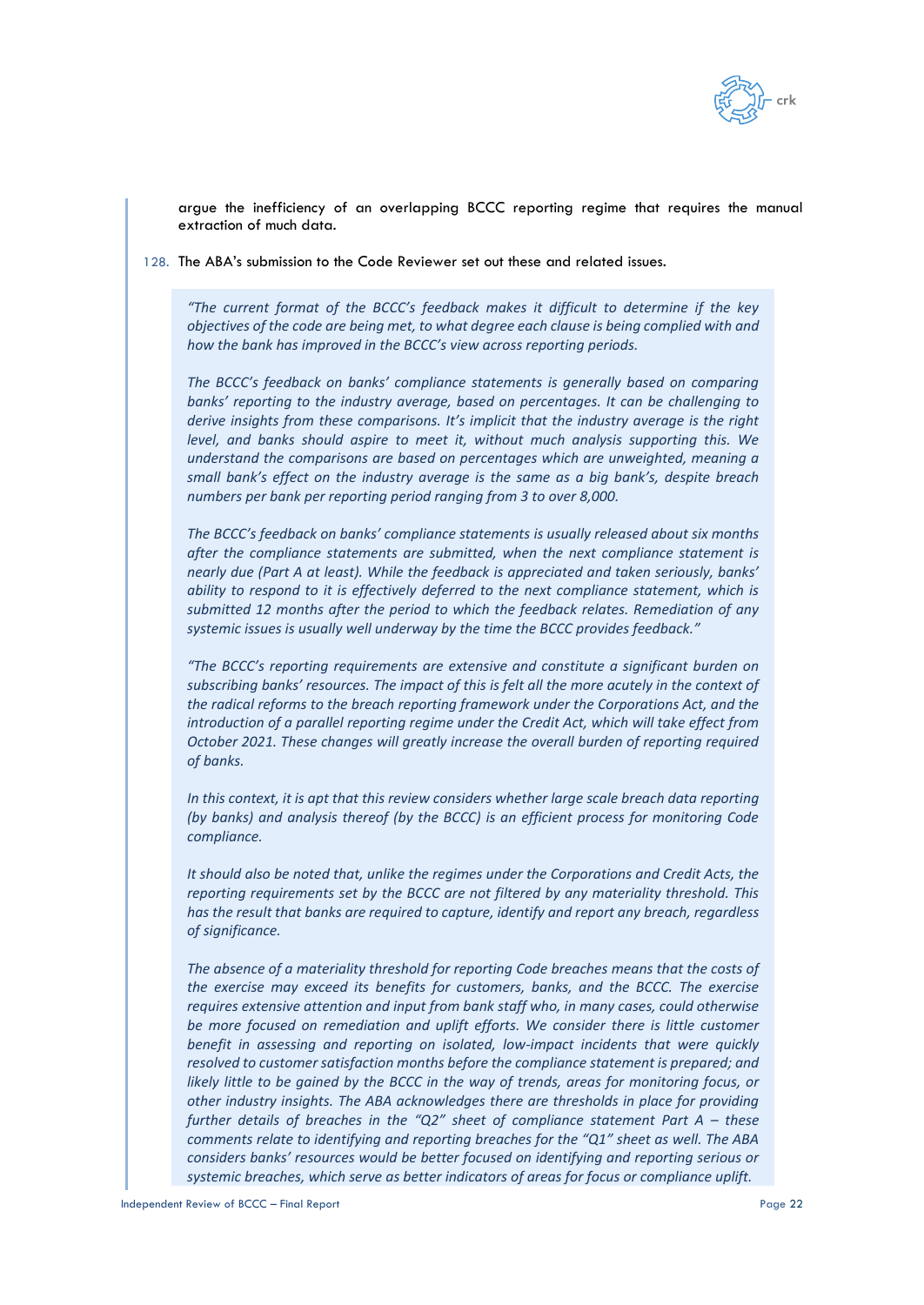

*In our view it would be appropriate to set out in the BCCC Charter, that breach reporting should be subject to a materiality threshold.* 

*In addition, where the code contains reference to other regimes, for example that of privacy*  law, the risk arises that banks will be required to report breaches to the BCCC even where *reports have been made to other regulators such as the OAIC. This raises a broader issue of whether provisions such as clause 11 – which commits banks to meeting their confidentiality obligations under law – have a place in the Code.* 

*Finally, breaches of any provisions designated as enforceable under the new regime will become reportable to ASIC under the Corporations Act reporting regime. Having a parallel requirement to report these breaches to the BCCC would be superfluous."*

- 129. In view of bank concerns about BCCC compliance reporting, the ABA engaged Ernst & Young to identify opportunities to achieve a more consistent approach to reporting so that the data is more useful. Ernst & Young's August report raised issues that included:
	- a. Whether there should be a materiality threshold and/ or increase or change to existing thresholds to determine the reporting of further breach details
	- b. The value of reporting on broadly drafted clauses given the inconsistency issues that arise
	- c. Development of a common understanding as to why breach reporting is being collected and the insights expected to be generated from the data
	- d. Streamlining and reducing duplication in breach reporting to the Office of the Australian Information Commissioner, ASIC and the BCCC
	- e. Lack of codified fields in Compliance Statement Section A (eg. causes, identification method, customer remediation, actions to prevent recurrence, type of customer impacted) leading to variance of responses and a requirement for specificity that requires considerable manual data collection.
- 130. Consumer groups had a different perspective. They place high value on BCCC reporting about non-compliance and other matters, such as how the banks respond to customer requests for financial difficulty assistance. Moreover, consumer groups think that BCCC reporting should be on a bank-identified basis. Their view is that this would create the incentive for banks to address problematic practices that are giving rise to repeat breaches. They argue that this would also acknowledge the good work of banks that the BCCC identifies as having leading practices.
- 131. Likewise, the BCCC's submission to the Code Reviewer suggested that it should be able to report about compliance on a bank-identified basis.

*"While we acknowledge the potential risks of identifiable public reporting, such as potentially more conservative reporting to the BCCC, we consider that it would be an*  effective tool to achieve greater compliance with the Code due to the level of competition in the industry and would provide greater transparency for the community about how well *banks comply with the Code.*

*In addition, the BCCC considers the identification of banks displaying good practice(s) in its reports may encourage banks to readily adopt the practices identified in an effort to be industry leaders or to visibly differentiate themselves from their direct competitors."*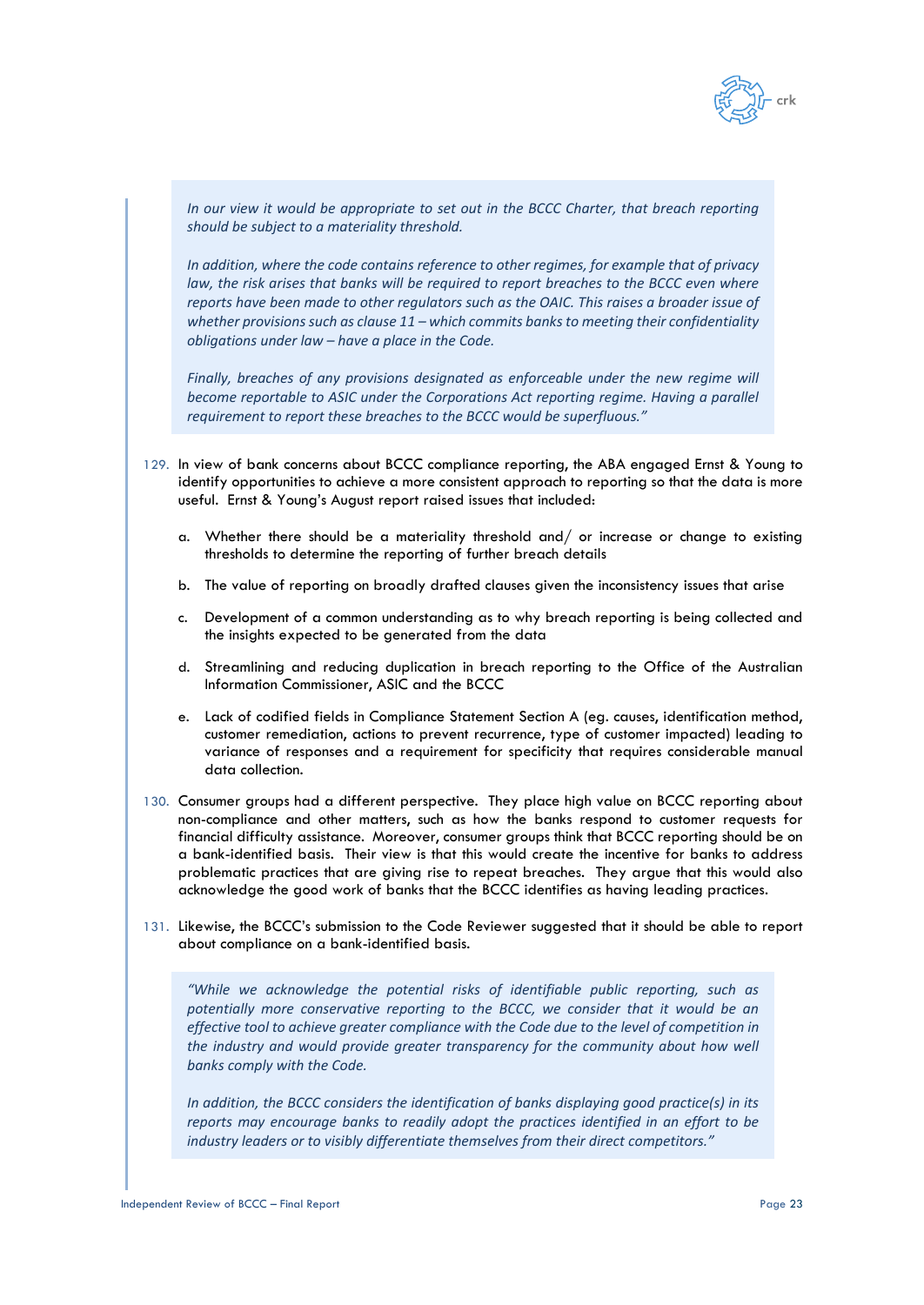

# **Discussion**

- 132. Before commenting, we offer a reminder of what we consider to be the role and purpose of the BCCC – set out in paragraph [63](#page-10-1) above. While we have no doubt there are ways to improve the effectiveness and efficiency of the collection of breach information, ultimately, the test should not be whether the task of reporting is difficult but must be whether the BCCC is able to effectively answer the questions:
	- a. Are banks capable of and actually compliant with the Code?
	- b. What is good practice and (to the extent practicable) how do banks compare?
- 133. In other words, there is a strategic question that goes to the credibility of the Code and the confidence of the community in the Code, which must come before the important issues of operational convenience and efficiency.
- 134. There are also a number of operational benefits that likely arise through the Compliance Statement reporting:
	- a. For each bank, the process of collating data for the BCCC intensively focuses the bank on Code obligations at regular intervals, which we would expect to help improve Code compliance.**<sup>23</sup>** The reporting process should also assist banks to identify Code obligations where the volume of breaches suggest that systems, procedures, processes or training may not be sufficient – leading to banks taking action themselves.
	- b. The BCCC's analysis of bank data has the potential to identify specific bank issues to raise with the bank. Even if the bank has already identified the issue, the BCCC attention underscores the importance of addressing the issue.
	- c. Recent BCCC Compliance Statement analysis reports demonstrate specific bank issues that the BCCC has identified and worthwhile outcomes that result. In particular, the April 2021 report identified that one smaller bank undertook no monitoring of its compliance with debt recovery, financial difficulty and guarantee obligations and did not report any breaches of those obligations. The Report highlights BCCC follow up and that the bank "has confirmed that it will allocate a dedicated resource for the monitoring function moving forward".<sup>24</sup>
	- d. The BCCC's collation and reporting of the banks' data enables comparisons to be made over time.
	- e. The BCCC's individualised reports to banks provide them with information about how they compare with their peers. A number of banks told us that they value these insights. For example, one bank told us that the BCCC's report led them to question whether there is scope for their Line 1 Risk reviews to operate as a greater check on Code compliance.
	- Bank Compliance Statements constitute an ongoing and historical source of intelligence that helps the BCCC to decide the areas of focus for its Inquiries.
- 135. Because of the strategic and the operational benefits, we think that some form of periodic compliance reporting by banks to the BCCC continues to be important, despite the new ASIC reporting regimes and notwithstanding that it can be difficult to draw bank-specific conclusions from Compliance Statement data. The ABA submission to the Code Reviewer provides an example to demonstrate this, pointing out that a bank that extends financial difficulty assistance to a lower proportion of its customers than other banks may have poor practice financial difficulty assistance

<sup>&</sup>lt;sup>23</sup> The consumer groups response to our Interim Report p.6 places emphasis on this benefit.

**<sup>24</sup>** Banks' compliance with the Banking Code of Practice, January – June 2020 p.14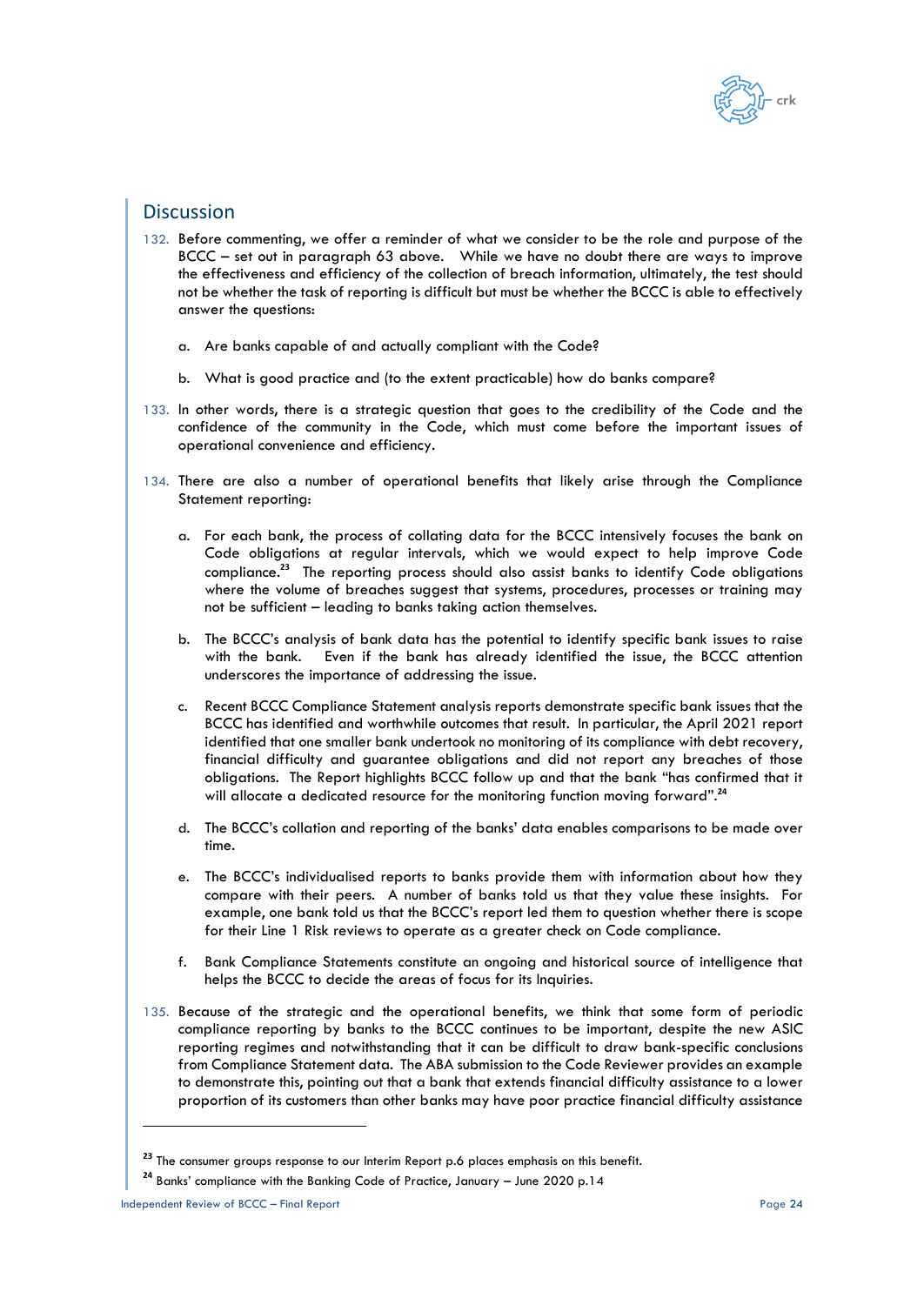

processes – or it may have good practice lending processes whereby fewer customers need assistance.**<sup>25</sup>**

- 136. In our view, the potential to misinterpret data is not of itself a reason to avoid collecting it. All effectiveness measurement goes through these stages and it is the continuous process of collecting data, understanding it (including its flaws), learning from it and refining it that is of greatest value. We also saw evidence that the BCCC generally goes to some trouble to check any conclusions it might draw from data reporting and that its processes provide an opportunity for banks to point out any flawed conclusions.
- 137. From the perspective of BCCC credibility, the most important improvement required of the BCCC's periodic Compliance Statement process is speed. The requirement of the banks that they report within 2 months is clearly a 'stretch' that is being met, with some stress. It is clearly unacceptable that the BCCC is taking another 6 to 7 months to analyse Compliance Statements and to make its own reports to the public and to individual banks.
- 138. It is evident that there is no single cause nor a single solution for this. This Report identifies issues that are likely root causes including:
	- a. The scale of the data requests
	- b. Incomparability of the data reported by banks
	- c. Insufficient accommodation of the different scale of reporting banks
	- d. BCCC capabilities and resourcing
- 139. It is also evident to us that the scale of speed improvement needed is beyond incremental change – it will require significant steps forward in a number of aspects of BCCC operation. We think that for credibility, the time taken to report should be at least halved within (say) 3 years.
- 140. Elsewhere in this Report, we have made recommendations addressing these root cause matters, which we think will help to speed BCCC's reporting, however we also think that the question of speed of response should be formally recognised as a strategic priority (which a number of actions will contribute to) by the BCCC.

#### **Recommendation 7.**

The BCCC should commit to a strategic priority of significant improvement within 3 years in the speed of its reporting on banks' periodic Compliance Statements. To achieve credibility, the BCCC reporting should be complete within 90 to 100 days of the close of the banks' reporting deadline.

141. It is also important from the banks' perspective that the BCCC is proactive in looking for opportunities for efficiencies in bank Compliance Statement reporting, including ways to minimise any duplication with ASIC reporting, particularly once ASIC begins publishing information about lodged financial services provider/ credit provider reportable situation reports (due to occur by 31 October 2022) and quite possibly also firm-specific complaints information.

**<sup>25</sup>** ABA Submission to the Code Reviewer p.16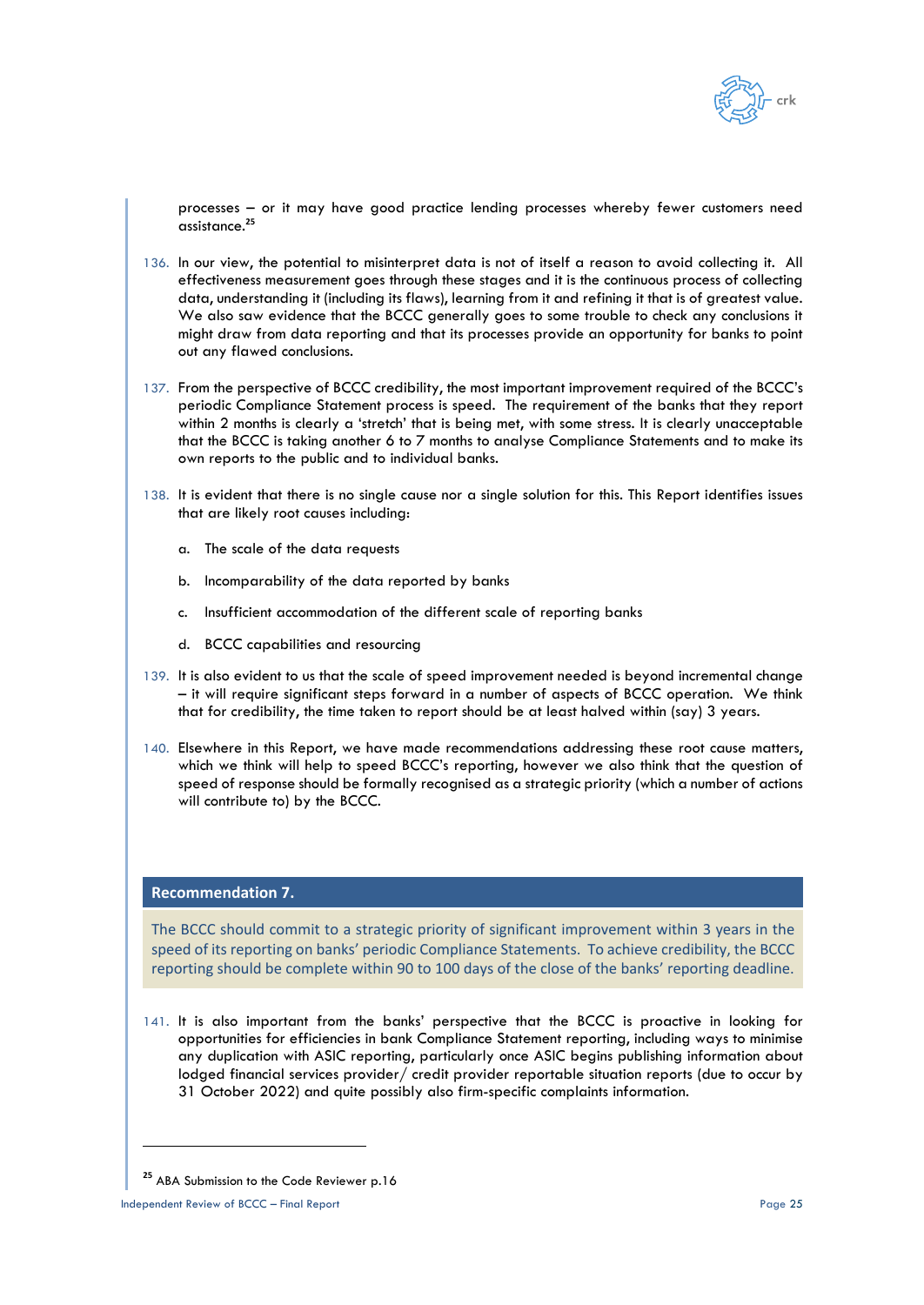

- 142. Depending upon what information is made publicly available through ASIC, possible options for streamlined breach reporting at that time include:
	- a. A materiality threshold so that there is no obligation to report the number or details of breaches unless they have a serious impact on a customer or are systemic affecting multiple customers. The ABA strongly supports this option.**<sup>26</sup>** Consumer groups are, however, sceptical about this.**<sup>27</sup>** We also have some concerns about this given that a number of small banks advised us that, under a materiality threshold, they would have no breaches to report. We are inclined to think that the BCCC should continue to expect data as to the total numbers of breaches and that materiality is more likely to be a useful technique for limiting the collection of more detailed information as per the next paragraph.
	- b. The BCCC could dispense with the collection of the additional more detailed information (or pare the detail back) for incidents and breaches as described in paragraphs [108](#page-18-0) and [110.](#page-18-6) Alternatively, at least for the largest banks, the BCCC could collect this detailed data for incidents/ breaches that occurred for part only of the reporting period – eg. a particular month or months nominated by the BCCC with input from the banks.
	- c. Confining detailed BCCC breach reporting to a defined subset of Code obligations, for example; obligations that go beyond the law, are transaction specific and where the risk of customer detriment is greatest. This might mean that breach reporting would not be required of Chapter 2 obligations (publication and review of the Code), Chapter 3 (honouring of commitments in the Code), Chapter 4 (trained and competent staff and engaging in a fair, reasonable and ethical manner), Chapter 6 (compliance with laws), Chapter 7 (closing a branch) amongst other Chapters. One possibility would be supplementation by qualitative, rather than quantitative, reporting in relation to the less transaction specific, more principles based 'higher' obligations within the Code.
	- d. Lesser information collection by the BCCC for a Code breach that constitutes an ASIC reportable situation. One possibility would be for the BCCC to only collect the total number of these breaches. Other possibilities would be to collect minimal details only or to collect identical information to that provided by the bank to ASIC.
- 143. Options for streamlining Section B of the Compliance Statement include:
	- a. Dispensing with collecting selected complaints information on the basis that this duplicates ASIC complaints reporting
	- b. Paring back or dispensing with collecting annual information about compliance monitoring the view might be taken that compliance monitoring information is best collected as part of a BCCC topic-specific Inquiry that has sufficient depth of focus to enable more meaningful conclusions to be drawn. Consumer groups have, however, suggested that at the very least there should be an ongoing requirement that any bank claiming in a reporting period to have improved breach identification should explain what those improved efforts involve.**<sup>28</sup>**
	- c. Paring back the information about financial difficulty assistance and lending (as for the information collected for the year ending 30 June 2020). Consumer groups have, however, singled out this information as being of particular value to them.**<sup>29</sup>**

**<sup>26</sup>** ABA response to our Interim Report p.7

**<sup>27</sup>** Consumer groups response to our Interim Report p.7

**<sup>28</sup>** Consumer groups response to our Interim Report p.10

**<sup>29</sup>** Consumer groups response to our Interim Report p.8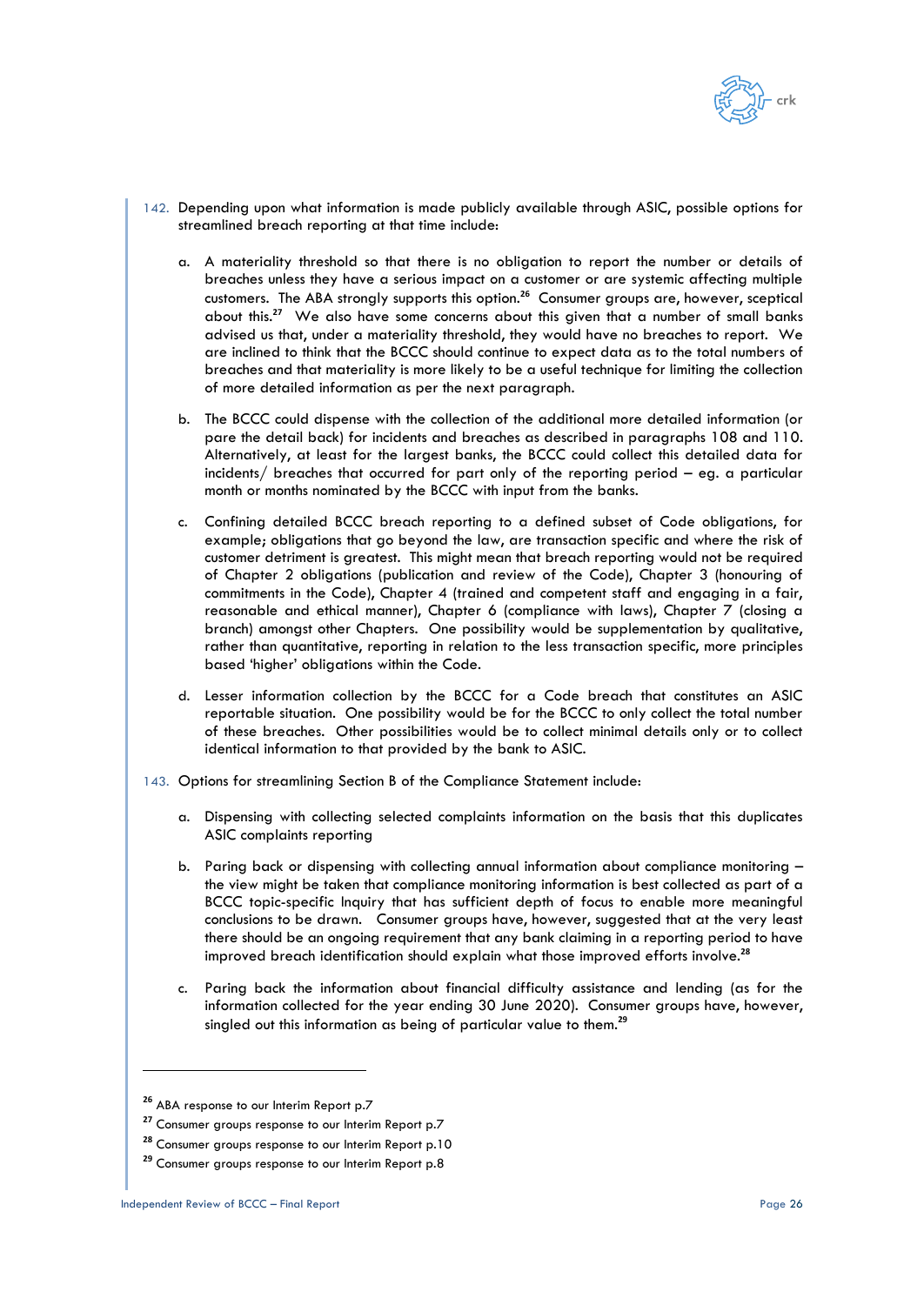

- d. Dispensing with all or much of the other information collected again on the basis that this information requires a deep dive via a BCCC topic-specific Inquiry in order to permit meaningful conclusions to be drawn
- 144. If reporting is simplified, we think a corollary should be a joint endeavour by banks and the BCCC to identify ways to make the data that is provided by banks more comparable. Codification of some text data fields might be part of the answer as suggested by Ernst & Young. But we think more will be required than this.
- 145. We support a detailed, collaborative approach by the BCCC Secretariat working with banks and the ABA, to refine data collection bearing in mind the expectations and needs of other stakeholders. The Code is in place to benefit banks and customers through higher levels of trust and it is in everyone's interest to help develop thorough, transparent, timely and efficient reporting on compliance.

## **Recommendation 8.**

The BCCC should work closely with the ABA and banks, bearing in mind the expectations and needs of other stakeholders, to refine the BCCC's Compliance Statement data collection to optimise the reporting process's effectiveness and efficiency. In doing so, the following principles should apply:

- a) Credibility The BCCC's data collection must be sufficient to enable the BCCC to provide assurance to the community as to banks' compliance with the Code
- b) Clarity There should be clarity for the banks as to the reasons for data requests
- c) Accommodating diversity Data collection requirements must take into account the diversity of banks, large and small
- d) Efficiency Data requirements should be framed to be as resource efficient as possible for banks and the BCCC, consistent with other principles being met
- e) Comparability Whilst recognising the difficulties of accommodating the various banks' diverse systems and practices, banks should commit to data provision practices that maximise comparability
- f) Change management Changes in data collection should be timed in a way that gives banks sufficient opportunity to prepare for and respond to new requirements
- g) Continuous improvement Within change management constraints, a continuous improvement approach should be taken to evolve data collection over time in light of experience and changes in the external environment
- 146. There is also the issue of whether the BCCC's public reporting should be able to be on a bankidentified basis.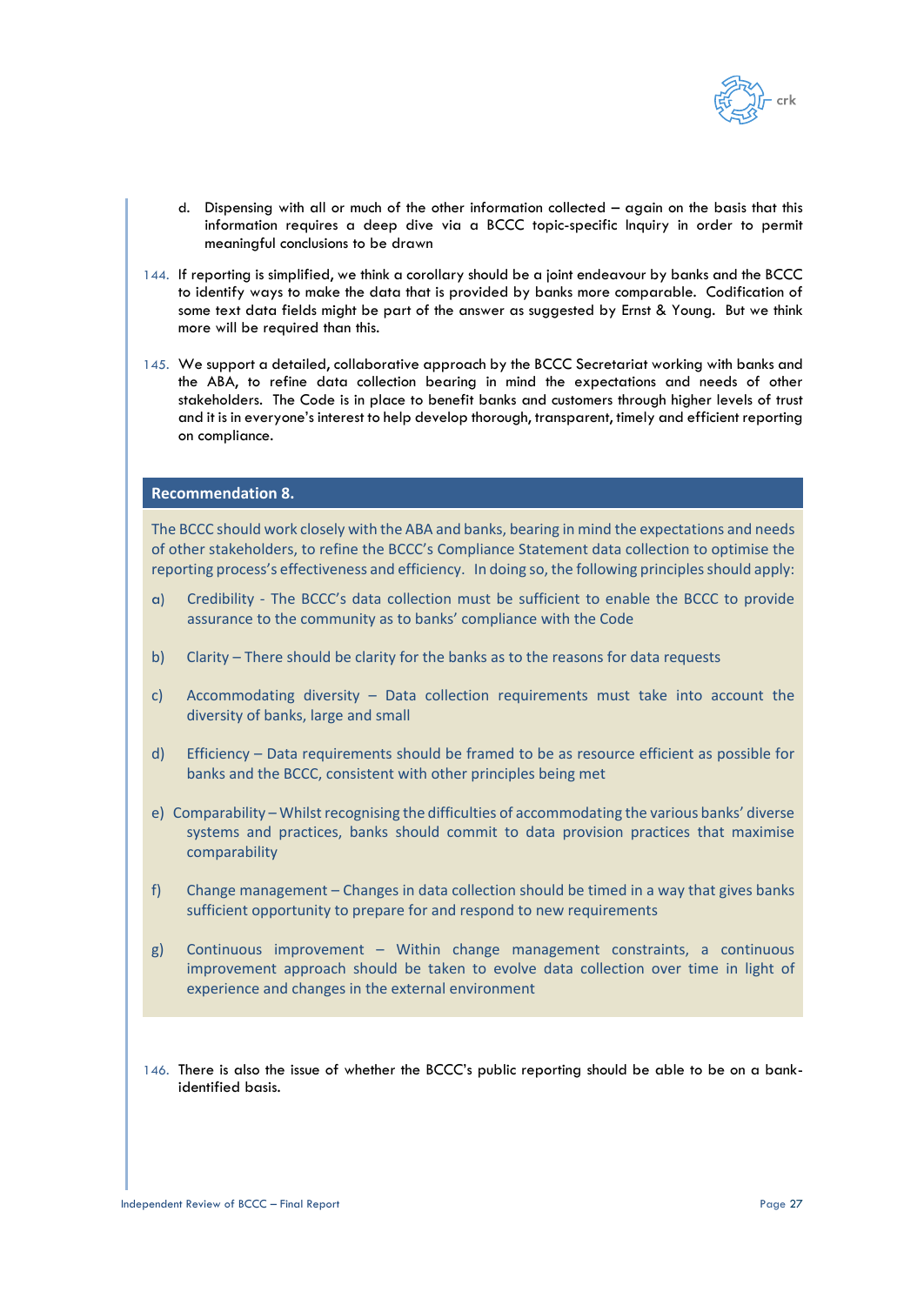

- 147. The ABA does not support this because of inconsistency concerns, arguing that "publishing data on a bank-identified basis may be inequitable and confusing". **30**
- 148. We think that this is an argument for more consistency in reporting, rather than argument for the BCCC refraining from reporting on a bank-identified basis. It seems to us that organisationidentified reporting is the 'new normal' for regulatory and quasi-regulatory reporting in the credit/ financial services sector. AFCA publishes its complaints data and determinations on a named-financial services provider basis. ASIC's reportable situations reporting will be on a named basis. It is consistent with the BCCC's transparency provision and would enhance bank accountability, and to be frank, to avoid this for the Code may well stand out as somewhat coy.
- 149. We recognise that there is some risk that an unfair perception might be created from time to time, but to persist with anonymity could also be seen as unfairly hiding poor performance from time to time and does little to strengthen banks' reputations. We would also be confident that reasonable BCCC processes should allow for banks to call-out any misleading reporting and provide an additional incentive for the BCCC to publish explanations of its reporting. On balance, we think that the advantages of the greater transparency would be worthwhile and that some advance notice would give banks and the BCCC time to identify problem areas.
- 150. It could also help to find a way forward with some Code non-compliances that have been long identified but where improvement has been slow or uneven, such as direct debit cancellations.
- 151. The Code would, however, require amendment to give the BCCC the power to reveal confidential information.

## **Recommendation 9.**

The BCCC should transition to public reporting about bank Compliance Statements on a named basis for the financial year beginning July 2023, providing both banks and the BCCC with a full cycle of reporting before then to iron out problems.

## Other breach reporting

- 152. The BCCC's Guidance Note 1 (13 September 2019) states that it is good practice for banks to report to the BCCC any non-compliance with the Code that is reported to ASIC. Banks are asked to do this within 21 business days of the matter being reported to ASIC.**<sup>31</sup>**
- 153. Since December 2019, 11 banks have notified the BCCC about a total of 227 self-reported breaches to ASIC. Whereas some banks provide notifications quite regularly, other banks have provided only a handful of notifications.
- 154. In August 2021, the BCCC decided to suspend this request for a 6 month period in light of the forthcoming changes to ASIC reporting that are expected to greatly increase the volume of ASIC breach reporting. The BCCC wrote to banks and the ABA on 24 August 2021 to this effect.
- 155. Particularly if, as expected, there is a large flow of matters from the banks to ASIC, we think that the BCCC would not be well served by receiving all of these reports.

**<sup>30</sup>** ABA response to our Interim Report p.9

**<sup>31</sup>** Paragraphs 27 and 28 Guidance Note No. 1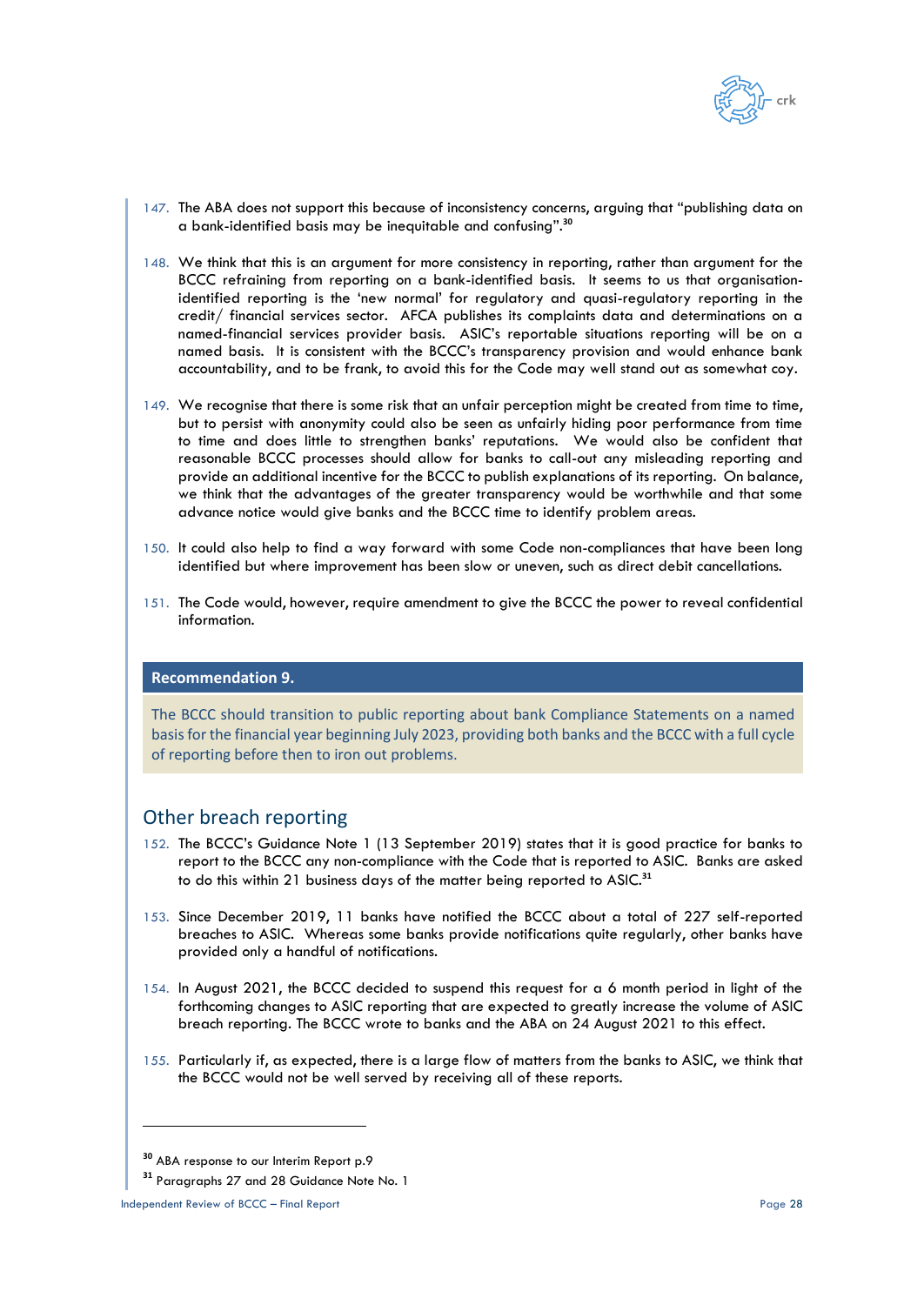

- 156. One option would be for the BCCC to specify that it wants to see some selected breach reports that are to be provided to ASIC. For example, depending upon how many Code provisions are designated by ASIC as enforceable Code provisions, it would be possible for the BCCC to require banks to provide it with reports involving a breach of these provisions.
- 157. Some stakeholders took the view that if a reportable situation report is made to ASIC, then it is for ASIC to deal with the matter and the BCCC should not become involved at all. While we completely support elimination of unproductive duplication of effort, we think that fails to recognise the role and purpose of the BCCC, which is to be able to answer the question – is the Code being complied with?

## **Recommendation 10.**

Once practices for reportable situation reports by banks to ASIC have achieved a settled rhythm, the BCCC should revisit which of these matters it wants banks to contemporaneously report to the BCCC and how this can occur in a way that is efficient for banks and the BCCC.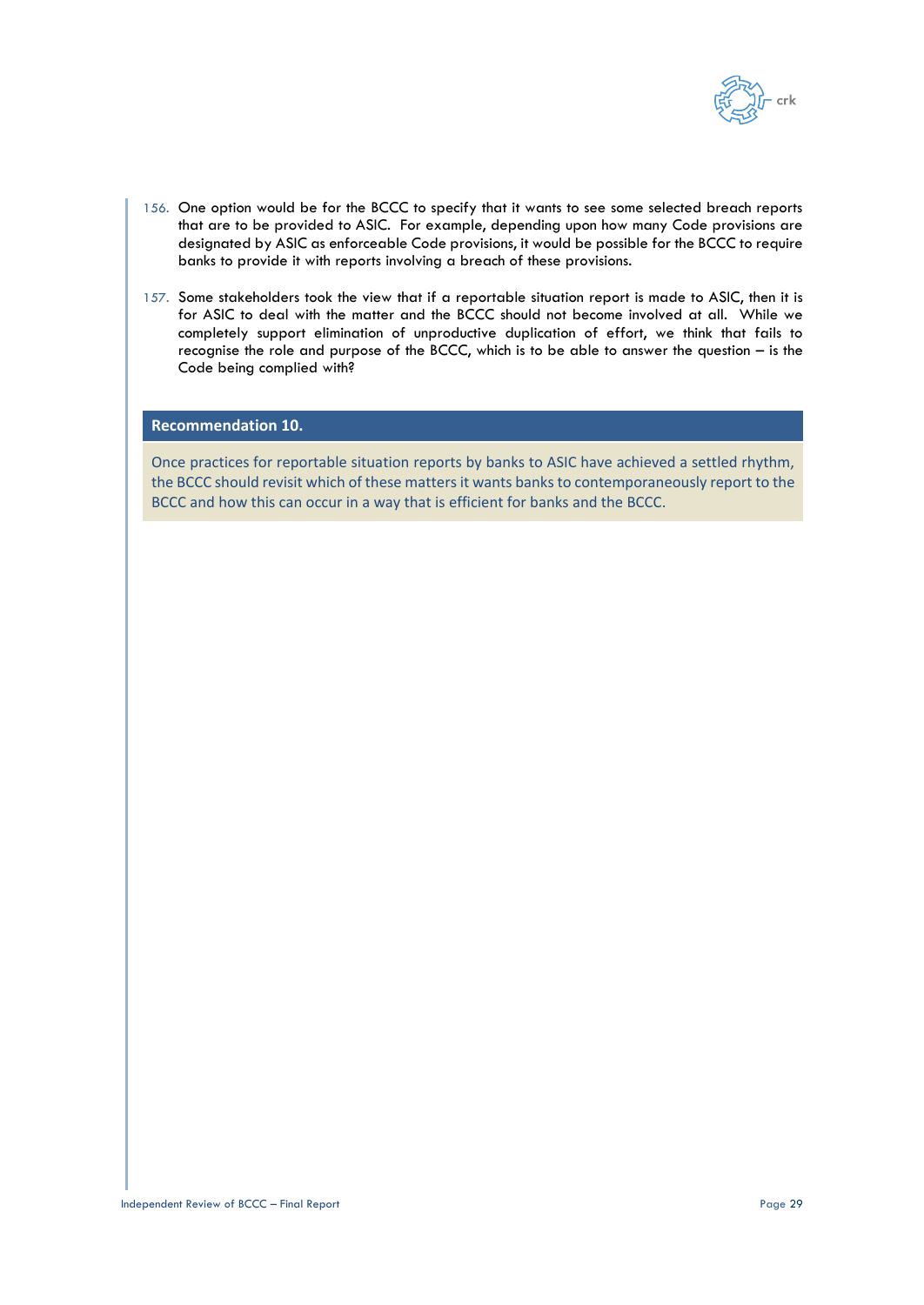

# <span id="page-29-0"></span>**7. BCCC Inquiries**

## Introduction

- 158. The BCCC conducts both major inquiries (that typically monitor all banks' compliance with a Code obligation) and targeted inquiries (that examine a narrow issue across the industry or a smaller subset of banks or single bank).**<sup>32</sup>**
- 159. Major inquiries can be exploratory in nature and seek to identify good practice.**<sup>33</sup>**
- 160. Our Review Terms of Reference specify a number of questions that are particularly relevant to the BCCC's Inquiry work.
	- a. The extent to which the BCCC achieves its purpose to monitor and drive best practice Code compliance and provides benefits to individual and small business customers (and guarantors) by monitoring banks' compliance with the Code.
	- b. Whether the BCCC has adopted an appropriate and effective approach to compliance monitoring and how well the BCCC has prioritised the various compliance monitoring activities it undertakes.
	- c. The extent to which the BCCC has met its reporting requirements and whether its reporting would be improved by publicly benchmarking banks' compliance in an identifiable manner.
	- d. Whether the BCCC's compliance monitoring activities and techniques are effective in ensuring high levels of compliance by banks with the Code.
	- e. The BCCC's use of external resources, or requirements for banks to use external resources, to support its monitoring activities.
	- f. Whether the BCCC identifies and responds to the areas of greatest compliance concern for each type of consumer, for example individuals, small businesses and farmers.

## Intelligence gathering and targeting

- 161. The BCCC has developed a Compliance Monitoring Priority Framework (draft June 2021) "to ensure its monitoring activities focus on areas that may cause significant consumer detriment" by "track[ing] and identify[ing] emerging issues and matters of serious concern that may warrant further examination or in some cases result in formal inquiries and enforcement action".**<sup>34</sup>** This requires Code breach allegations, bank/ industry intelligence and stakeholders referrals to be captured and classified in a data base and risk rated and then taken into account together with the insights that emerge from Compliance Statement data to identify the areas of focus for future monitoring and investigative activities by the BCCC.
- 162. The Priority Framework sets out the governance arrangements. The Secretariat provide quarterly assessment reports to the BCCC highlighting issues identified, the nature and scale of the impact and proposed actions to address the issues. In addition, the BCCC proposes that a 6 monthly

**<sup>32</sup>** Banking Code Compliance Committee Operating Procedures Appendix 1 para 1

**<sup>33</sup>** Banking Code Compliance Committee Operating Procedures Appendix 1 para 1a)

**<sup>34</sup>** Code Monitoring Priority Framework p.1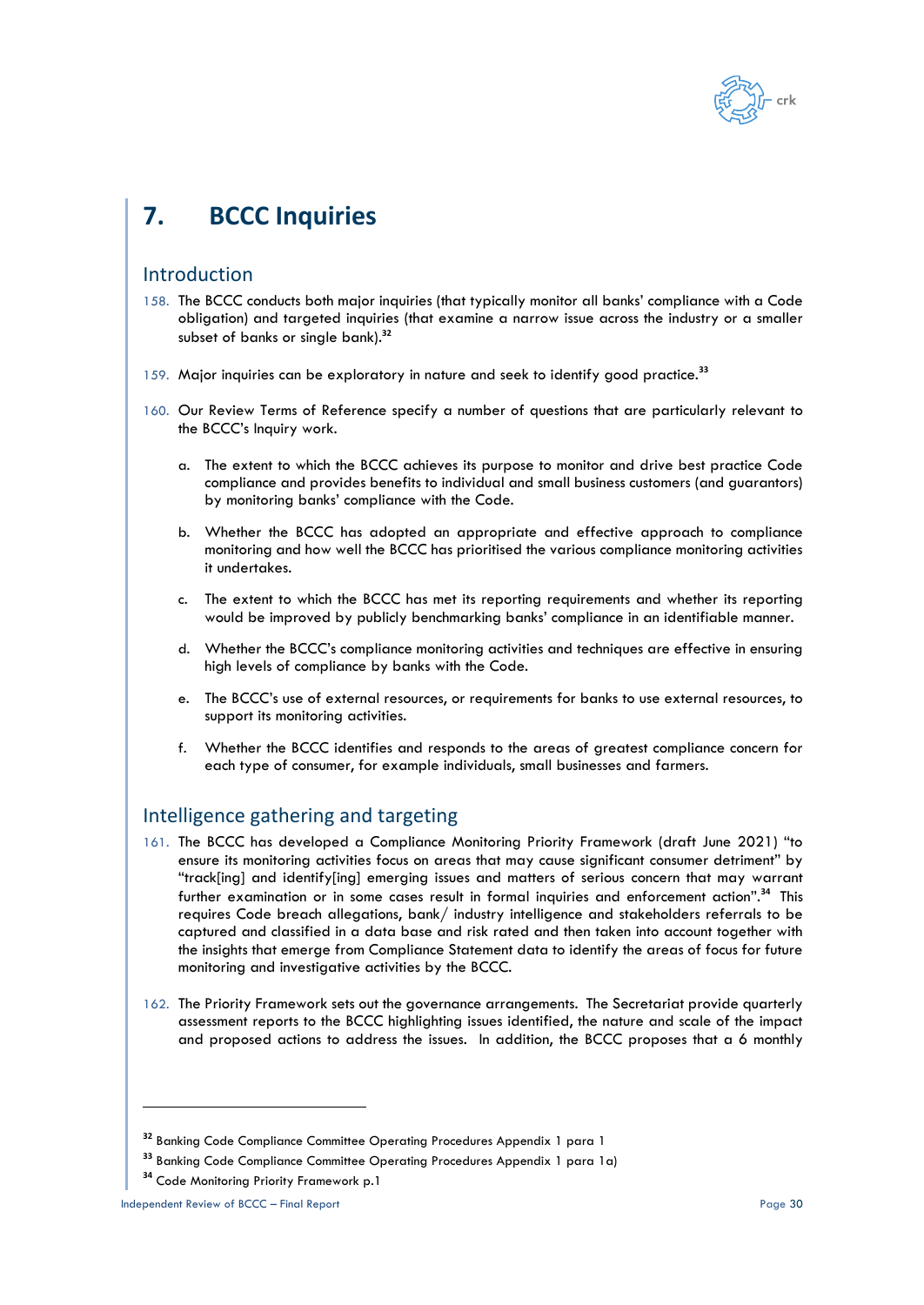

review is undertaken of the residual risks and to take account of any environmental or regulatory changes.

163. The database that sits within the Priority Framework is extensive. It currently includes some 500 line items that can be sorted by issue, Code obligation, source of information, bank and date.

## Stakeholder views

- 164. In our consultations, consumer groups questioned whether the BCCC was taking full advantage of the intelligence available through AFCA's complaints database as to poor practice in meeting Code obligations.
- 165. The ABA has also questioned whether the BCCC takes full advantage of AFCA's data analysis methodology, the outputs of which industry finds to be quite insightful.**<sup>35</sup>**

## Discussion

- 166. Our understanding is that the BCCC Secretariat meet more regularly with AFCA staff, particularly its Systemic Issues Team, than used to be the case. The information flow includes AFCA's analysis of emerging issues.
- 167. Most communications are, however, at a general level, because AFCA and the BCCC still do not have a documented agreement for information sharing (after some years). This is required under paragraph A.11.5 of AFCA's Rules as a precondition to the release of confidential information. AFCA has, however, told us that this is a priority action item in their workplan.
- 168. Stakeholders agreed that this is an urgent priority and for the record we make that recommendation.

### **Recommendation 11.**

The BCCC should prioritise working with AFCA to establish an agreement regarding the exchange of confidential information under AFCA's rules.

## Inquiries

- 169. As noted earlier in this report, the BCCC's sets out each year in its Business Plan, published on its website, what Inquiries it intends to pursue.
- 170. The Inquiry process is set out in the BCCC's Operating Procedures.**<sup>36</sup>** It typically involves:
	- a. Preliminary research
	- b. Documenting the scope of the Inquiry and consulting on this with stakeholders
	- c. Questionnaire to banks collecting data and supporting documents

<sup>&</sup>lt;sup>35</sup> ABA response to our Interim Report p.9

**<sup>36</sup>** Banking Code Compliance Committee Operating Procedures Appendix 1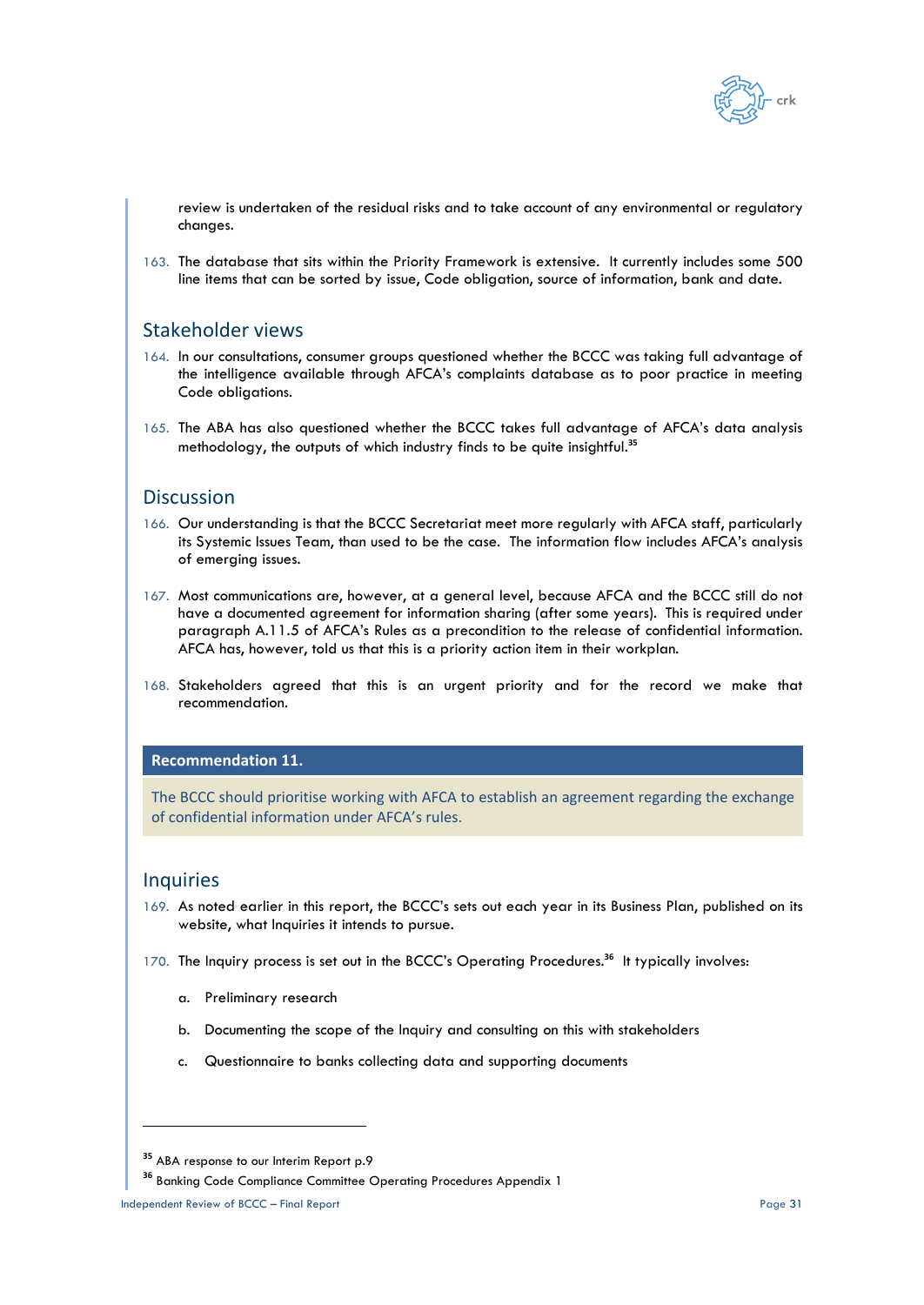

- d. Engaging with or seeking information from third parties that may include (amongst others) AFCA, ASIC and other regulators and consumer and small business representatives
- e. Analysis of information
- f. Individual feedback and engagement with banks
- g. Preparing an Inquiry Report for public release
- h. Follow up post-Inquiry of banks' progress in addressing BCCC recommendations.
- 171. Our Interim Report provided a detailed summary of recent BCCC inquiries:
	- a. Banks' transition to the 2019 Banking Code of Practice (November 2019 report)
	- b. Building Organisational Capability: How banks can improve compliance with the Banking Code of Practice and deliver better customer outcomes (February 2021 report)
	- c. Guarantees Inquiry (August 2021 report)
	- d. Inquiry into compliance with Code inclusivity, accessibility and vulnerability obligations (in progress)
	- e. BCCC Compliance update: Cancellation of direct debits (September 2021 report)

# Stakeholder views

- 172. Whilst we found a desire by many stakeholders to have more input into areas of focus chosen by the BCCC, for the most part, stakeholders felt that the BCCC has chosen appropriate parts of the Code to focus on in recent Inquiries.
- 173. The ABA's submission in response to our Interim Report highlighted the value of Inquiries that focus on contemporaneous compliance practices – rather than those that are backwards looking and rely on old data.**<sup>37</sup>**
- 174. Some banks commented about regulatory duplication particularly the BCCC's Guarantees Inquiry which overlapped an ASIC project examining guarantees (although we have been told by ASIC that it sees its work as having a different focus). We also heard a desire for a clearer explanation from the BCCC as to the reasons for its areas of focus. But generally, banks told us that they value the insights in the BCCC's reports, particularly those that take a deep dive into an area of compliance such as guarantees and accessibility/ customer vulnerability obligations.
- 175. Consumer groups view Inquiry reports as the BCCC's most valuable contribution to date. Their submission commented, however, that more published detail in the initial stages of an Inquiry about the planned process would be beneficial for them.**<sup>38</sup>**
- 176. More significantly that these issues, the principal concern that we heard from banks and other stakeholders was that the BCCC's Inquiries are taking a long time to report, with the risk that bank practice has moved on in the intervening period and generally delaying the start of work to

**<sup>37</sup>** ABA response to our Interim Report p.12

**<sup>38</sup>** Consumer groups response to our Interim Report p.12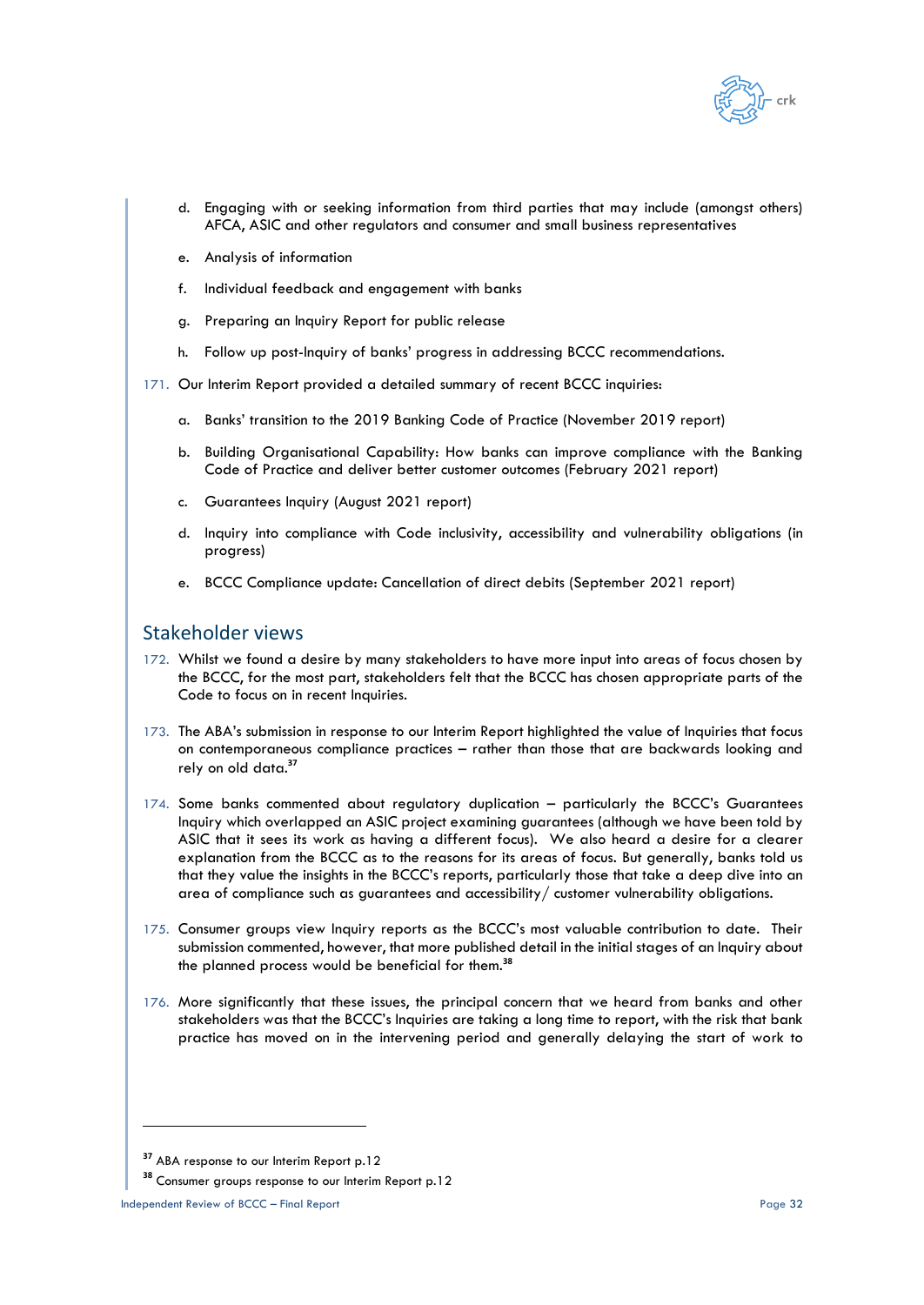

implement the BCCC's recommendations.**<sup>39</sup>** It has been recognised, of course, that the pandemic has played a role in delaying Inquiries.

- 177. In discussions with us, the BCCC and its Secretariat noted the amount of work involved in analysing data and other information obtained from banks for the purposes of Inquiries. They are considering the benefits of targeting Inquiries more narrowly and other ways to expedite Inquiry outcomes.
- 178. The consumer groups submission to the Code Reviewer suggested that the BCCC could make greater use of banks' resources and could require banks to report regularly about progress. The examples given were the Code commitment to have plain language terms and conditions, timely provision by banks of loan documents on customer request and customer complaint withdrawals.**<sup>40</sup>**
- 179. Some banks have also pointed to the benefits of the BCCC leveraging resources within banks, for example, their internal audit and risk teams. The audits undertaken by 4 banks as part of the Guarantees Inquiry were pointed to as an example of this being done effectively.
- 180. For this to work, it would, however, be important for the BCCC to provide as much advance notice as possible given that banks set their internal audit priorities two or even three years in advance. The ABA submission in response to our Interim Report noted that the current BCCC Business Plan is not sufficiently granular in its detail to provide this notice. Moreover "activities and timings in the Plan often change" (recently because of the pandemic) and "improved engagement when any changes to the Plan" would be needed.**<sup>41</sup>**
- 181. By way of another option, the ABA submission suggested that the BCCC could sometimes benefit from interviewing bank staff to understand practices and processes (as was done by Deloitte on behalf of the BCCC during the Organisational Capability Review), rather than just asking for written information.**<sup>42</sup>**
- 182. As for reporting about Compliance Statements, consumer groups would like BCCC Inquiry reports to be on a bank-identified basis to create the incentive for banks to address problematic practices and to acknowledge the banks with leading practices.**<sup>43</sup>**

## Discussion

- 183. Our view, as confirmed by our consultations and our own investigations, is that the BCCC Inquiry work is making a considerable contribution to promoting good practice compliance with the Code.
- 184. The critical issue for the BCCC is how to reduce the elapsed time for its Inquiries so that recommendations follow sooner after the investigative work – and potentially so that the BCCC can undertake more Inquiries to achieve better coverage of key Code obligations.
- 185. We see the way forward as including the BCCC:
	- a. Focusing its Inquiries more narrowly

**<sup>39</sup>** See also consumer groups submission to the Code Reviewer p.56

**<sup>40</sup>** Consumer groups submission to the Code Reviewer Recommendations 38, 62 and 63

**<sup>41</sup>** ABA response to our Interim Report p.11

**<sup>42</sup>** ABA response to our Interim Report p.10

**<sup>43</sup>** Consumer groups response to our Interim Report p.13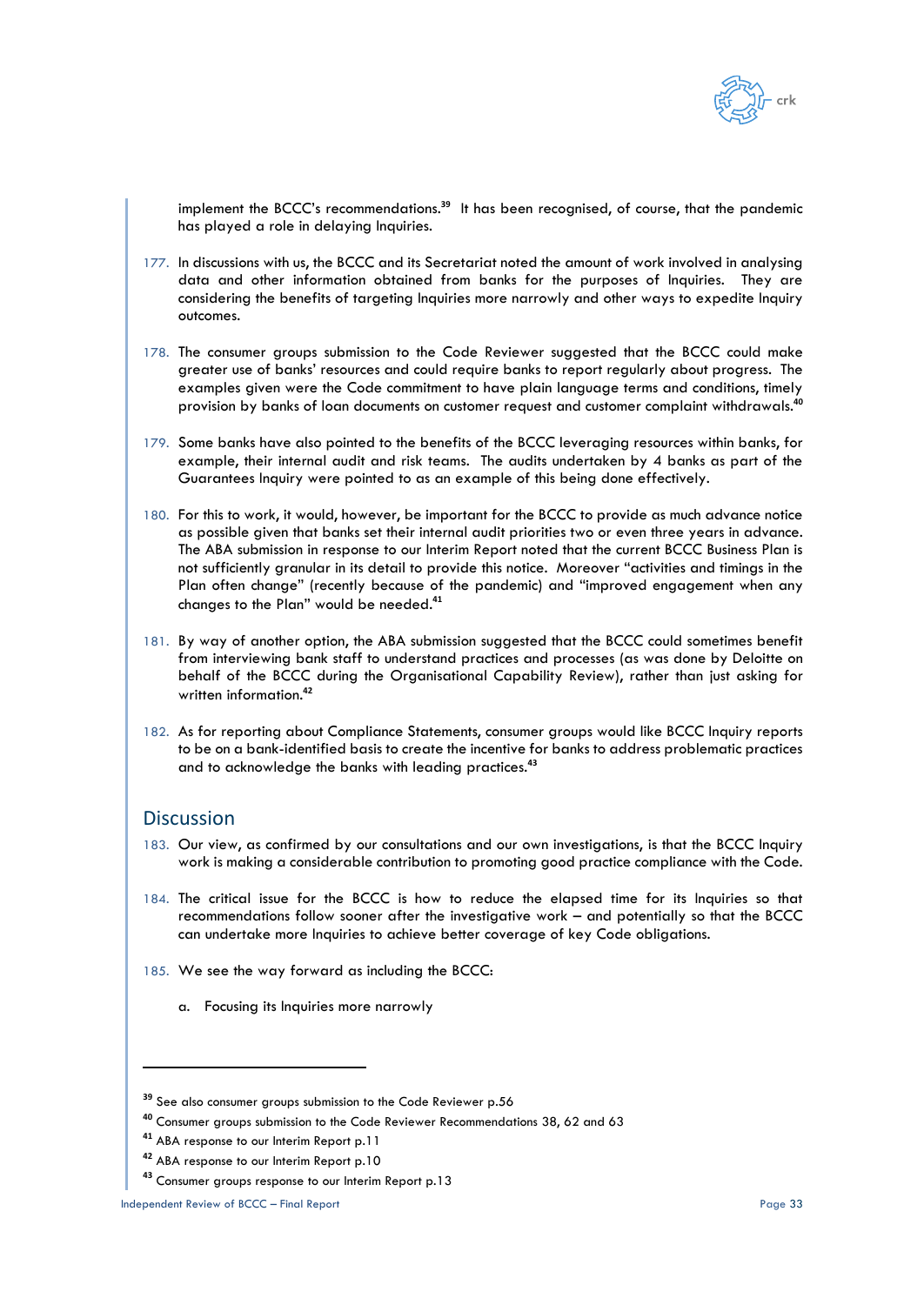

- b. At times engaging more directly with banks eg by interviewing bank staff or bank staff making presentations to BCCC Secretariat
- c. Finding ways to rely more on banks' own quality and risk/ assurance resources, with some adaptation for different scale banks, and
- d. Working with banks to improve data comparability.
- 186. BCCC's public reporting would be more meaningful if it could report on a bank-identified basis. As noted earlier, this would require a Code amendment to give the BCCC this power.

#### **Recommendation 12.**

The BCCC should plan, scope and implement its Inquiries in a way that permits timely Inquiry reporting (usually within 12 months of first information collection from the banks). This will likely involve:

- a) scoping its Inquiries more tightly
- b) as appropriate, engaging directly (orally) with banks
- c) to the extent practicable, leveraging banks' own quality and risk/assurance resources, and
- d) working with banks to improve data comparability.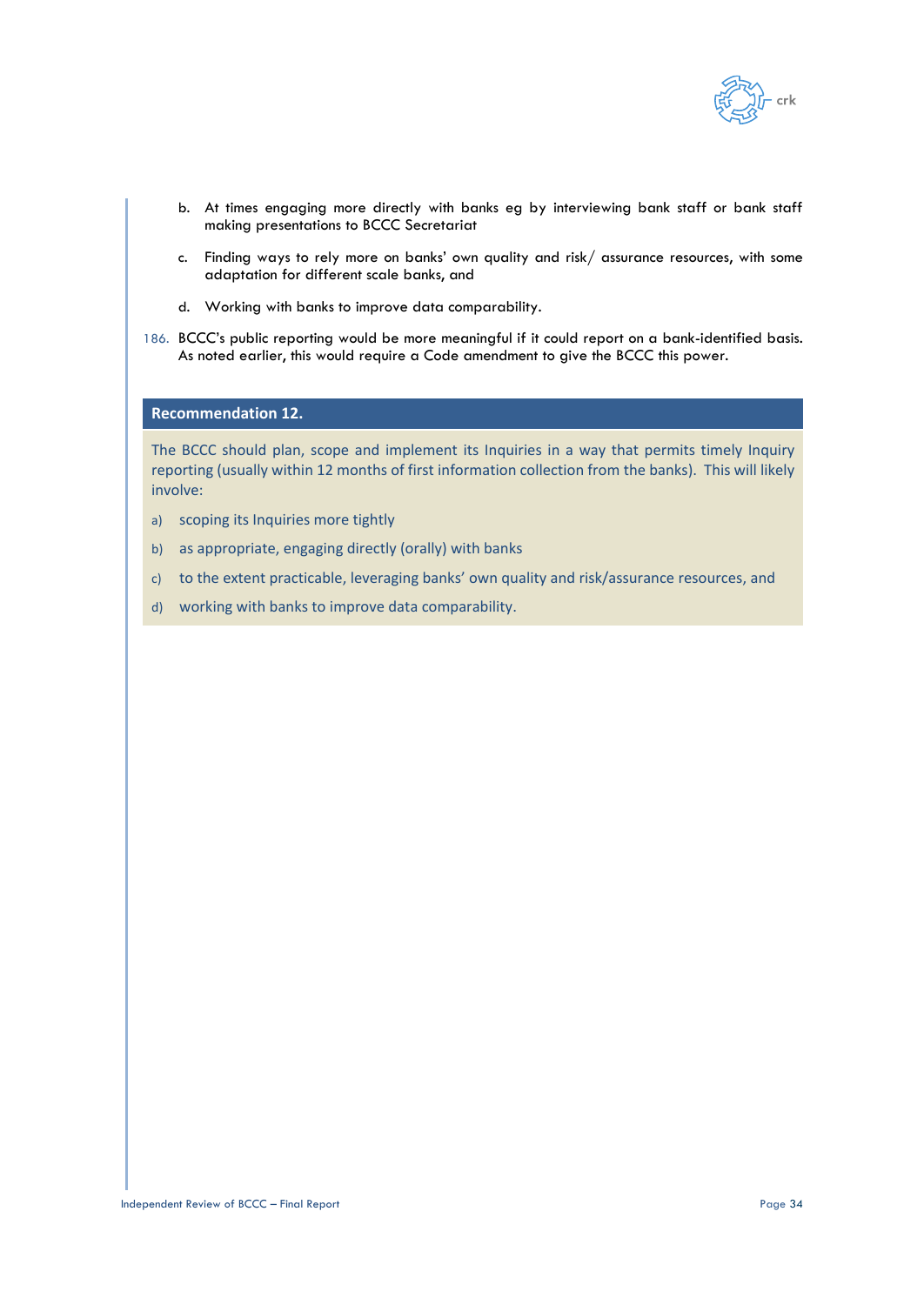

# **8. Investigations and sanctioning powers**

## **Background**

- 187. The BCCC is able to, but it is not obliged to investigate a breach allegation that is within its mandate, and not expressly excluded by its Charter – see paragraph [190](#page-34-0) below. In exercising its discretion not to investigate a breach allegation, the BCCC is able to take into account factors such as the significance and currency of the alleged breach. The BCCC's Guiding Principles, which direct the BCCC to prioritise industry wide, serious and systemic issues, are also relevant.
- 188. The Code specifies the BCCC's sanction powers.
- 189. Our Terms of Reference pose the following questions particularly relevant to BCCC investigations:
	- a. The extent to which the BCCC responds appropriately and in a timely manner to individuals or organisations who raise allegations of breaches of the Code.
	- b. Whether the BCCC's application of its sanction powers supports Code compliance and deters Code breaches.
	- c. Whether the powers, including sanctions powers, available to the BCCC are appropriate for it to achieve its purpose.
	- d. Whether the BCCC has developed appropriate operating procedures for the application of sanctions on banks.
	- e. Whether the BCCC has timely access to necessary information from stakeholders to enable it to assess bank's compliance with the Code.

# **Charter**

- <span id="page-34-0"></span>190. Clause 5.3 of the Charter prevents the BCCC from investigating an allegation:
	- a. Relating to a bank's commercial judgment in decisions about lending, security or enforcement unless it is alleged that there would have been a different decision but for a significant breach
	- b. Made by a person within 2 years of them becoming aware of the relevant events
	- c. Based on the same events and facts as a previous allegation to the BCCC
	- d. That has already been heard or investigated in another forum
	- e. Not directly related to compliance with the Code.
- 191. Clause 5.4 provides that when conducting a compliance investigation, the BCCC must consider the relevant provisions of the Code and any applicable laws.

# Submissions

192. In its submission to the Code Reviewer, the BCCC suggested that contrary to clause 5.3b) of the Charter it should be able to investigate a breach allegation if sufficiently serious or widespread, even if more than 2 years have elapsed from the relevant events.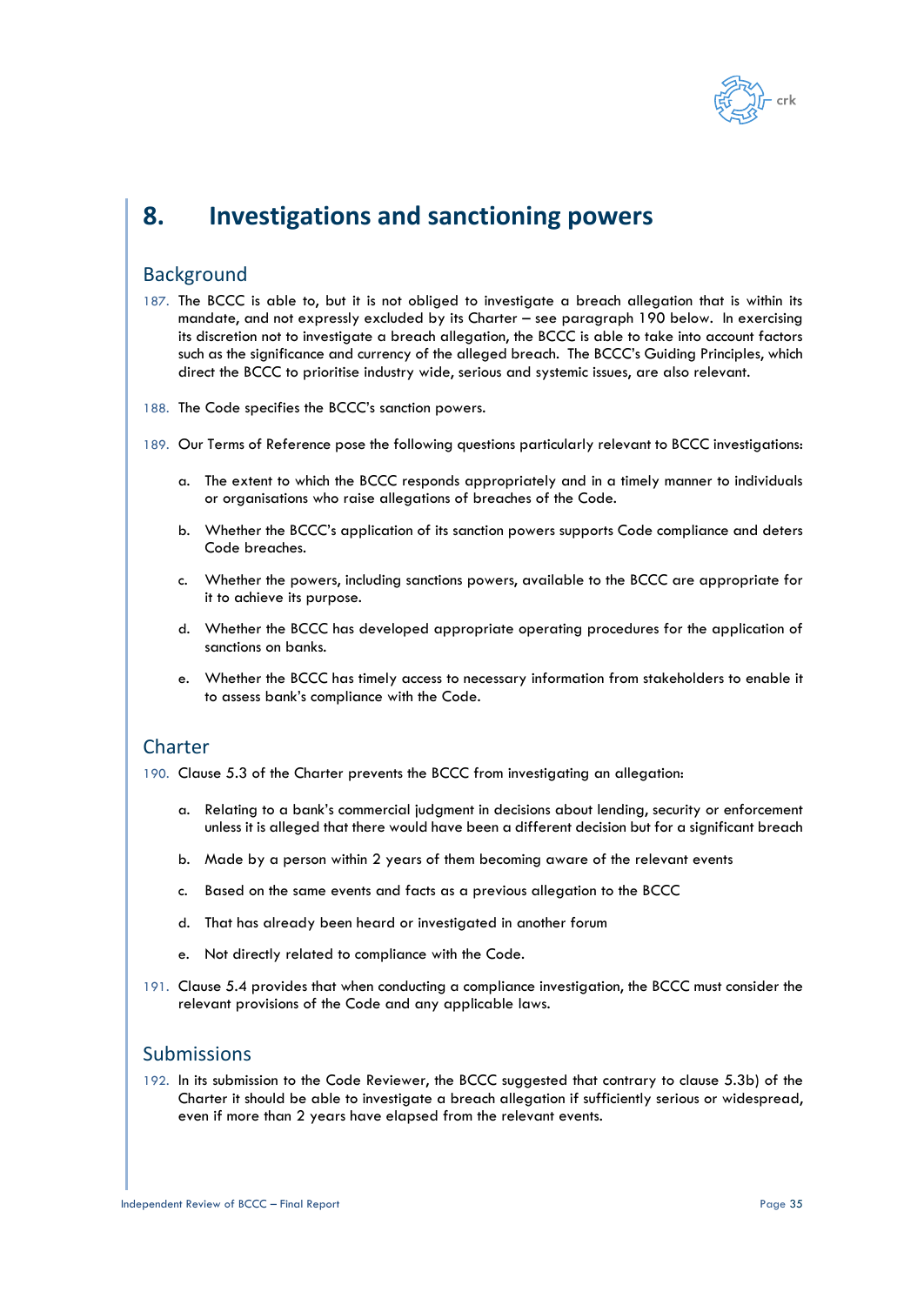

- 193. Whilst consumer groups agree,**<sup>44</sup>** the ABA disagrees, pointing out that our review in 2016/17 led to an extension of the time limit from one to two years.**<sup>45</sup>**
- 194. The BCCC's submission also criticised the breadth of clause 5.3d) and said that this may operate to prevent the BCCC from investigating a matter where another body has not fully considered the matter.

*"The clause contains the phrases 'heard by' and 'declined to determine whether a breach of the Code has occurred' when a matter has been considered by another forum. The BCCC should not be limited from investigating matters that have been excluded by other bodies or where breaches of the Code have occurred but have not been investigated. In this regard meaning of the terms 'heard by' and 'declined' should be clarified."*

- 195. Consumer groups have a broader concern with clause 5.3d). Their submission in response to our Interim Report stated that this clause might be viewed as preventing the BCCC from considering a matter that AFCA is dealing with or has dealt with. Because the two bodies have different functions, consumer groups consider that the BCCC should not be excluded from also dealing with the matter. So too, consumer groups contend that the BCCC should be able to undertake a concurrent investigation with a regulator such as ASIC, with ASIC's agreement.
- 196. On the other hand, the ABA's response to our Interim Report supported only a modest change to clause 5.3d) to allow BCCC to take on a matter if there has been that no finding regarding a Code breach. "[It would need to be clear] that the BCCC does not have power to overrule findings of fact by another forum".**<sup>46</sup>**
- 197. The BCCC's submission also queried the necessity for clause 5.4 of the Charter.

*"We do not consider this clause is required when the Charter states that BCCC is empowered to investigate alleged breaches of the Code and all investigations are to be undertaken in line with the BCCC Guiding Principles."*

198. The ABA's submission to our Interim Report was to the contrary. It argued that the Charter injunction to consider the Code and laws is appropriate.**<sup>47</sup>**

## **Discussion**

- 199. We think that it is appropriate to consider the 2 year timeframe in clause 5.3b) of the Charter in the context of the longevity of many customers' banking arrangements.**<sup>48</sup>** For example, the impact of a non-compliant loan or guarantee – and sense of grievance and desire for BCCC to investigate – may not be felt until many years after the person first became aware of the relevant events.
- 200. The BCCC may also be delayed in commencing an investigation into a breach allegation because it is waiting for AFCA to deal with the customer's request for compensation. This delay could render a BCCC investigation outside the 2 year timeframe.

**<sup>44</sup>** Consumer groups response to our Interim Report p.14, Legal Aid Queensland response to our Interim Report p.6

**<sup>45</sup>** ABA response to our Interim Report p.12

**<sup>46</sup>** ABA response to our Interim Report p.12

**<sup>47</sup>** ABA response to our Interim Report p.13

**<sup>48</sup>** The 2 year timeframe in clause 5.3b) is consistent with the recommendation we made in our previous review of the Code and the CCMC. The 2013 Code had a very restrictive 1 year timeframe to make a breach allegation.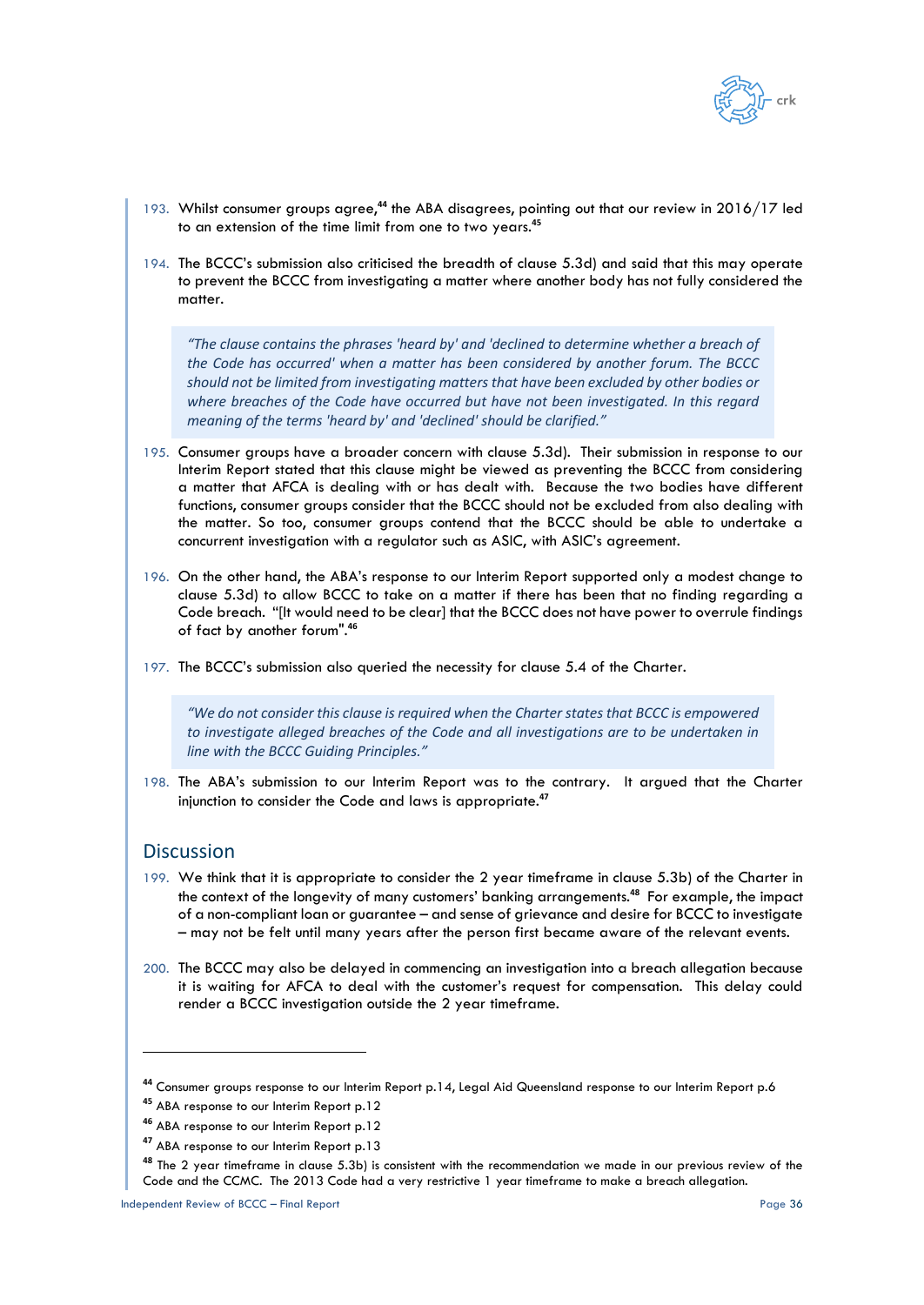

- 201. We recognise, however, that as banks have rightly pointed out, the constant evolution of their compliance arrangements as rules, products and systems change may mean that learnings from an aged breach may no longer be relevant.
- 202. For this reason, if the timeframe exclusion is made more flexible (special circumstances or the like), there would clearly need to be judgement applied. In 2020/21 (Figure 3 below), BCCC closed 6 matters because they were beyond the 2 year limit. If any of these were to be considered by the BCCC for investigation, they would have to meet the BCCC's other 'normal' criteria before being resourced. Given that only a small proportion of individual matters referred to BCCC are ever investigated, we are confident that these instances would be rare – and we think that the BCCC's judgement, as in other matters, could be reasonably relied upon.
- 203. In our view, clause 5.3d) of the Charter should also be revisited. The BCCC's request to have the ability to investigate a matter where it has been before another forum, but that forum has not directly addressed the question of whether a breach of the Code has occurred, seems to us to be entirely reasonable and consistent with the intended purpose of the exclusion.
- 204. We do not, however, agree with the consumer groups that the BCCC should be able to investigate an allegation of a Code breach where the relevant bank can demonstrate to the BCCC that the matter is in the process of investigation by another body, such as AFCA or ASIC. Nor should the BCCC reopen findings of fact by other forums. Were the BCCC to do this, the inefficiencies would not be justified by the benefits. However, if for example, AFCA has determined that the Code has been breached, it might be appropriate for the BCCC (without re-opening AFCA findings of fact) to inquire as to how serious or widespread the problem was, and the adequacy of the bank's rectification action, so as to avoid repeat occurrences. We understand this to be the ABA's intention. Clause 5.3d) of the Charter should be amended to clarify all of these issues.
- 205. While we agree that Clause 5.4 of the Charter is strictly a statement of the obvious, we do not see that it creates any harm and as it evidently provides some assurance to banks, we think it should remain.

#### **Recommendation 13.**

The BCCC Charter provisions for exclusions should be amended to:

- a) permit the BCCC, in special or appropriate circumstances, to consider matters that are beyond 2 years of the customer becoming aware of the relevant events
- b) clarify Clause 5.3d).

## Investigation process

206. The BCCC's investigation process is set out in its Operating Procedures.**<sup>49</sup>** This involves:

a. Registration of all breach allegation matters in the BCCC's case management system (Codex)

**<sup>49</sup>** Banking Code Compliance Committee Operating Procedures Appendix 2, Banking Code Compliance Committee Investigations Delegation Matrix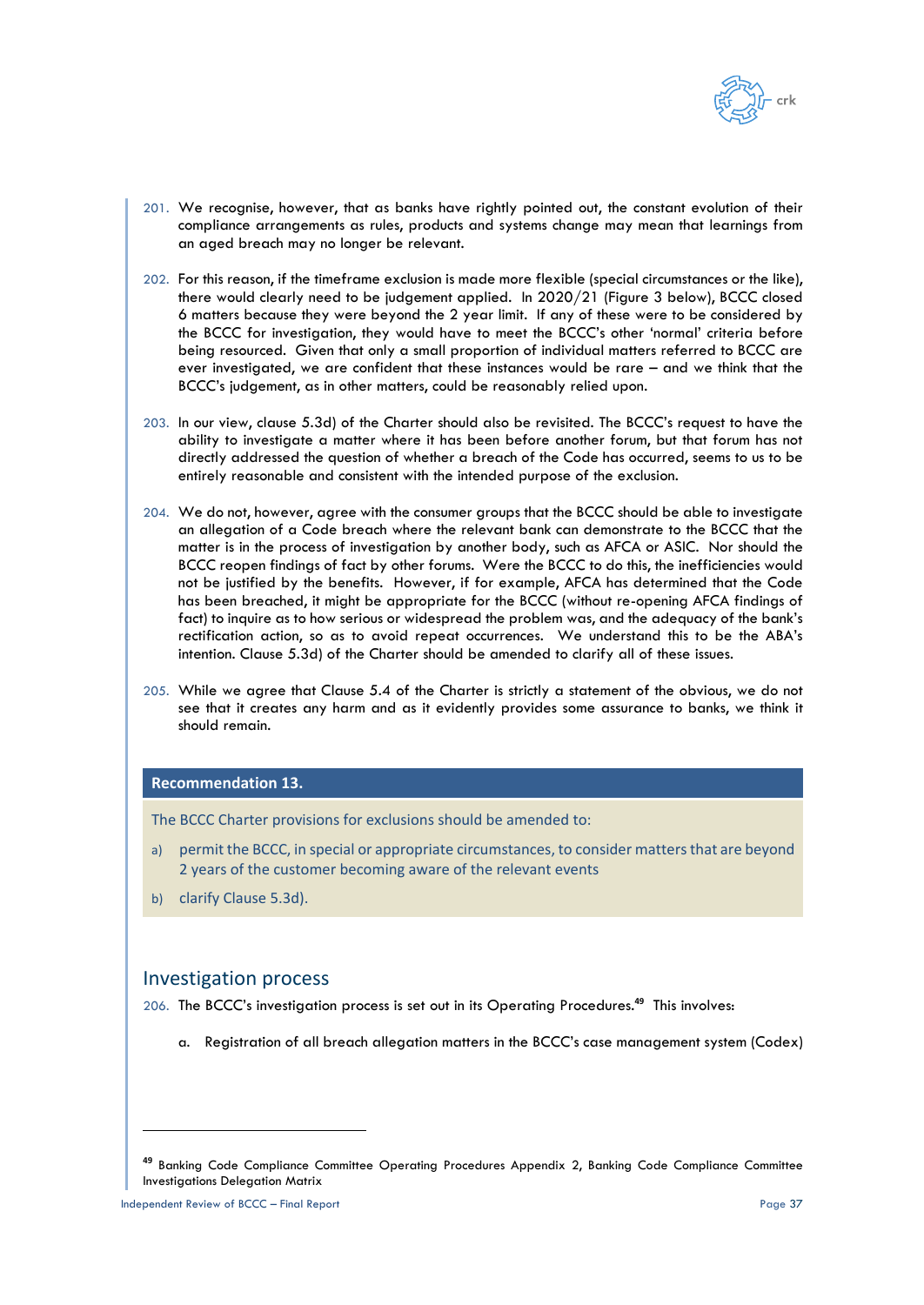

- b. A documented triage process that determines whether the matter is within the BCCC's mandate – this is undertaken by the BCCC Secretariat under delegation from the Committee**<sup>50</sup>**
- c. For matters within the BCCC's mandate, an assessment as to whether it is appropriate to investigate

Again, the BCCC Secretariat have a delegation from the Committee to do this**51**. Where the decision is made not to investigate, a letter of explanation is provided to the person who raised the matter with the BCCC. Whilst an individual investigation is not launched, the information is used to assist the BCCC to target its monitoring efforts.

- d. For matters where the BCCC exercises its discretion to investigate, an investigation plan is created and implemented**<sup>52</sup>** – the investigation may be closed down at any stage if the BCCC considers this appropriate
- e. Reaching a conclusion as to whether the Code has been breached

This responsibility is retained by the Committee. Procedures are set out in Banking Code Compliance Committee Operating Procedures Appendix 3 and BCCC Investigations Process Guide.

f. Where the BCCC finds a bank has breached the Code, deciding whether to sanction the bank

This responsibility is also retained by the Committee. Procedures are set out in Banking Code Compliance Committee Operating Procedures Appendix 4 and BCCC Investigations Process Guide.

- 207. The BCCC Investigations Process Guide sets out expectations for staff as to timeframe, record keeping, privacy compliance, quality assurance etc.
- 208. In the 2020/2021 financial year, 76 allegations of breaches were received by the BCCC (79 in the previous financial year).





**Source: BCCC data**

209. In the financial year to 30 June 2021, 77 breach allegation/ investigation matters were closed.

**<sup>50</sup>** Banking Code Compliance Committee Operating Procedures Appendix 2, Banking Code Compliance Committee Investigations Delegation Matrix

**<sup>51</sup>** BCCC Investigations Process Guide – June 2021

**<sup>52</sup>** BCCC Investigations Process Guide – June 2021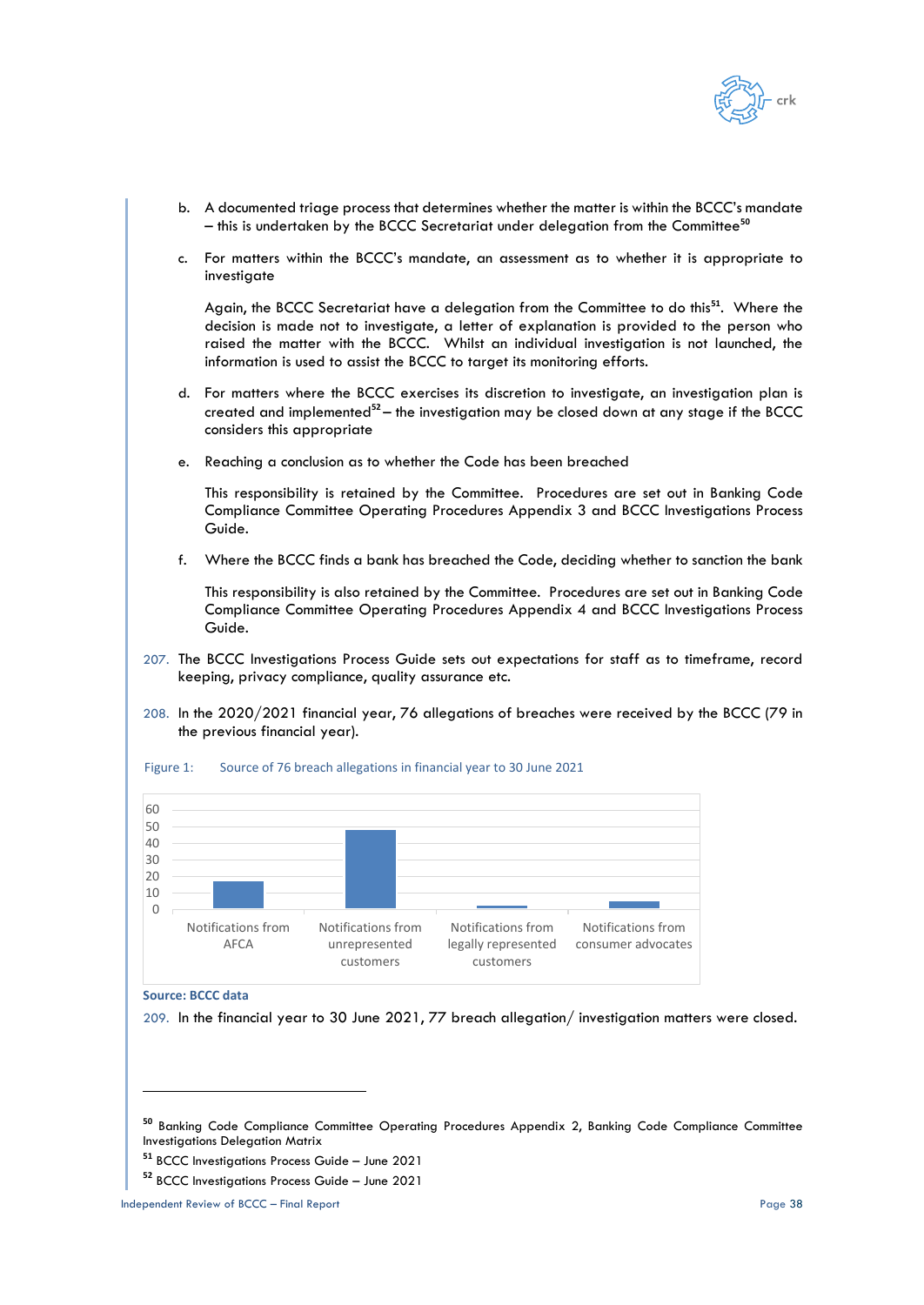



#### Figure 2: Outcome of breach allegations/investigations closed in the year to 30 June 2021





Figure 3: Reasons for closure of matters outside mandate in year to June 30, 2021

Commercial decision

Clause 5.3b) – Outside 2 year period

Clause 5.3c) – Same events and facts as previous allegations Clause 5.3d) – Under investigation or heard by another forum

Clause 5.3e) – Not related to compliance with Code

### **Source: BCCC data**

# Stakeholder views

210. In our consultations, we heard no criticism from banks about the fairness and professionalism of the way in which the BCCC approaches its investigative work.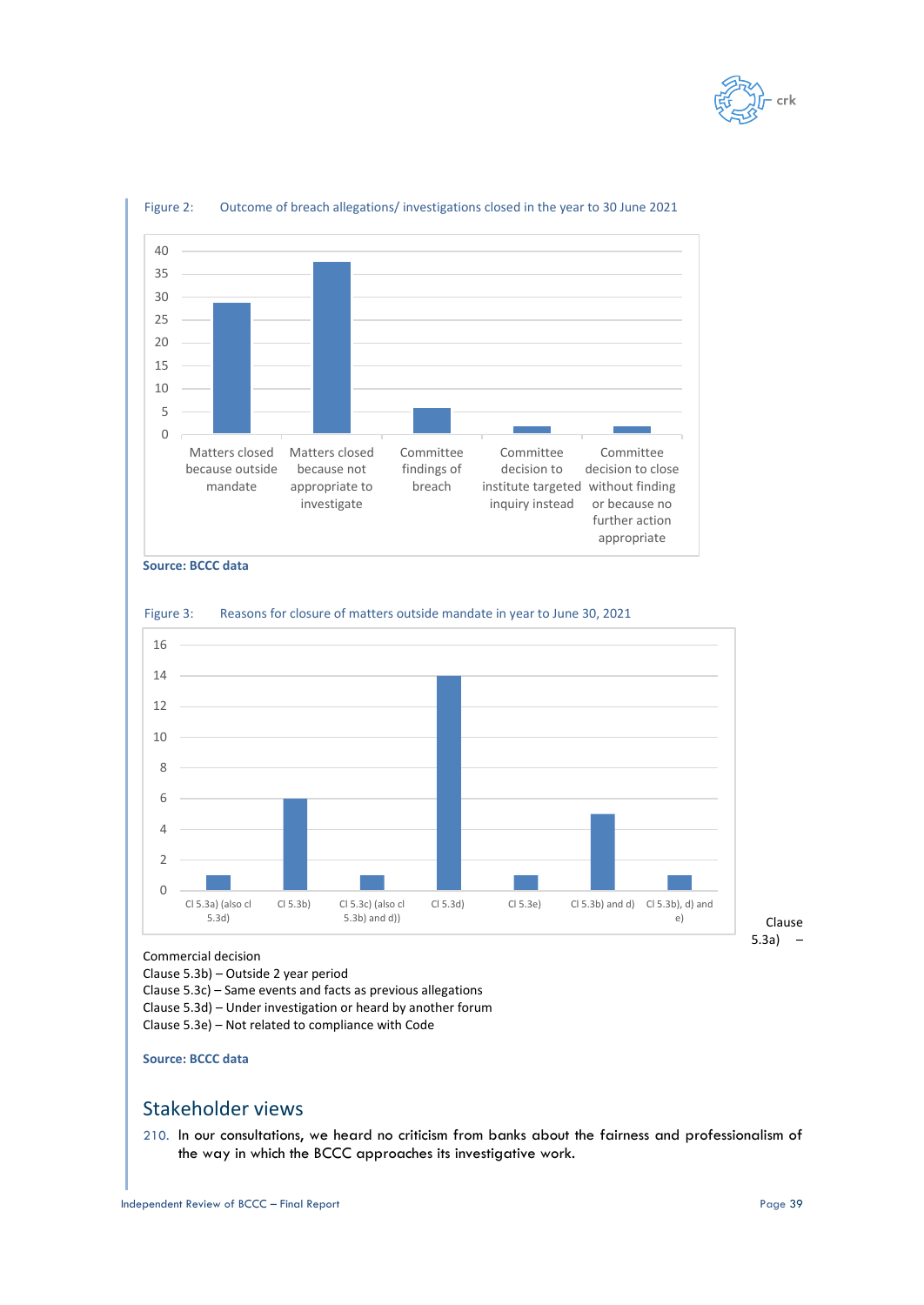

211. We spoke with a number of organisations that had referred breach allegations to the BCCC. Whereas BCCC policy is that an organisation referring a breach allegation is advised of the outcome of the matter, our consultations suggested that this may not uniformly occur.

# **Discussion**

212. As we recommended in our last review of the CCMC in 2016/17, we think that someone who refers a breach allegation to the BCCC should be provided with a written explanation of the reasons for any decision not to pursue a referred matter. In particular, where a consumer group refers a matter and the BCCC decides not to pursue it, BCCC feedback can help the consumer group to better understand the types of matters that the BCCC is interested in – for future information.

## **Recommendation 14.**

The BCCC should review its processes for advising organisations of the outcome of referrals of allegations of breaches to ensure that they are given the opportunity to provide any additional relevant information and that they are sufficiently informed of the ultimate outcome.

## Sanctions

- 213. Paragraph 214 of the Code gives the BCCC the power to sanction a bank for a breach of the Code where:
	- a. the breach is serious or systemic;
	- b. the bank has failed to act on the BCCC's request to remedy a breach, or failed to do so within a reasonable time;
	- c. there has been a breach of an undertaking given to the BCCC;
	- d. the bank has not taken adequate steps to prevent a serious or systemic breach from reoccurring; or
	- e. the bank has not co-operated and complied with reasonable requests of the BCCC in the performance of its monitoring and Investigative activities.
- 214. Paragraph 215 specifies that the sanctions available to the BCCC are:
	- a. requiring the bank to rectify or take corrective action on the breach identified;
	- b. requiring a bank to undertake a compliance review of our remediation actions;
	- c. formally warning a bank;
	- d. requiring a bank to undertake a staff training program on the Code;
	- e. naming a bank in the BCCC annual report or website; and
	- f. reporting serious or systemic ongoing instances where a bank has been non-compliant to ASIC.
- 215. Since its July 2019 establishment, the BCCC has twice named a bank for serious and systemic breaches of the Code.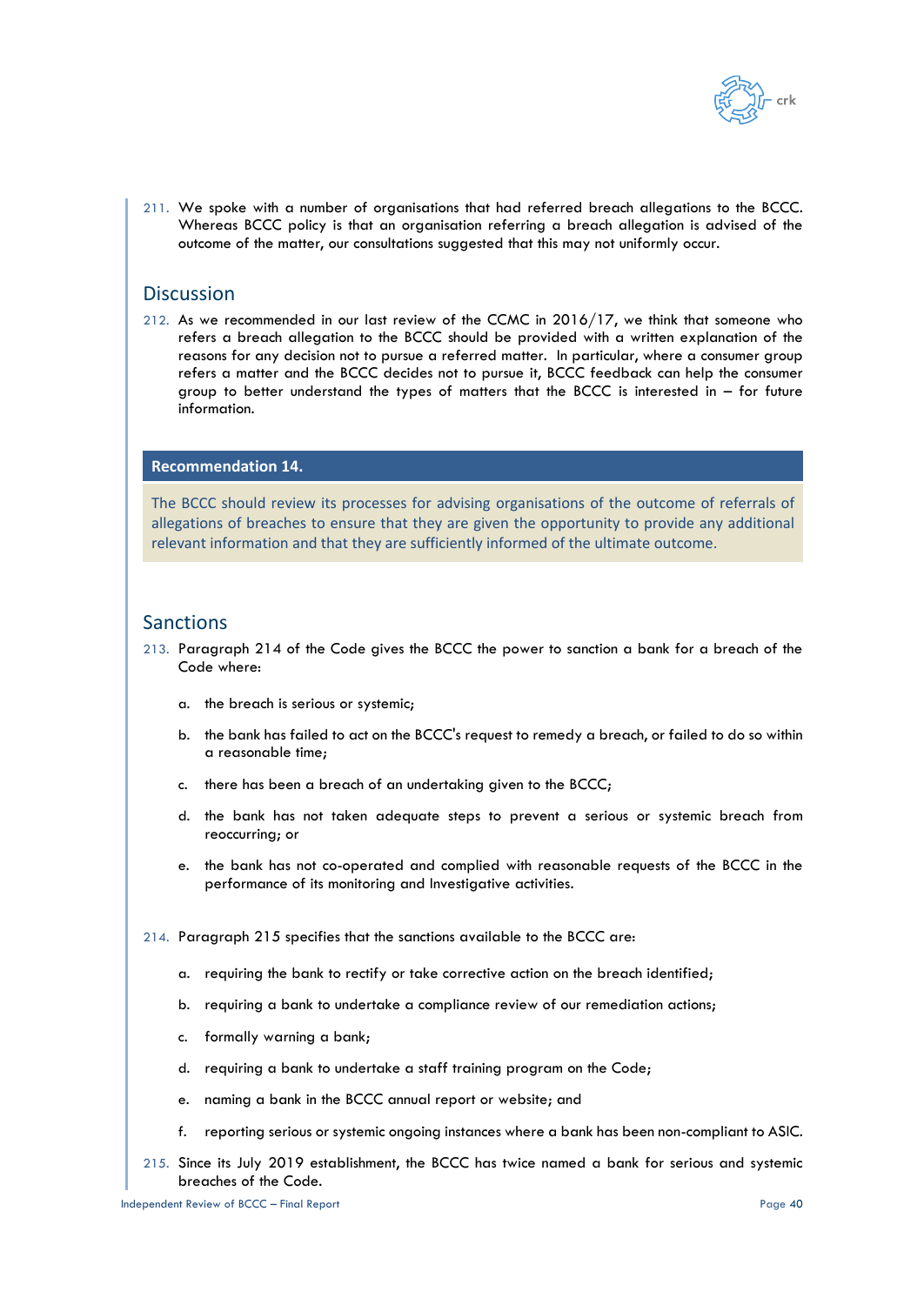

- a. On 30 September 2020, the BCCC named Bendigo and Adelaide Bank for breaches within its Great Southern Loans business unit between 2015 and 2019 relating to debt collection practices and treatment of customers in financial difficulty.
- b. On 4 May 2021, the BCCC named Members Equity Bank for breaches relating to its communications with customers about changes to redraw accounts.
- 216. The BCCC media releases in both cases acknowledged that the bank was taking steps to rectify these issues.

## Stakeholder views

- 217. The ABA in its submission to the Code Reviewer affirmed the importance accorded by banks to findings from targeted investigations and the focus within banks on addressing issues.**<sup>53</sup>** The submission expressed the view that the current range of sanctions available to the BCCC is appropriate. The naming sanction "serves as a push/ incentive for all other banks to re-examine their compliance with the Code" and the power to report serious and systemic breaches to the ASIC is significant, with the potential of high penalties being attracted.**<sup>54</sup>** Accordingly the ABA argued that there is no need for the BCCC to also have the power to impose financial sanctions.**<sup>55</sup>**
- 218. However, other submissions to the Code Reviewer doubted the efficacy of the BCCC's naming sanction.
	- a. FINSIA's submission suggested that rather than sanctioning banks by naming them, it would be more effective if the BCCC were to require bank executives, middle management and frontline staff to undertake appropriate education and continuing professional development that supports an approach that relies more on sound judgement and less on rigid rules.**<sup>56</sup>**
	- b. The Law Council submission suggested that rather than the BCCC naming a bank, a more effective sanction would be for the BCCC to have the power to refer a bank to APRA, as the primary bank regulator, or to ASIC and for a regulator to name the bank**57**. The Law Council considered that there was little recognition in the press of BCCC sanctions.
- 219. Other submissions argued for additional BCCC's sanction powers.
- 220. WEsjustice**<sup>58</sup>** and Legal Aid Queensland**<sup>59</sup>** submitted that the BCCC should be able to impose a similar monetary sanction to the \$100,000 community payment benefit that the General Insurance Code Governance Committee can impose.
- 221. The consumer groups submission stated:

*"We believe its [the BCCC's] impact could be far greater if its sanctions powers were expanded for situations where Code breaches warrant more significant responses."<sup>60</sup>*

**<sup>53</sup>** ABA Submission to Code Reviewer p.29

**<sup>54</sup>** ABA Submission to Code Reviewer p.30

**<sup>55</sup>** ABA Submission to Code Reviewer p.30

**<sup>56</sup>** FINSIA Submission to Code Reviewer p.5

**<sup>57</sup>** Law Council of Australia Submission p.22

**<sup>58</sup>** WESjustice Submission to the Code Reviewer p.14

**<sup>59</sup>** Legal Aid Queensland response to our Interim Report p.7

**<sup>60</sup>** Consumer groups submission to Code Reviewer p.54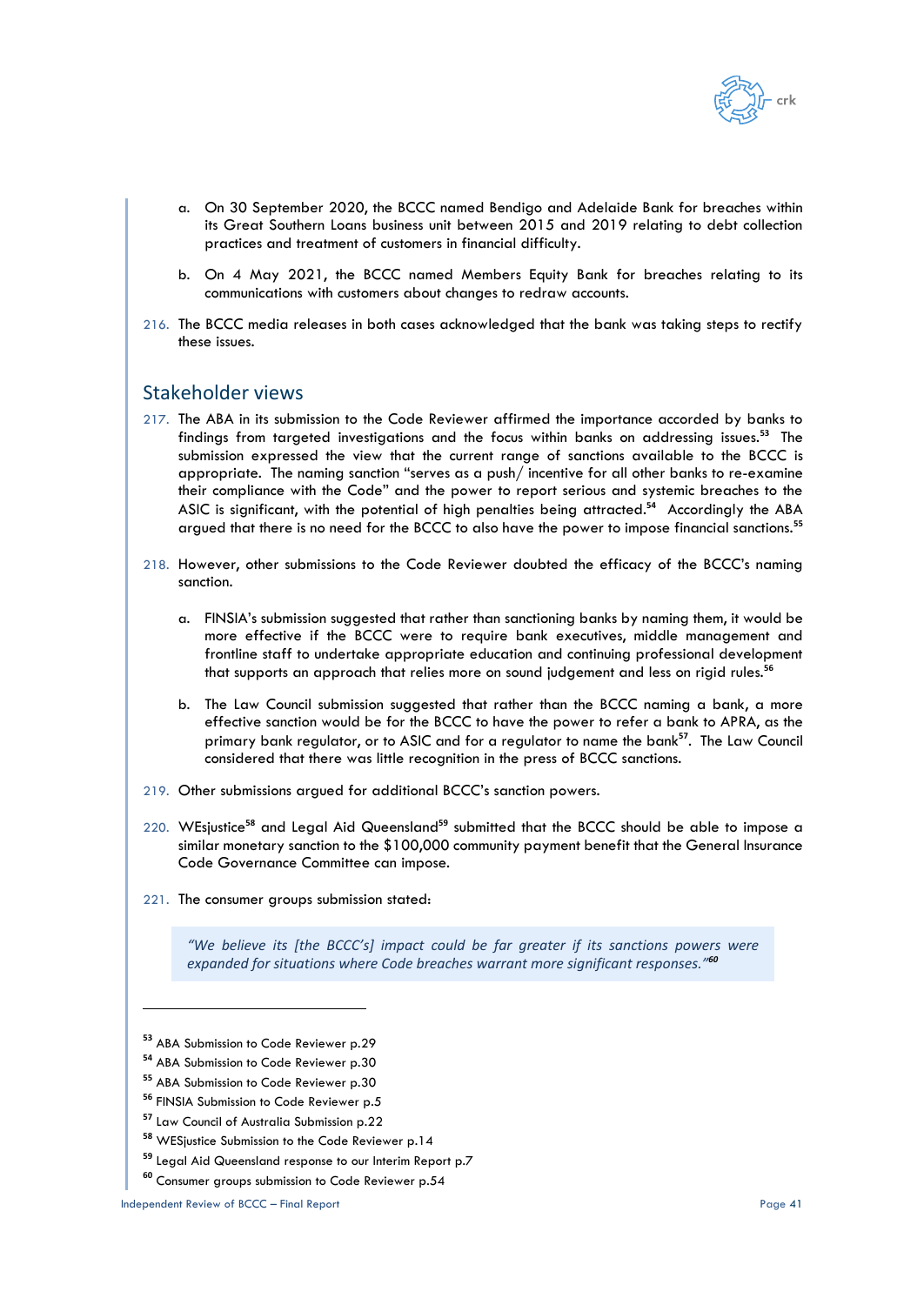

Specific issues raised were:

- a. The BCCC's Code clause 215b) power to order a compliance review should not be restricted only to an assessment of remediation actions – but rather should be available for any clause 214 breach.
- b. The clause 215f) power to report serious or systemic non-compliance with the Code to ASIC should not be restricted to where the non-compliance is ongoing – but rather should apply to any serious or systemic non-compliance.
- c. The BCCC's sanctioning powers should be expanded to incorporate those available to the General Insurance Code Governance Committee – ie. to order corrective advertising; to identify banks in all BCCC publications relating to compliance with the Code; to order a bank to compensate an individual for any direct financial loss or damage caused by a breach of the Code; to suspend or expel banks from the ABA if their conduct is serious and ongoing; and to impose financial penalties for serious or systemic breaches, as well as for a failure to report known Code breaches.
- 222. Likewise, the BCCC submission to the Code Reviewer suggested some enhancement of its powers, in particular strengthening the naming regime by being able to require a bank to publish any corrective action it has taken as a result of a breach.

*"To further strengthen the current sanctions regime and provide greater community assurance, the current naming sanction should be broadened to include a requirement for a bank to publish any corrective actions taken to prevent future occurrences of an issue, such as systemic improvements or staff training, on its website and apps as acknowledgement of the breach and the resulting action.*

*With a view to increasing the effectiveness of the naming sanction, the sanction imposed should also be considered for inclusion on the ABA's or the relevant bank's website and apps. This may lead to greater confidence in the Code and BCCC's compliance monitoring of the Code, due to the higher degree of visibility of the ABA's and banks' websites in comparison to the BCCC's, as in most cases the affected parties will be current or previous bank customers."<sup>61</sup>*

223. The BCCC also argued that there should be clarification of the BCCC's role in customer remediation activities that a bank may need to undertake to address issues raised in a BCCC investigation.

*"Clause 6.4 of the Charter precludes the BCCC from determining redress for a customer in the event of non-compliance. (This is AFCA 's role when a matter is considered on an individual basis.) The BCCC has set out its approach in its Operating Procedures based on its interpretation of the current wording of the Charter. However, it would be beneficial to clarify the BCCC's role regarding customer remediation in the Code by reflecting the BCCC's position set out in 51-53 of the Operating Procedures. We also note that one of the sanctions available to the BCCC is to require a bank to undertake a compliance review of its remediation activities, but it is not clear when this should be applied given the other references to customer remediation/redress."<sup>62</sup>*

224. Lastly, there have been submissions questioning whether the BCCC has been applying its current sanction powers sufficiently. ASBFEO raised the issue of whether the available sanctions are being

**<sup>61</sup>** BCCC Submission to the Code Reviewer p.32

**<sup>62</sup>** BCCC Submission to the Code Reviewer p.33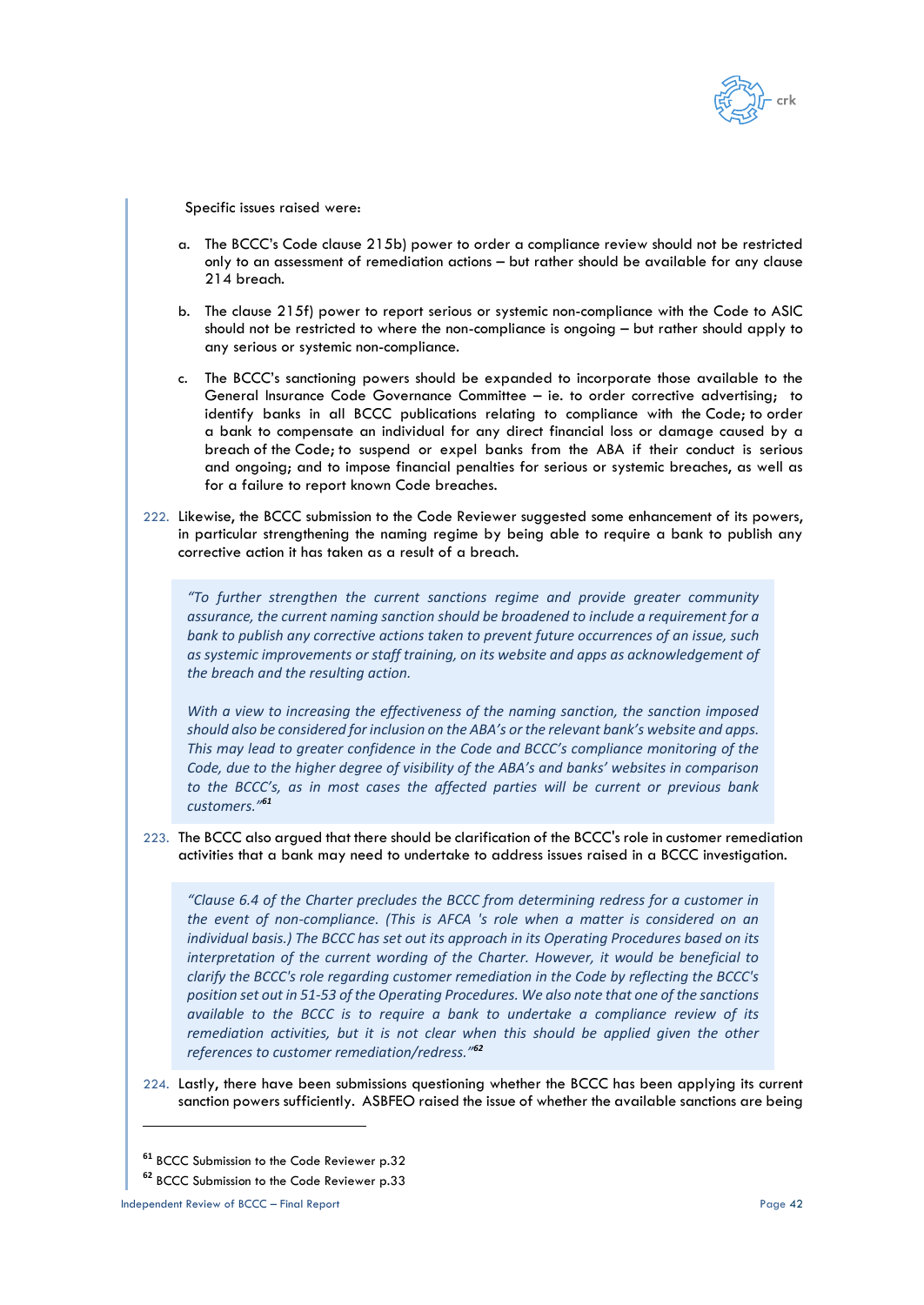

applied frequently enough to support Code compliance and deter Code breaches.**<sup>63</sup>** WEsjustice pointed to the fact that the BCCC has only named 2 banks and suggested that the BCCC could possibly be more proactive in its compliance measures.**<sup>64</sup>** The consumer groups response to our Interim Report recommended that the BCCC's power to name banks for non-compliance should be interpreted more broadly and used more readily to address significant non-compliance.**<sup>65</sup>**

## Discussion

- 225. ASIC Regulatory Guide 183 Approval of financial services sector codes of conduct refers to the importance of sanctions for code breaches. "These sanctions might include: formal warnings, public naming of the non-complying organisation, corrective advertising orders, fines, suspension or expulsion from the industry association and/ or suspension or termination of subscription to the code."**<sup>66</sup>**
- 226. Our review of the Code and CCMC in 2016/17 emphasised the promotion of continuous improvement rather than applying penalties. Nevertheless, we thought some toughening of consequences for non-compliance was important for completeness and credibility, including power to require:
	- a. Rectification or implementation of recommendations in Inquiry reports within a reasonable period of time determined after consultation with banks
	- b. Corrective advertising and/ or publication of information relating to the breach
	- c. An independent compliance audit of the bank's remediation at the bank's expense, with the report provided to the CCMC
	- d. Suspension or termination of status as Code signatory.
- 227. These past recommendations were adopted, save for the power to suspend or terminate the status of a Code signatory. This may not have happened in part because, after our review, the ABA changed membership requirements so that all ABA members were required to be Code signatories.
- 228. Our checking of other Australian financial sector codes including the General Insurance Code of Practice 2020 suggests that suspension or termination of code signatory status is not generally a sanction available to the code administrator. As recognised in the consumer groups response to our Interim Report, to expel or suspend a bank from the Code would disadvantage the bank's customers because they would lose the benefit of the protections afforded by the Code.**<sup>67</sup>** But a bank should not be able to hold itself out as offering the higher standards afforded by the Code if, for example, the bank's conduct shows complete disregard for the Code. In practice, however, we think that this issue is more theoretical than likely in practice to occur.
- 229. In relation to the Code clause 215b) power to require a compliance review of remediation actions, this could usefully be broadened to allow the BCCC to require a compliance review of breach rectification actions (not just remediation actions). System, process and procedural improvements to ensure Code compliance are core to the BCCC's purpose – and if bank non-compliance has

**<sup>63</sup>** ASBFEO Submission to the Code Reviewer p.1

**<sup>64</sup>** WESjustice Submission to the Code Reviewer p.14

**<sup>65</sup>** Consumer groups response to our Interim Report p.16

**<sup>66</sup>** Regulatory Guide 183.70

**<sup>67</sup>** Consumer groups response to our Interim Report p.16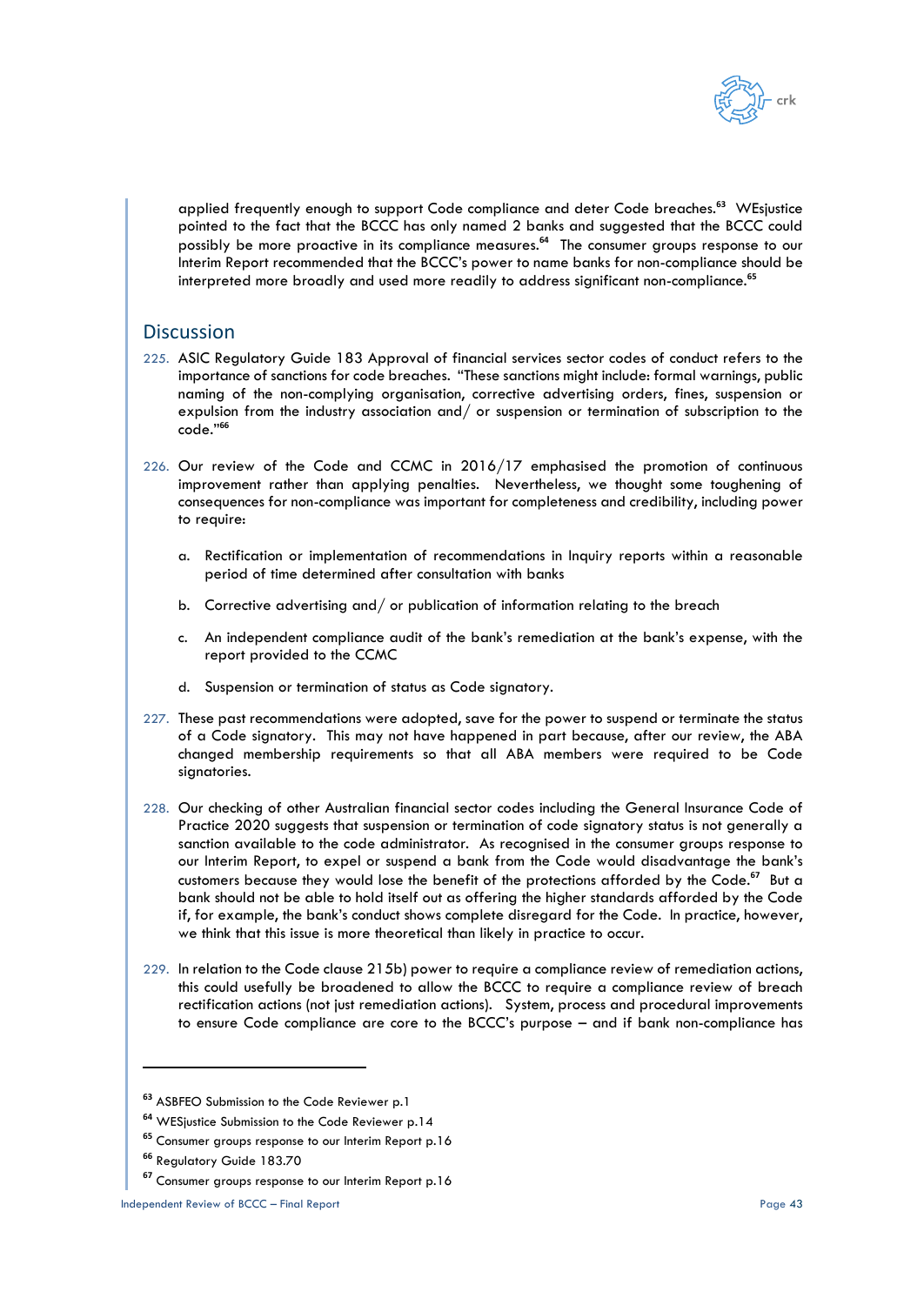

caused the need for significant re-engineering of these, a compliance review to assess implementation of the changes might be important.

230. The ABA's response to our Interim Report stated that the ABA is not opposed to this position, which would of course require amendment of the Code.**<sup>68</sup>**

#### **Recommendation 15.**

The BCCC should have the power to require a bank to undertake a compliance review of any rectification action (not just remediation action) to address a breach if the BCCC considers the seriousness of the breach warrants this.

- 231. We also support the consumer groups' submission that the BCCC should have the power to report any serious or systemic non-compliance with the Code to ASIC, whether or not the matter has been adequately remedied by the bank.
- 232. We recognise, as the ABA has pointed out, that an ongoing systemic breach could be characterised as more serious if the causal event has not been remedied. This would need to be taken into account by the BCCC when considering whether it should exercise its discretion to report the matter to ASIC. Moreover, if the BCCC did report a fully remedied matter, it would be appropriate for the BCCC to inform ASIC of the remedy.
- 233. A broad power to report serious and systemic issues, whether or not remedied, is in our view now good practice for a financial services code compliance committee or like body. The General Insurance Code Governance Committee is not limited to reporting ongoing breaches. **<sup>69</sup>** Nor is AFCA.**<sup>70</sup>** Further, we would be concerned if this wording introduced an artificial time pressure over the state of remedy or an incentive for banks to argue with the BCCC over this.

#### **Recommendation 16.**

The BCCC power to report serious or systemic non-compliance to ASIC should not be limited to situations where the non-compliance is ongoing.

- 234. As at the time of our last review of the CCMC, we continue to think that there is force in the BCCC's power to name a bank for serious non-compliance – and that this is something that belongs in a self-regulatory context and should not be referred off by the BCCC to a regulator to action.
- 235. As set out earlier, consumer groups think that the BCCC should be readier to use this power. From long experience in regulatory and quasi regulatory environments, we are hesitant to make this kind of judgment in the absence of detailed knowledge of particular facts. Suffice to say that our discussions with the BCCC and Secretariat suggested that the BCCC takes an independent and responsible approach to the exercise of its non-compliance naming power.

**<sup>68</sup>** ABA response to our Interim Report p.13

**<sup>69</sup>** General Insurance Code of Practice paragraph 176

**<sup>70</sup>** AFCA Rule A.18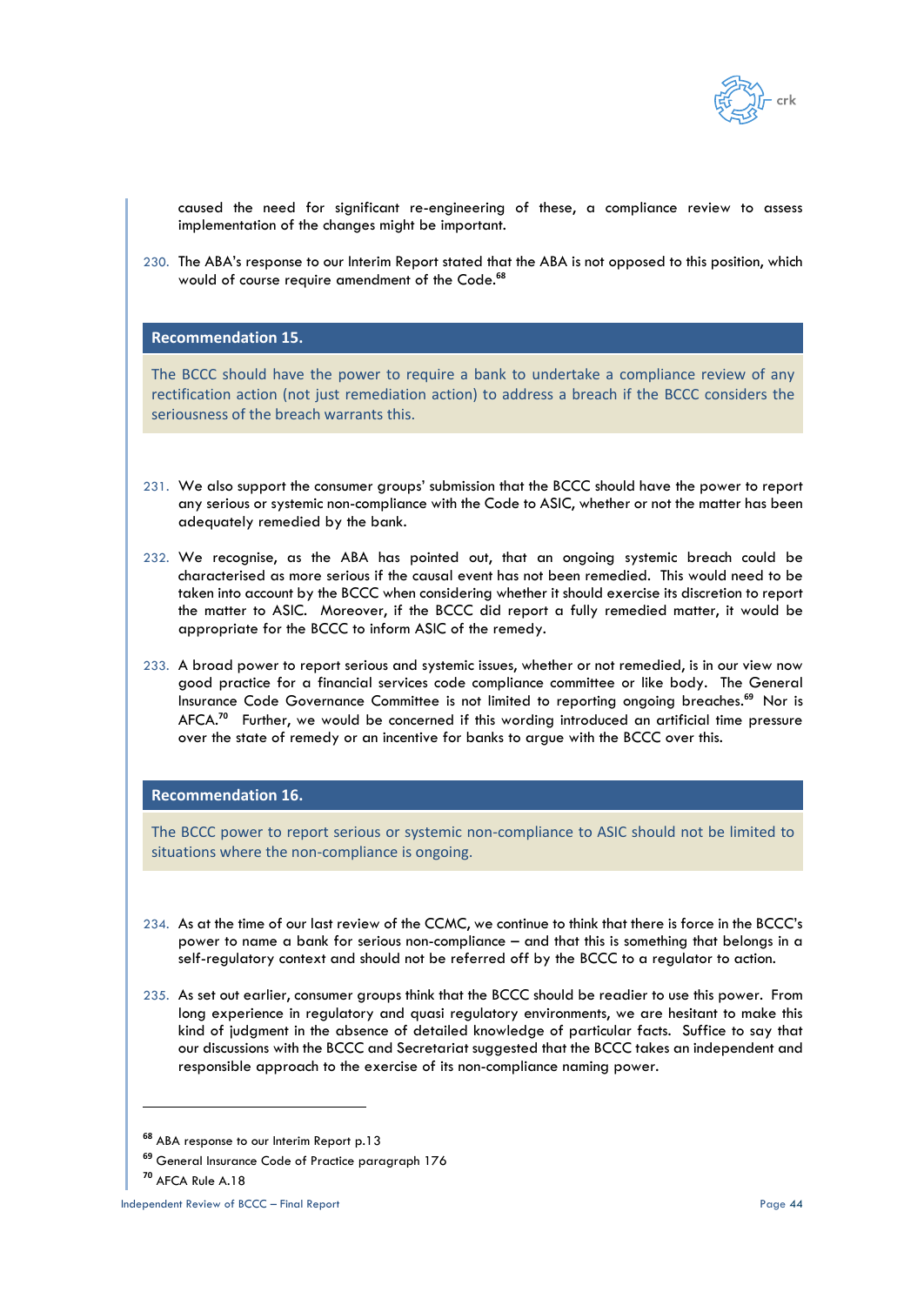

- 236. We support the BCCC's suggestion to strengthen the naming regime by requiring publication by the bank on its website including information about its corrective action. (We do not think that the ABA should be compelled to be the channel for this publication.)
- 237. As noted by the ABA, there will be practical issues about the detail and form of the bank's publication of the BCCC sanction by naming – some of which will depend on the content of the message. Rather than specifying the mechanics, we think it should be a matter for the BCCC to determine in the circumstances, consistent with a few brief principles.

#### **Recommendation 17.**

The BCCC should have the power to compel a signatory bank that has been named by BCCC to publish on its website:

- a) the fact of its naming
- b) information about the cause and impact of the breach(es)
- c) information about its corrective action.

The messaging must be factual, succinct, reach a sufficient audience (website positioning, format and length of time displayed) and be satisfactory to the BCCC.

- 238. As noted earlier, the BCCC has also suggested that its role in relation to customer remediation should be clarified.
- 239. Clause 6.4 of the Charter specifies: "The role of the BCCC does not include determining what redress, including compensation for financial or non-financial loss, should be provided to a customer as a result of non-compliance with the Code." Consistent with this, the BCCC has focused on tracking breach remediation rather than commenting on the appropriateness or otherwise of breach remediation.
- 240. Where the BCCC finds non-compliance that warrants customer financial remediation (usually this would be to a group of customers rather than an individual customer), in the interests of leveraging available expertise and maintaining the clear distinction between the roles of BCCC and AFCA, we think that the BCCC should refer the issue of customer remediation to AFCA's Systemic Issues Team to discuss with the bank. The ABA supports this.**<sup>71</sup>** Of course, referral protocols would need to be settled between the BCCC and AFCA.
- 241. To be clear, we see it as essential that in these cases, the BCCC continue to take responsibility for tracking a bank's rectification of its compliance systems and processes.

## **Recommendation 18.**

The BCCC should enter into an arrangement with AFCA so that when the BCCC finds noncompliance that warrants customer remediation, it can refer the issue of remediation to AFCA's Systemic issues Team to discuss with the bank.

**<sup>71</sup>** ABA response to our Interim Report p.13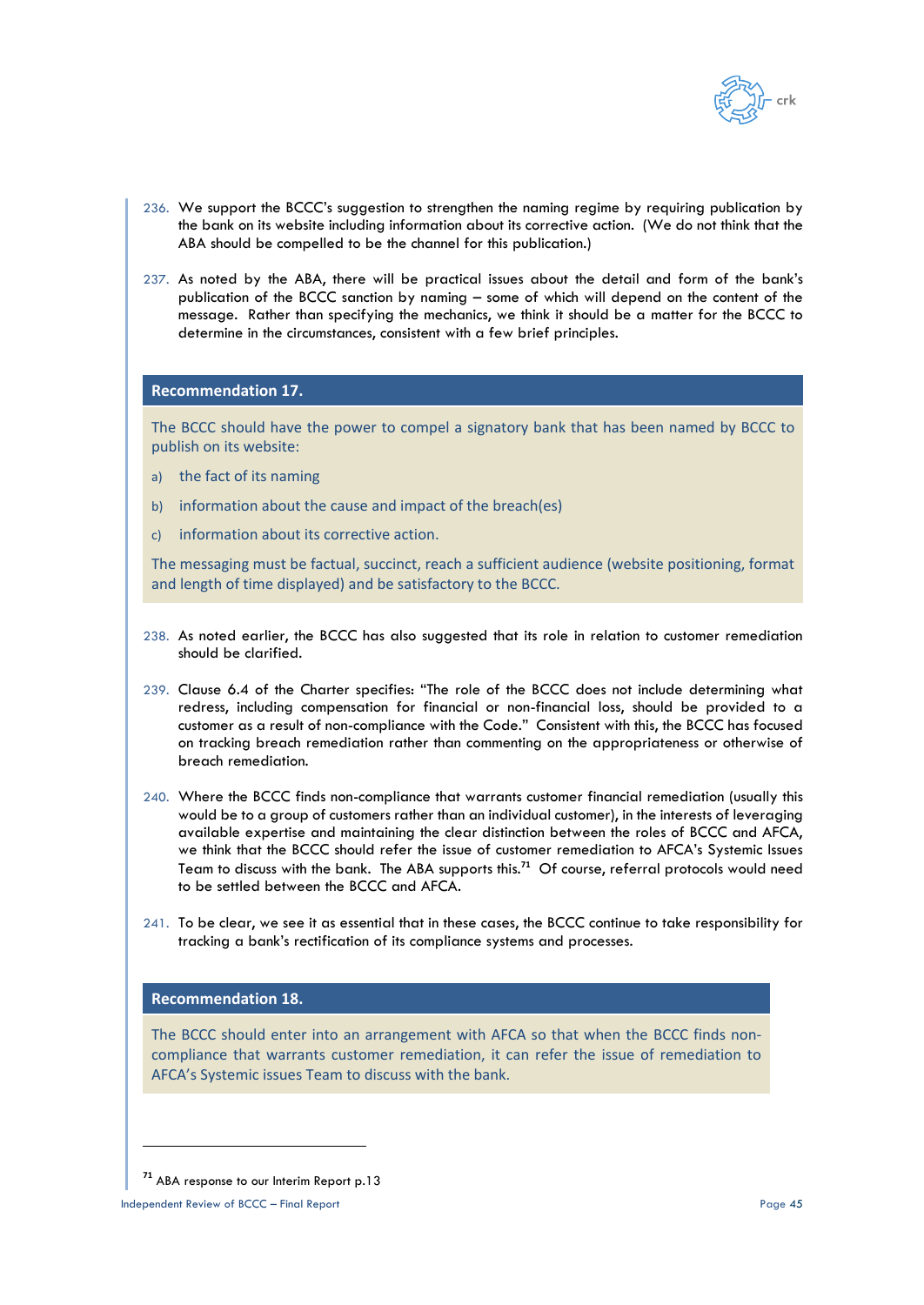

242. Lastly there is the issue of whether the BCCC should have the ability to sanction a bank by requiring it to make a community payment of up to \$100,000. Here we understand that the Code Reviewer is not supportive of this and that he sees the imposition of fines as a blurring of the role of a self-regulatory organisation. This is consistent with our view at the time of our last review.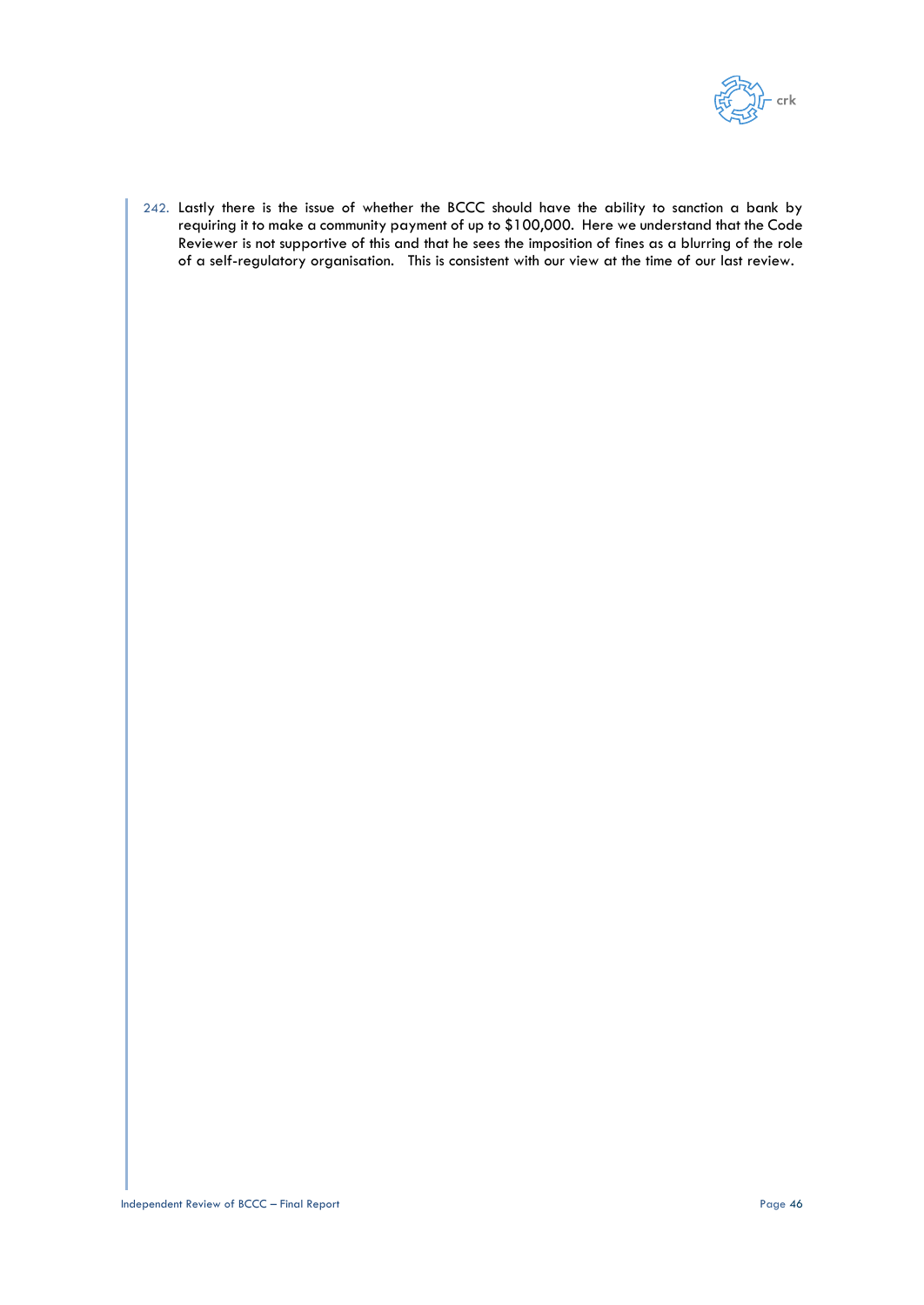

# **9. External relationships**

## **Background**

243. The BCCC's Strategic Plan identifies as a strategic priority for the organisation the building of strong relationships with banks and consumer and small business organisations.

244. The 2021-22 Business Plan includes a number of activities within this strategic priority:

- a. Developing and implementing a stakeholder engagement plan
- b. Publishing updates about the BCCC's work on its website and social media
- c. Holding a BCCC forum
- d. Engaging with consumer stakeholders through regular meetings with consumer organisation representatives, attendance at consumer forums, consultation when scoping monitoring activities and developing guidance
- e. Engaging with key industry stakeholders through regular meetings with the ABA, the ABA Council and banks and liaison with banks through periodic workshops
- f. Engagement with small business and farmer stakeholders including regular meetings with the BCCC's Small Business and Agribusiness Advisory Panel
- g. Regular engagement with other stakeholders including AFCA and ASIC.
- 245. Our Review Terms of Reference specify some questions relevant to this:
	- a. Whether the BCCC has an appropriate and sufficient public profile and is accessible to stakeholders.
	- b. The effectiveness of the relationships the BCCC has developed with its stakeholders.
	- c. Whether the BCCC is adequately promoting the Code.

## Stakeholder meetings

- 246. From our consultations, it seems that the BCCC Secretariat meet 3 or 4 times per year one-on-one with each of the larger banks and that these meetings are highly valued by those banks. The smaller banks with which we spoke observed a drop off in recent times in the frequency of their meetings with the BCCC and said that they would like to see more engagement.
- 247. A review of the activity logs from BCCC shows that these scheduled engagements are only part of the picture with numerous other ad-hoc interactions around Inquiries, breach investigations, during Compliance Statement processes and in response to issues of the day.
- 248. Consumer representatives also expressed a desire for more engagement and at a more specific (work-plan oriented) level.
- 249. There are regular meetings of the BCCC Secretariat and AFCA's Systemic Issues and Remediations Team, in recent times every 2 months. There are also twice-yearly meetings of Committee Chairs with AFCA's leadership.
- 250. The BCCC also meets from time to time with ASIC and with the ABA.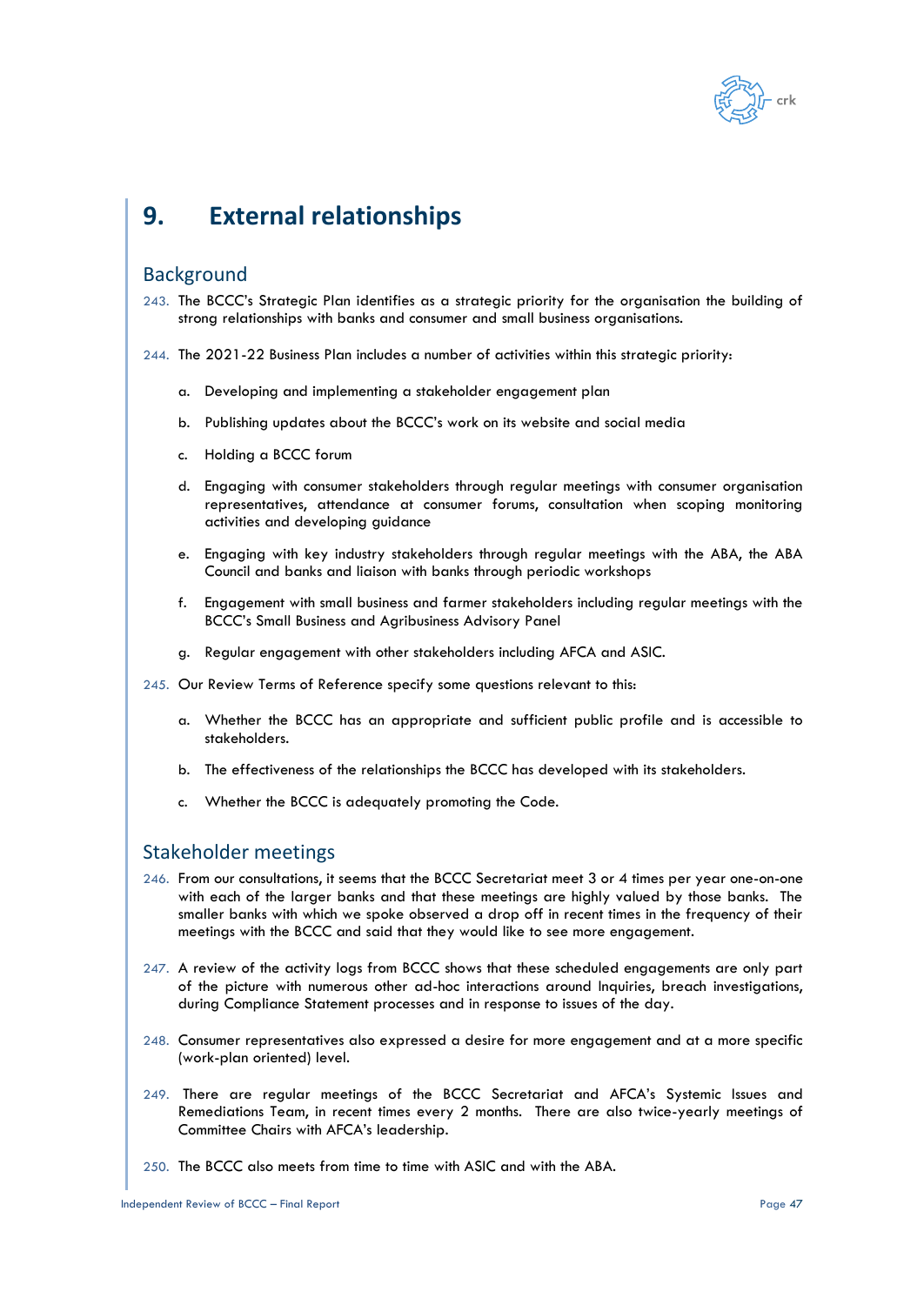

# Discussion

- 251. In our consultations to date, we have been told that the BCCC's engagement with stakeholders is professional and valued. However, it would seem that some further structure to this engagement would be beneficial. This year's project to develop and implement a stakeholder engagement and communications plan should assist in this regard.
- 252. We mentioned early in this Report that we had observed a much greater level of interest in the BCCC's work from banks and some other stakeholders. A more far-reaching Code, new legislation and an industry determined to improve its compliance and community trust means that stakeholder expectations of engagement from the BCCC has substantially increased - and we think for some time to come. We discuss the implications for resourcing in the following Chapter.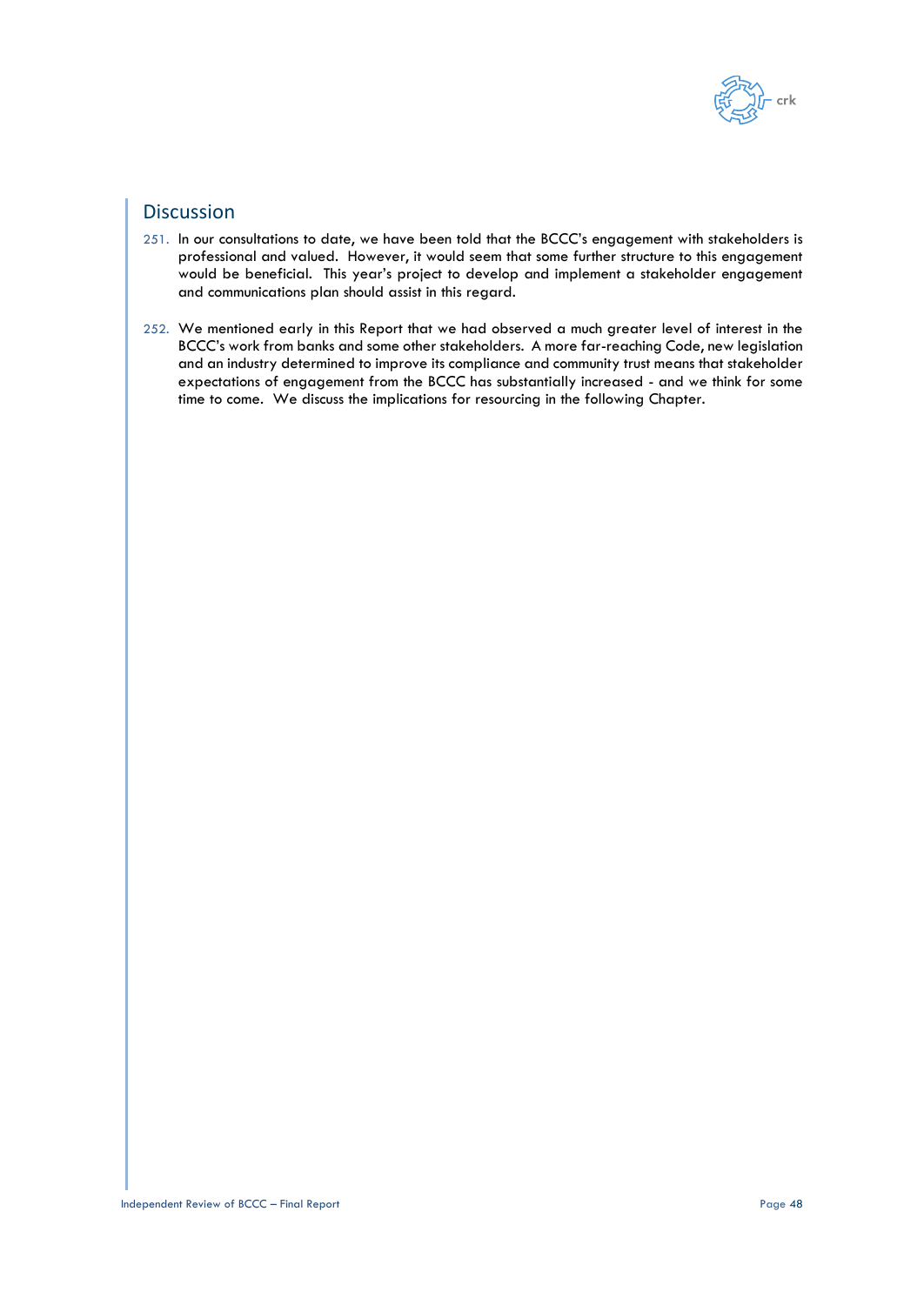

# **10. Secretariat support and resourcing**

## Background

- 253. Paragraph 211 of the Code specifies that the ABA will provide the BCCC with sufficient resources to carry out its functions.
- 254. Our Terms of Reference ask us to consider the appropriateness of the current structure of the BCCC and its secretariat staff, including whether it has sufficient resources to fulfil its role and purpose.

## Resourcing

- 255. The BCCC Secretariat are part of AFCA's Code Team, which also monitors the General Insurance, Life Insurance, Insurance Brokers and Customer-owned Banking codes. Currently the BCCC Secretariat is comprised of 10 staff (a lead, 4 senior analysts and 5 more junior analysts) who work solely on BCCC matters. There are also 6 AFCA Code Team staff who are shared resources across all five codes (Code Team General Manager (CEO), Executive Assistant, Project Analyst, Senior Data Analyst, Senior Analyst Investigations and Deputy General Manager). This creates a total FTE of 11.5 staff for the Banking Code.
- 256. Staffing costs account for about 75% of the BCCC's budget. AFCA's charge for occupancy, office costs and IT accounts for about 8% of the BCCC's budget. During the pandemic, there has been an underspend in other budget items such as travel.
- 257. The BCCC's budget process begins in January. In March, the BCCC provides the ABA with the budget and business plan for the next financial year. The ABA consider that it does not have power to veto the BCCC's budget and that the BCCC effectively sets its own budget. **<sup>72</sup>** In fact, the BCCC budget has been steadily increased over the last couple of years. In particular, the 2021/22 budget represents a 7.5% increase on the previous year's budget.

## AFCA support

- 258. Location of the BCCC function within the AFCA organisation provides significant benefit for the BCCC secretariat, providing the support of a much larger organisation with skills and capabilities (purchasing, IT, HR, etc) that a very small independent organisation could not hope to replicate.
- 259. It also provides a strategic benefit in providing proximity to a significant body of expertise both in complaint-handling, the law and intelligence about the practical application of the Code. There is of course, also advantage in sharing resources and knowledge, both formally and informally, with the AFCA secretariat staff that support the other industry codes.
- 260. Belonging to a larger organisation can also have downsides, with policies and rules that may not appropriately apply to the specialised Code environment, the need for pay scales to be equitable across organisational functions and what can be a longer chain of command for decision-making and recruitment.

# **Scale**

**<sup>72</sup>** ABA Submission to the Code Reviewer p.31, ABA response to our Interim Report p.14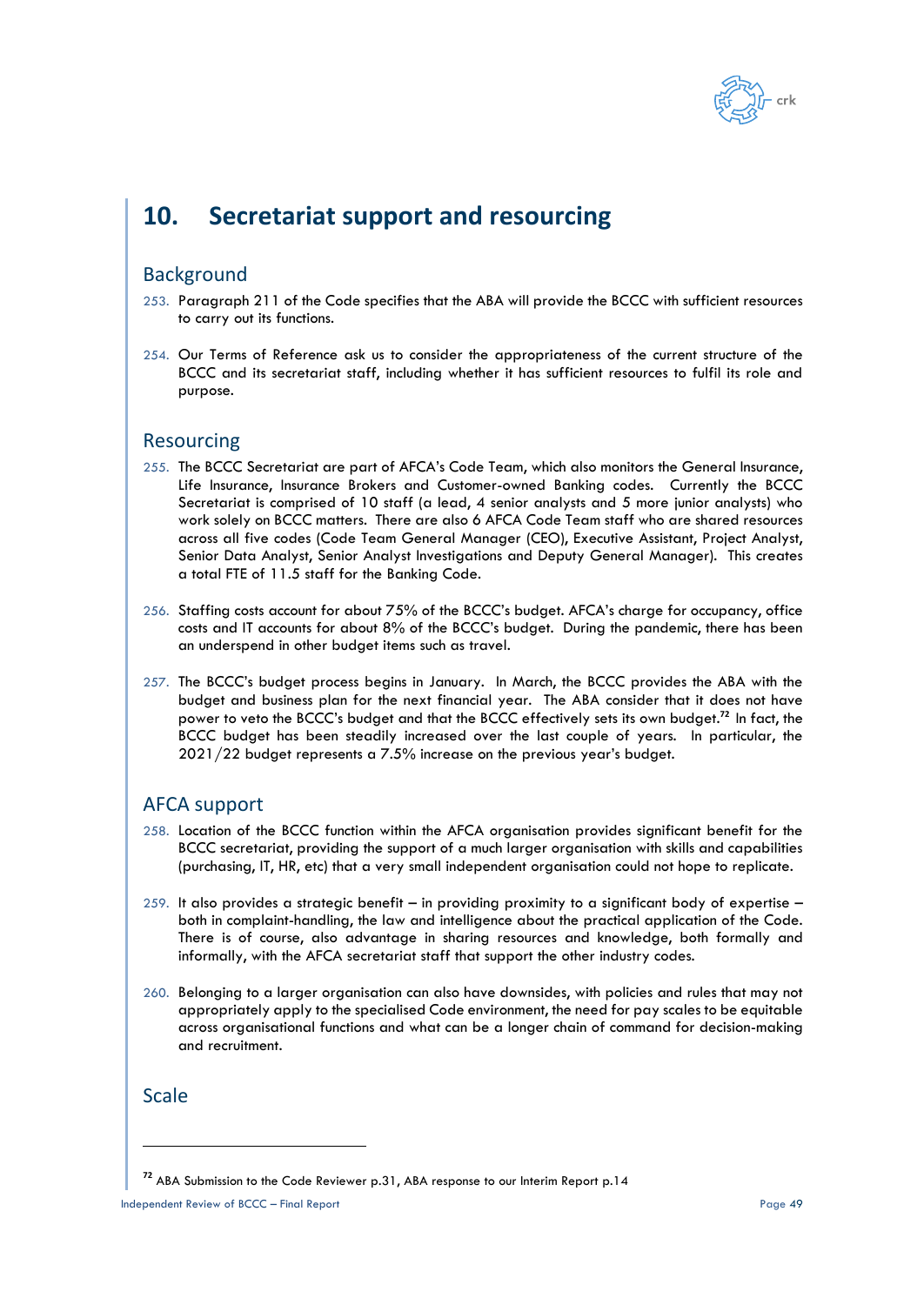

261. Importantly, the 5 code committees supported by AFCA are markedly different in the scale of the industry members they monitor and the resourcing of the committees. The BCCC is the largest both in terms of the scale of the code subscribers and the staff resourcing supporting the code committee and can be contrasted with what is a much smaller operation supporting (say) the Insurance Broker Code. While there is effort made to share resourcing and expertise across the 5 industry codes, inevitably, the BCCC's staff support is at something of a size advantage.

## Structure and span of control

- 262. During our Review, the BCCC was operating a little under strength. The usual (shared) Investigations Manager was acting in the General Manager (CEO) of the Code Team role. This has been rectified with the appointment of a permanent GM (CEO) for the Code Team.
- 263. From our review and discussions with senior management, we concluded that the small team has likely outgrown its management structure. It was evident that the Code Compliance and Operations Manager role has become something of a bottleneck position – with most staff needing to go through that position for feedback and approvals. Given the nature of the work, we think the structure and workflow should be looked at with a view to considering some team leader role(s).

# Skills and capabilities

- 264. In our 2016/17 Review, we made recommendations about boosting the data analytics capability of the BCCC.
- 265. Since then, AFCA has been investing in software and skills to strengthen its own data capability for disputes – and there has been some flow-on benefit to the Code Team progressively from access to improved software. That said, AFCA is part way through a significant organisationwide technology transformation project which will inevitably prioritise complaint-handling meaning that it will take some time before the Code Team staff are able to customise and fully leverage this investment.
- 266. Some progress has clearly been made on the skills front, with a shared, experienced data analyst providing support to all of the Code Team activity and a couple of Code staff (without formal data analysis qualifications) working on data management and analysis tasks.
- 267. Without any criticism of the current staff, we think that the evidence is that there is room for strengthening capability in this area. While there are clearly extenuating circumstances (a new Code, COVID, staff vacancies etc), there is a clear gap in creating a shared understanding with banks of the purpose of the Compliance Statement data collection, it is taking too long for the BCCC to report about bank Compliance Statements and some Inquiries are overly lengthy. We would like to see some additional data skills added to the BCCC staffing, both at a strategic level and at an intermediate/technical level.
- 268. We are conscious that many of the banks have significant data analytics expertise within their own staffing along with world-class technology support. We do not expect the BCCC to compete with this, but it is critical that the BCCC's analysis and reporting about data collected from banks is both credible and timely.
- 269. The same principles apply to the management of stakeholder relations. The feedback we received from stakeholders was highly positive about the skills and competence of BCCC people, but there was clearly a desire from many for more (and more timely) engagement. The additional importance of the Code, and the more intense scrutiny that follows, means that the standing, skills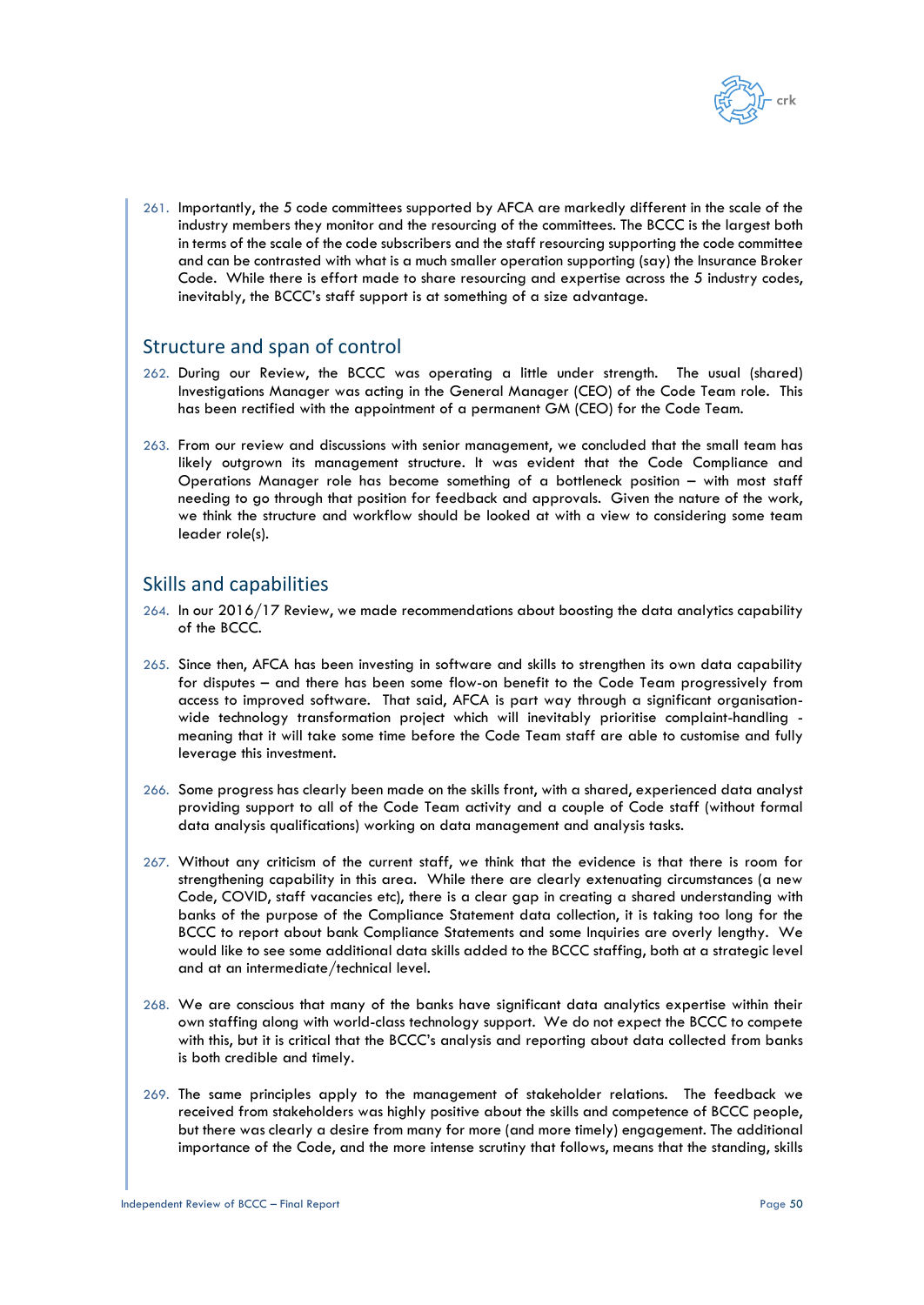

and effort applied by the senior BCCC staff and Committee members need to be credible in the eyes of stakeholders.

## External resources

- 270. In our previous review, we recommended that the CCMC's resourcing should permit it to temporarily hire in specialist expertise for specific investigations or projects. For example, we suggested that external advice about banking compliance metrics could be useful.
- 271. The BCCC has experimented with this, using external consulting firm Deloitte to assist with the Building Organisational Capability Inquiry.
- 272. Another approach that has found some support from industry, is to ask the banks themselves to apply either internal or external audit resources to implement an Inquiry or to monitor implementation of agreed remediation of processes (discussed in Chapter [7\)](#page-29-0).

## Stakeholder views about funding

273. The consumer groups submission to the Code Reviewer observed:

*"while there appears to be many good ideas and proactive plans coming out of the BCCC, there is often a significant time between these plans being announced and their execution. …. It may be that this has been influenced by the COVID-19 pandemic or other factors, but it may warrant a review of the funding available to the BCCC."*

274. A couple of banks also thought that the BCCC might benefit from a small increase in funding if this could be shown to improve its effectiveness and timeframes. Others were more wary of this – wanting to see a business case to justify resource increases.

## **Discussion**

- 275. It is evident that there are no clear benchmarks to help determine what an appropriate level of resourcing is for the BCCC (or any other code monitoring body for that matter). Resourcing for the BCCC is determined largely by applying judgment to the risks and taking into account the expectations of stakeholders, devising a business plan – and seeking enough resources to complete the proposed activities.
- 276. The feedback from stakeholders is quite consistent. They see the effort made to lift professionalism and quality. They see good value-adding work. They respect the people that they are interacting with. They also see BCCC activity taking far too long – to the point that the reporting can be out-of-date and no longer relevant.
- 277. Whilst we agree with the ABA that there are opportunities for some efficiencies in the way that the BCCC and its Secretariat operate, we also think that some stepping up of the BCCC budget will be needed. Here we are also conscious that there will be short to medium term resourcing demands in implementing our recommendations.

### **Recommendation 19.**

In consultation with stakeholders and taking expert advice as needed, the BCCC should review its resourcing with a view to ensuring that: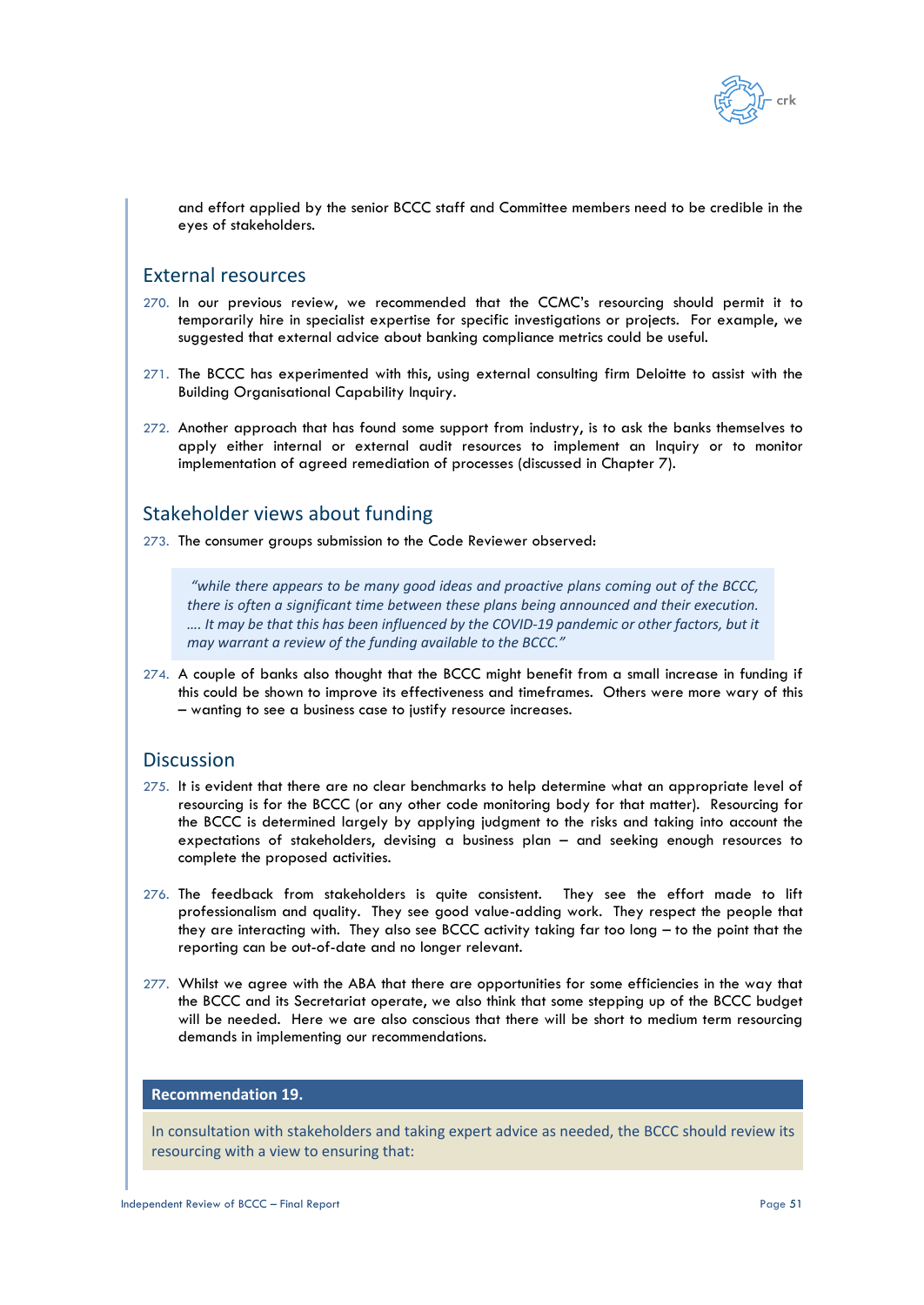

- a) data analytics capability and capacity, at a strategic and intermediate level is adequate
- b) its internal team structure is effective and enabling time-efficiency
- c) its ability to engage effectively with stakeholders is keeping up with increased focus and scrutiny
- d) it has the resources for projects to implement our recommendations.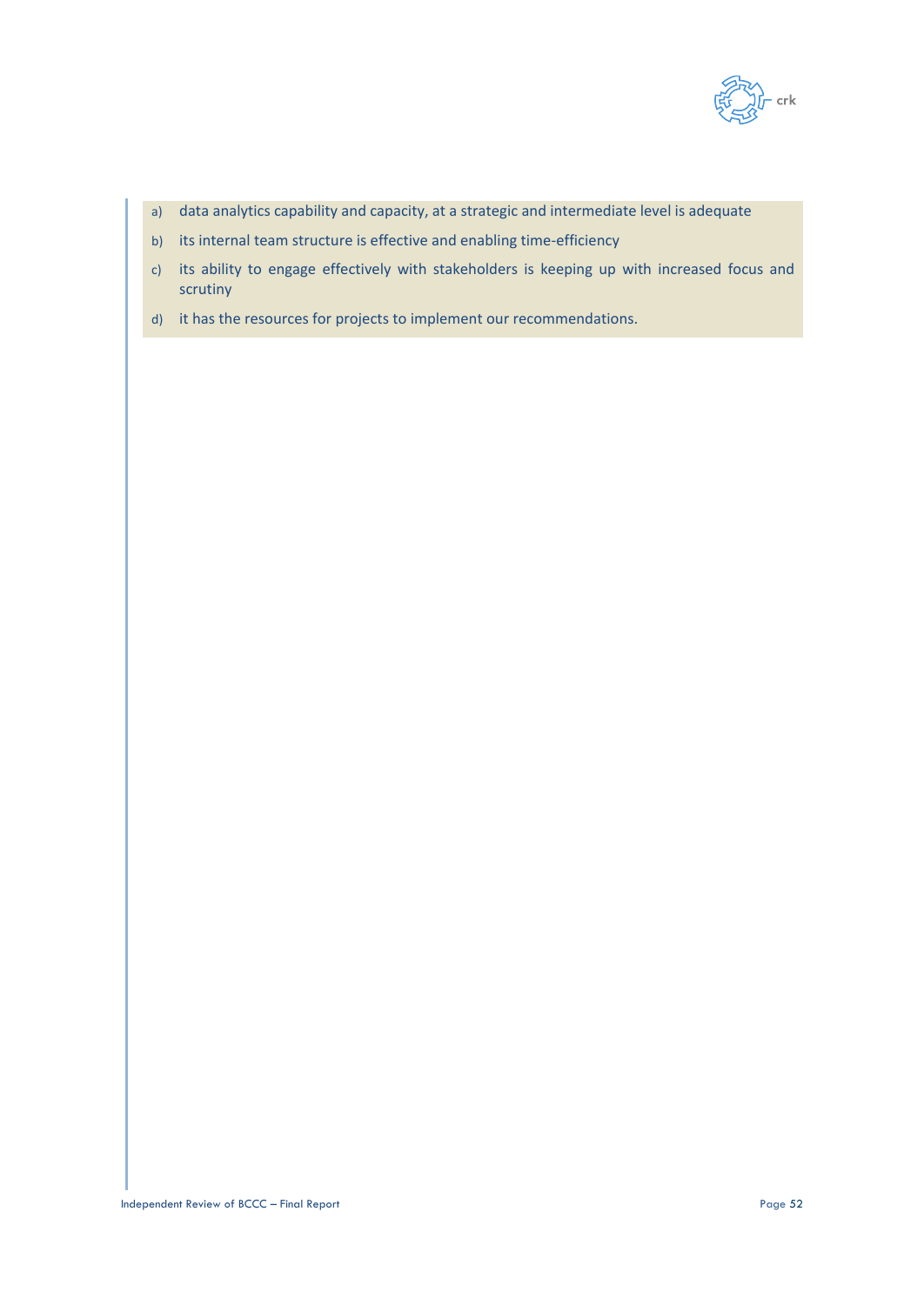

# **11. List of Recommendations**

## **Recommendation 1.**

The Code and the Charter should be amended so that both describe the BCCC's role as "monitoring Code compliance and promoting best practice Code implementation".

### **Recommendation 2.**

The BCCC should do more to build a shared understanding amongst stakeholders of:

- a) its role and how this fits with the roles of ASIC and AFCA
- b) its proposed priority areas.

## **Recommendation 3.**

The BCCC should continue to evaluate and improve its approach to monitoring and reporting, working with stakeholders to improve outcomes and efficiency over time and reporting back on progress as part of the BCCC Annual Report.

## **Recommendation 4.**

The BCCC should revitalise its Small Business and Agribusiness Advisory Panel, incorporating systematic ways of engaging with it in developing strategy, business planning, in planning Inquiries and wherever its expertise can be applied. Once its processes are strengthened, it should also consider adding other useful perspectives from amongst the diversity of the sector.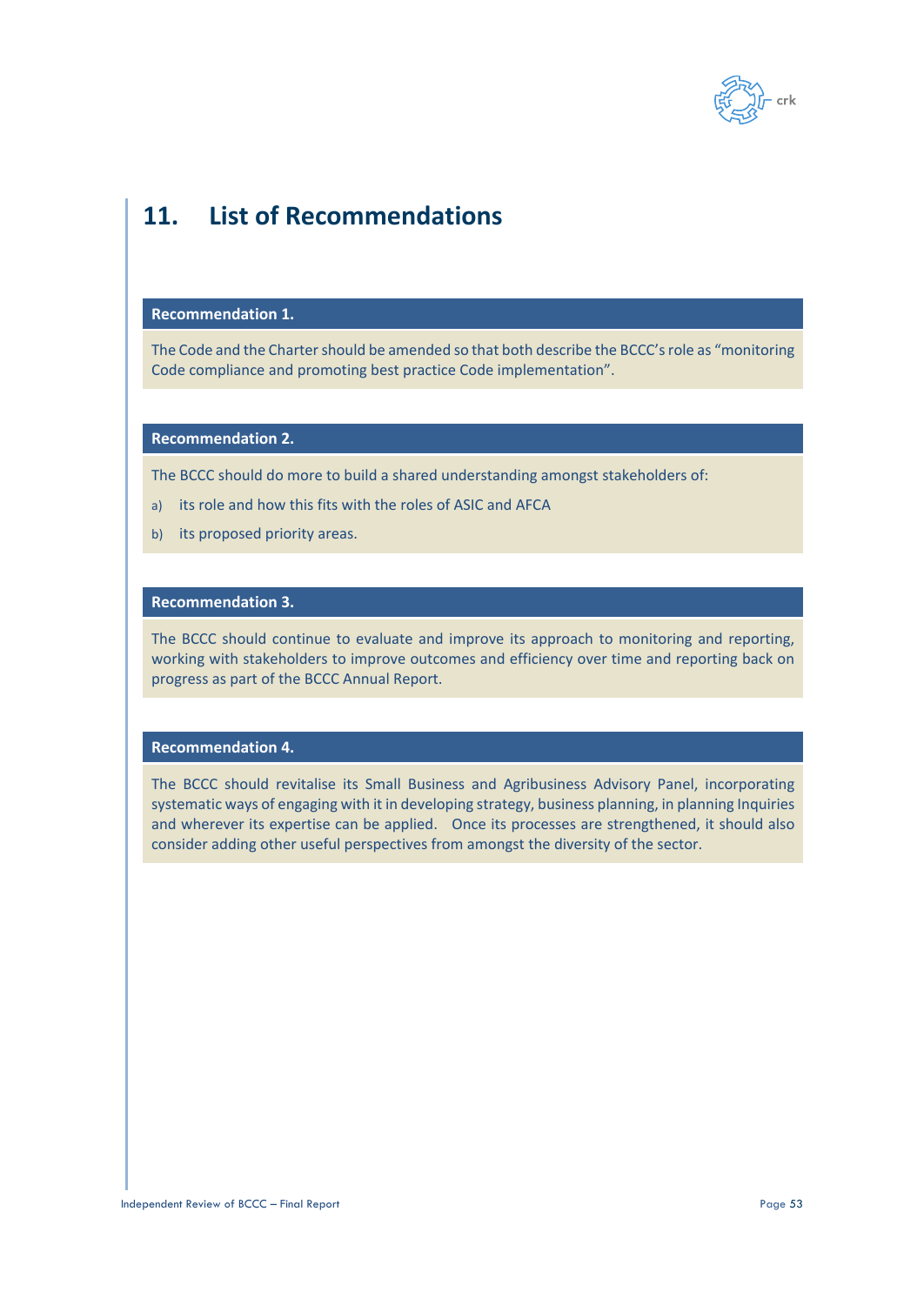

## **Recommendation 5.**

The BCCC should include a fourth member with expertise in small business/ agribusiness. For efficiency and fairness, the implementation should feature:

- a) Selection by AFCA, ABA and the Committee Chair in consultation with relevant organisations from the small business and farming sector
- b) The appointment process should make it clear that the aim is to broaden the perspectives and skills of the Committee – and that the role is not to advocate for the sector
- c) The Chair should have a casting vote to deal with any deadlock.

### **Recommendation 6.**

The BCCC Charter (whether this document remains separate from the Code or whether it is incorporated into the Code) should provide:

- a) An alternate member should only be able to be appointed where a BCCC member is absent or unable to participate for a prolonged period – and that in this case the appointing body should appoint the alternate rather than the BCCC member
- b) There should be tighter provisions to deal with conflicts of interest in the interests of maintaining the confidence of stakeholders.

#### **Recommendation 7.**

The BCCC should commit to a strategic priority of significant improvement within 3 years in the speed of its reporting on banks' periodic Compliance Statements. To achieve credibility, the BCCC reporting should be complete within 90 to 100 days of the close of the banks' reporting deadline.

## **Recommendation 8.**

The BCCC should work closely with the ABA and banks, bearing in mind the expectations and needs of other stakeholders, to refine the BCCC's Compliance Statement data collection to optimise the reporting process's effectiveness and efficiency. In doing so, the following principles should apply:

- a) Credibility The BCCC's data collection must be sufficient to enable the BCCC to provide assurance to the community as to banks' compliance with the Code
- b) Clarity There should be clarity for the banks as to the reasons for data requests
- c) Accommodating diversity Data collection requirements must take into account the diversity of banks, large and small
- d) Efficiency Data requirements should be framed to be as resource efficient as possible for banks and the BCCC, consistent with other principles being met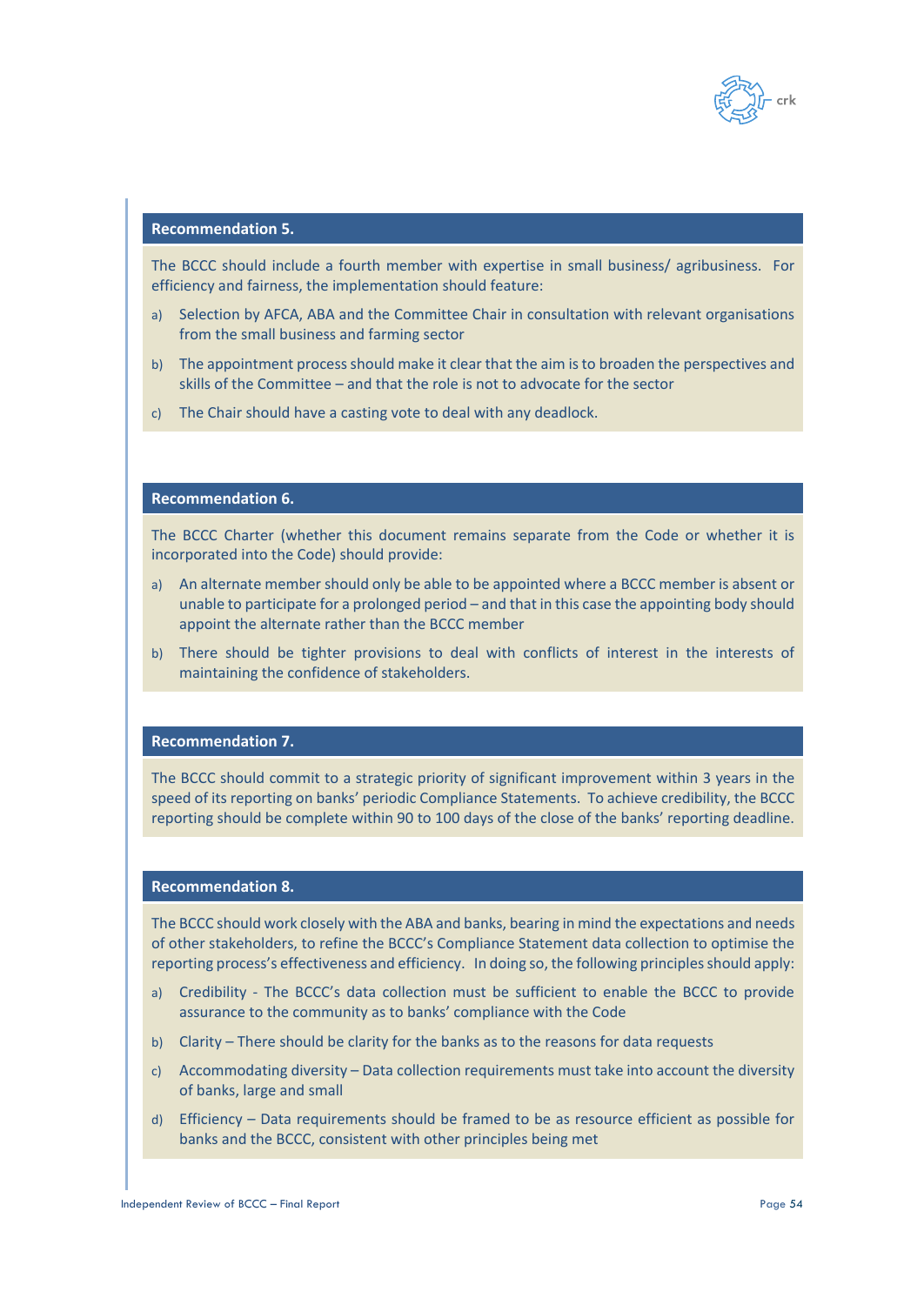

- e) Comparability Whilst recognising the difficulties of accommodating the various banks' diverse systems and practices, banks should commit to data provision practices that maximise comparability
- f) Change management Changes in data collection should be timed in a way that gives banks sufficient opportunity to prepare for and respond to new requirements
- g) Continuous improvement Within change management constraints, a continuous improvement approach should be taken to evolve data collection over time in light of experience and changes in the external environment

### **Recommendation 9.**

The BCCC should transition to public reporting about bank Compliance Statements on a named basis for the financial year commencing July 2023, providing both banks and the BCCC with a full cycle of reporting before then to iron out problems.

### **Recommendation 10.**

Once practices for reportable situation reports by banks to ASIC have achieved a settled rhythm, the BCCC should revisit which of these matters it wants banks to contemporaneously report to the BCCC and how this can occur in a way that is efficient for banks and the BCCC.

## **Recommendation 11.**

The BCCC should prioritise working with AFCA to establish an agreement regarding the exchange of confidential information under AFCA's rules.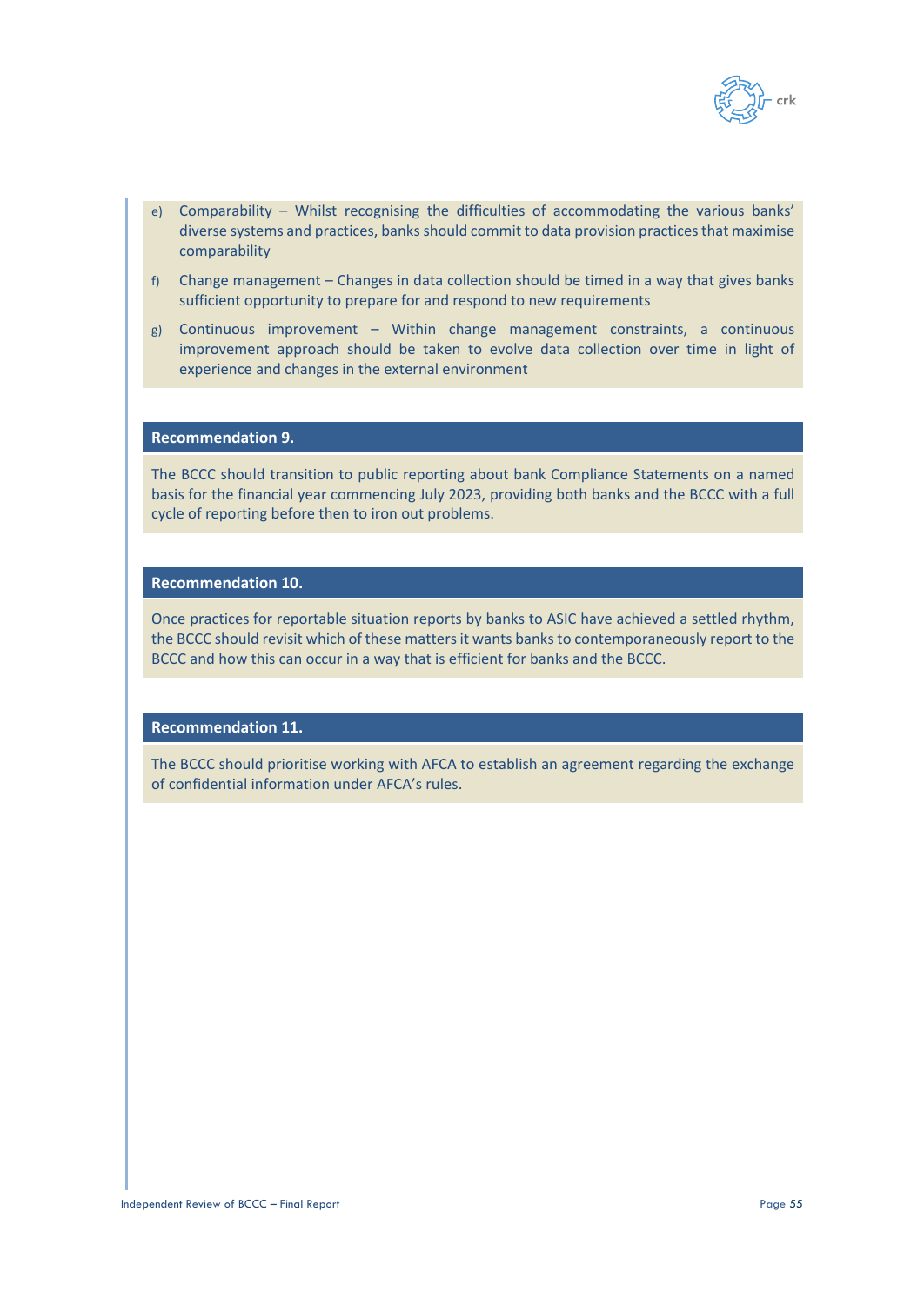

# **Recommendation 12.**

The BCCC should plan, scope and implement its Inquiries in a way that permits timely Inquiry reporting (usually within 12 months of first information collection from the banks). This will likely involve:

- a) scoping its Inquiries more tightly
- b) as appropriate, engaging directly (orally) with banks
- c) to the extent practicable, leveraging banks' own quality and risk/assurance resources, and
- d) working with banks to improve data comparability.

## **Recommendation 13.**

The BCCC Charter provisions for exclusions should be amended to:

- a) permit the BCCC, in special or appropriate circumstances, to consider matters that are beyond 2 years of the customer becoming aware of the relevant events
- b) clarify Clause 5.3d).

#### **Recommendation 14.**

The BCCC should review its processes for advising organisations of the outcome of referrals of allegations of breaches to ensure that they are given the opportunity to provide any additional relevant information and that they are sufficiently informed of the ultimate outcome.

## **Recommendation 15.**

The BCCC should have the power to require a bank to undertake a compliance review of any rectification action (not just remediation action) to address a breach if the BCCC considers the seriousness of the breach warrants this.